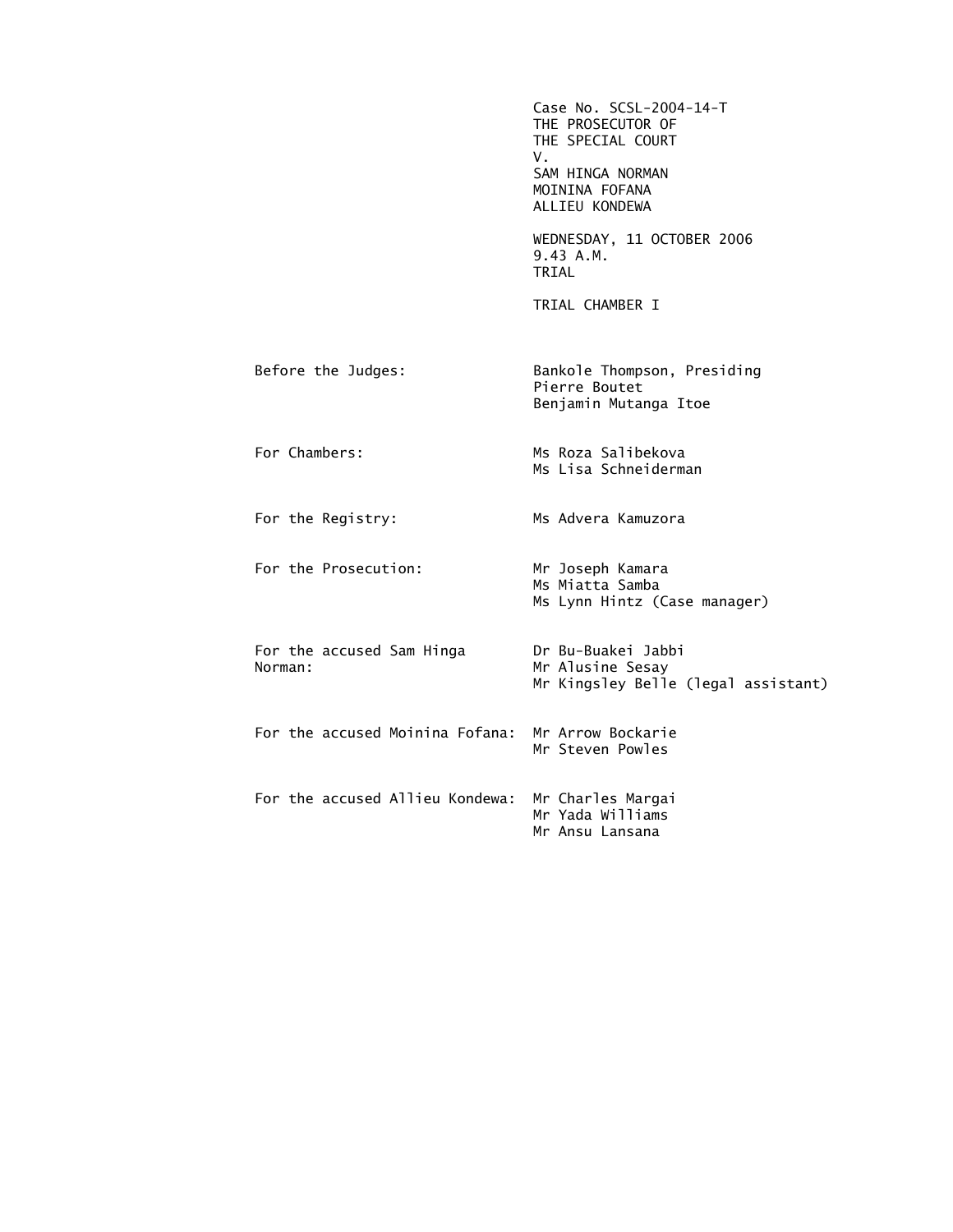1 [CDF11OCT06A- CR] 2 Wednesday, 11 October 2006 3 **Example 2 [The accused present]** 4 [The witness entered Court] 5 [Open session] 6 [Upon commencing at 9.44 a.m.] 7 WITNESS: YEAMA LEWIS [Sworn] 8 PRESIDING JUDGE: Good morning, counsel. Court Management, 9 let's tidy one outstanding matter in respect of the exhibits that 10 were to be received in evidence for the second accused defence. 11 Has the order of the Court for redaction been complied with of 12 the Seisay statement? 13 MS KAMUZORA: Yes, Your Honour. 14 PRESIDING JUDGE: So can we assume, therefore, that we can 15 receive those documents in evidence and assign exhibit numbers 16 now? 17 MS KAMUZORA: Yes, Your Honour. 18 PRESIDING JUDGE: There are two documents. The email 19 communication from Mr Alfred Samforay, can we give that an 20 exhibit number? That would be exhibit what? 21 MS KAMUZORA: 167. 22 [Exhibit No. 167 was admitted] 23 MS KAMUZORA: The email is 168. 24 PRESIDING JUDGE: That's the email -- 25 JUDGE ITOE: Which comes first? 26 PRESIDING JUDGE: According to our decision, it's the email 27 document. Let's make that 167. That's the Samforay document, 28 right, 167? 29 MS KAMUZORA: Yes, Your Honour.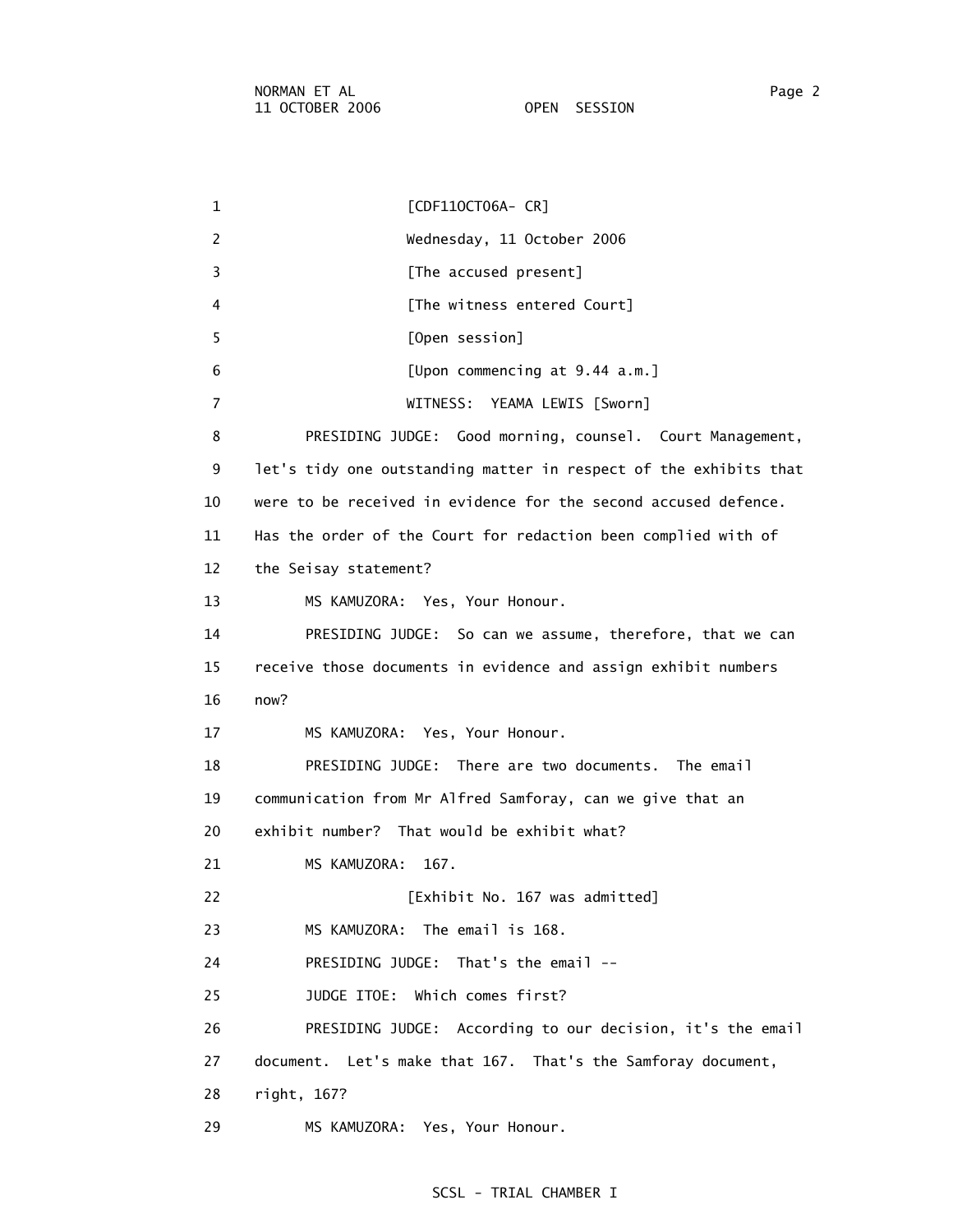1 PRESIDING JUDGE: And then other one is the Ambassador 2 Seisay document, the redacted document. That would be 168, is 3 that okay? 4 MS KAMUZORA: Yes, Your Honour. 5 [Exhibit No. 168 was admitted] 6 PRESIDING JUDGE: Counsel, are we on track, 167, 168? 7 MR POWLES: Yes, I'm grateful for that. 8 PRESIDING JUDGE: That being concluded, we'll continue with 9 the cross-examination by the Prosecution of the third witness for 10 the third accused. 11 CROSS-EXAMINED BY MR BANGURA: [Continued] 12 Q. Good morning, Madam Witness. 13 A. Good morning. 14 Q. Madam Witness, I'm going to ask you some questions this 15 morning relating to your testimony yesterday in Court. Do you 16 get me? 17 A. Yes. 18 Q. You are the wife of Joe Kpana Lewis, who was the chiefdom 19 speaker for Jong chiefdom; not so? 20 A. Yes. 21 MR BANGURA: Your Honours, I do not seem to be getting 22 responses from the witness, other than mmm. 23 THE WITNESS: Yes. 24 PRESIDING JUDGE: Interpreters, would you try and relate to 25 us what exactly -- 26 THE INTERPRETER: She said yes. Your Honours, I think 27 counsel has a problem with his channeling. 28 MR BANGURA: Sorry, I was switched on one channel and 29 speaking from the other side.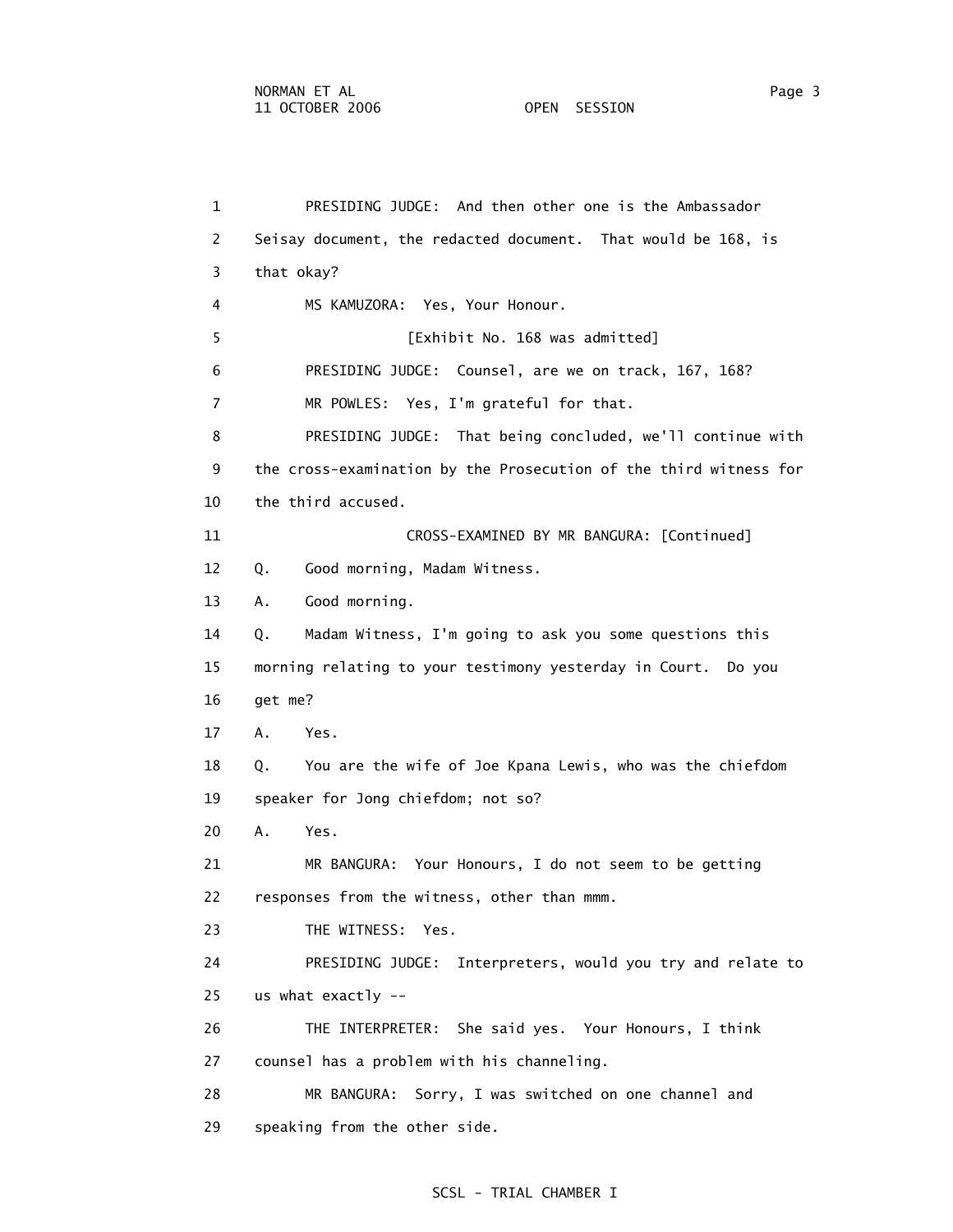1 PRESIDING JUDGE: Very well. 2 MR BANGURA: 3 Q. Let me take that again, Madam Witness, you are the wife of 4 Joe Kpana Lewis, who was a former chiefdom speaker for Jong 5 Chiefdom; not so? 6 A. Yes. 7 Q. You live together with him in Gambia presently; not so? 8 A. Yes. 9 Q. How long have you been living together? 10 A. It's a very long period. 11 Q. And you say the house where you live is about -- just about 12 five metres away from the court barri in Gambia; not so? 13 JUDGE ITOE: When she says she has lived with him for a 14 very long time; what does that mean? Can she be -- 15 MR BANGURA: 16 Q. Madam Witness, you have answered that you have lived with 17 your husband for a very long time. How long -- can you give us 18 an indication of how long you have been together, been living 19 with him? 20 A. Many years. All of his children have now grown up and 21 they, too, have given birth to children. 22 Q. Let us say that at the time that Kondewa came to Gambia, 23 were you living together with your husband? 24 A. Yes. 25 Q. Thank you. And you said the house where you live is about 26 25 yards from the court barri; not so? 27 A. No. 28 Q. It's not far away there the court barri. It's about the 29 same distance from where you are sitting to where the judges are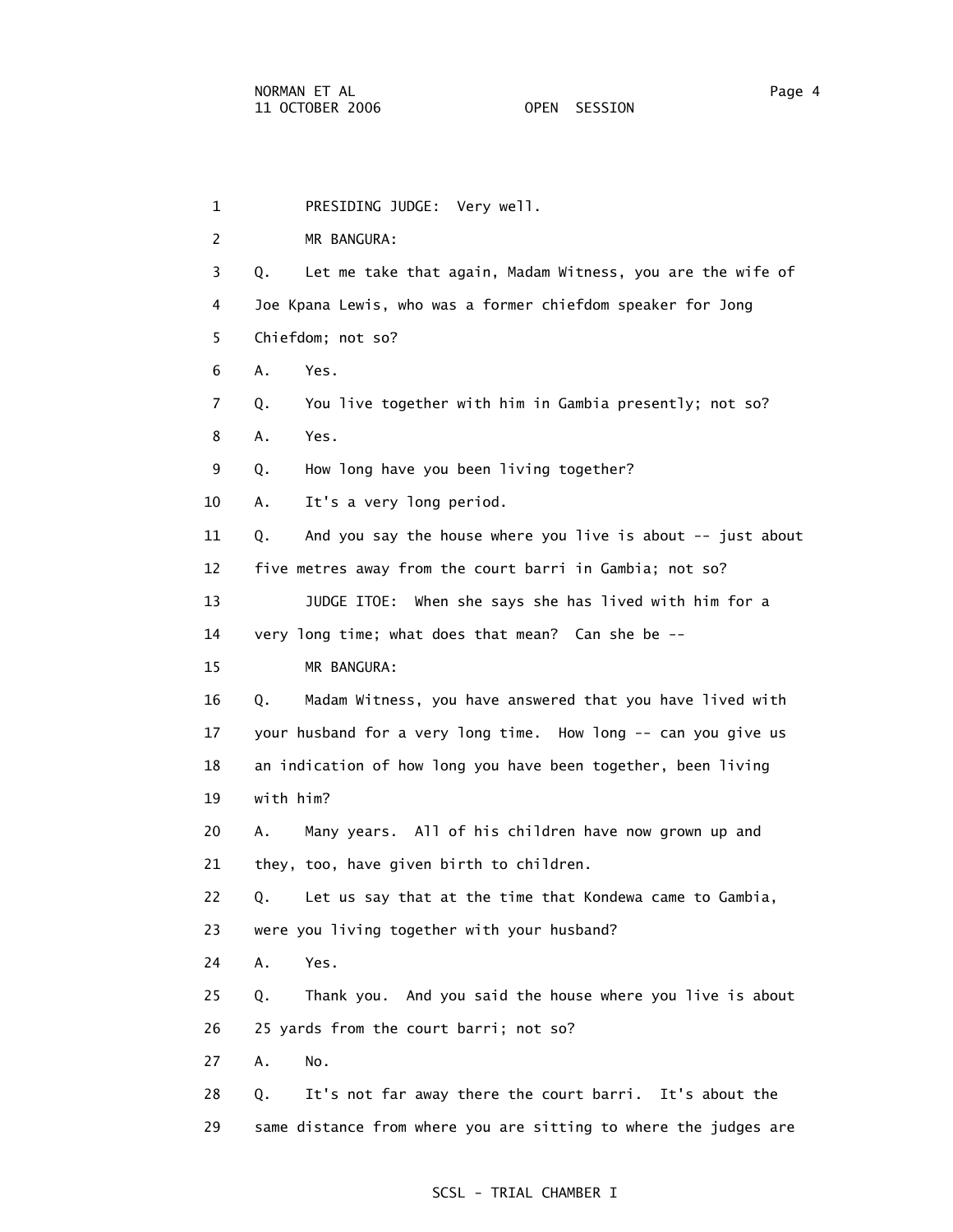1 sitting; not so? 2 A. Yes. 3 Q. Madam Witness, you are aware that your husband came here to 4 testify; not so? 5 A. Yes. Yes. 6 Q. And you both knew that you were coming here to testify; he 7 knew you were coming and you knew he was coming? Correct? 8 A. Yes. 9 Q. Now, before you left Gambia to come to testify, you 10 obviously did some planning about how things would be run in your 11 house when you were away; not so? 12 A. I did not prepare. 13 Q. Well, you and the husband, I believe, are the breadwinners 14 in the family, the husband and yourself are the most senior 15 people in your family; not so? 16 PRESIDING JUDGE: Would you like to clarify that? The 17 first part was breadwinner. The second part was most senior. 18 How do you harmonise the two? 19 MR BANGURA: 20 Q. Your husband and yourself, you are the breadwinners in the 21 family; not so? 22 A. Yes. 23 Q. So when you agreed to come and testify, you must have made 24 some arrangements as to what would happen in your absence, in the 25 house, how the house would be run; not so? 26 A. That didn't happen. 27 Q. So you just got up and left the house, and the husband also 28 just came here without any plans, any arrangements, any 29 discussions between you?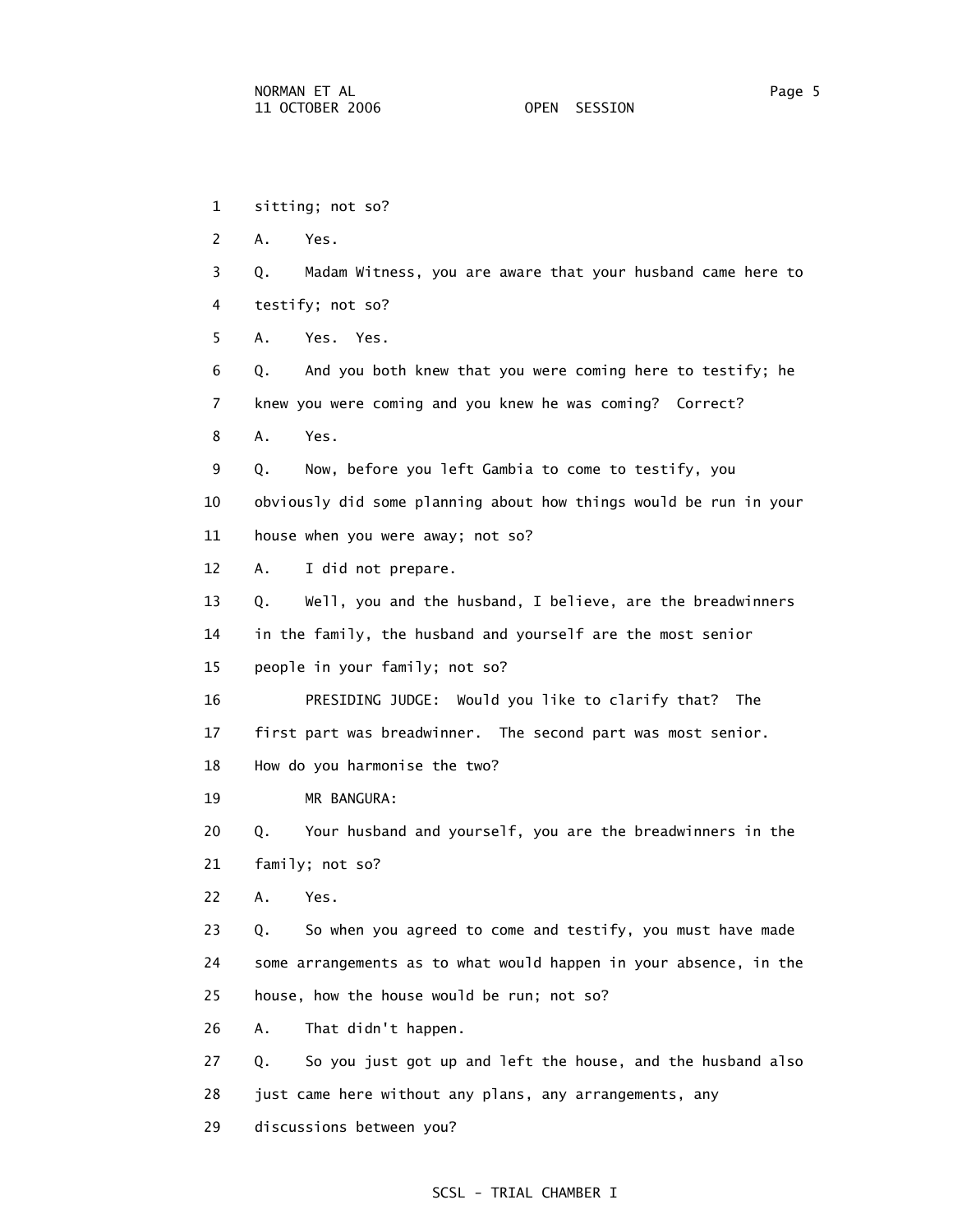1 A. I only left the house and came over here. 2 Q. It is true, Madam Witness, that before you came here, you 3 both knew you were coming here? You must have discussed the 4 purpose for coming here; not so? 5 A. Yes. 6 Q. You knew that he was coming to testify in this case, and he 7 also knew you were coming to testify in this case on behalf of 8 Kondewa; not so? 9 PRESIDING JUDGE: Keep your questions separate. 10 THE WITNESS: Yes. 11 MR BANGURA: So you knew what he was coming to say -- 12 JUDGE ITOE: Please wait. 13 MR BANGURA: Sorry, Your Honour. 14 Q. You knew what your husband, Joe Lewis, was coming here to 15 say in this case; not so? 16 A. Yes. 17 Q. And, also, you told him what you were coming to say in the 18 case; not so? 19 A. No. 20 Q. So he told you what he was coming to say, but you did not 21 tell him what you were coming to say; is that what you're saying? 22 A. He said he was coming to testify, that we were coming to 23 testify. 24 Q. Was he the one who told you to come and testify? 25 A. He said we were coming to testify. 26 Q. Yes, but was he the one who told you to come and testify, 27 Madam Witness? 28 A. He did not tell me. 29 Q. How did you get to come here to testify?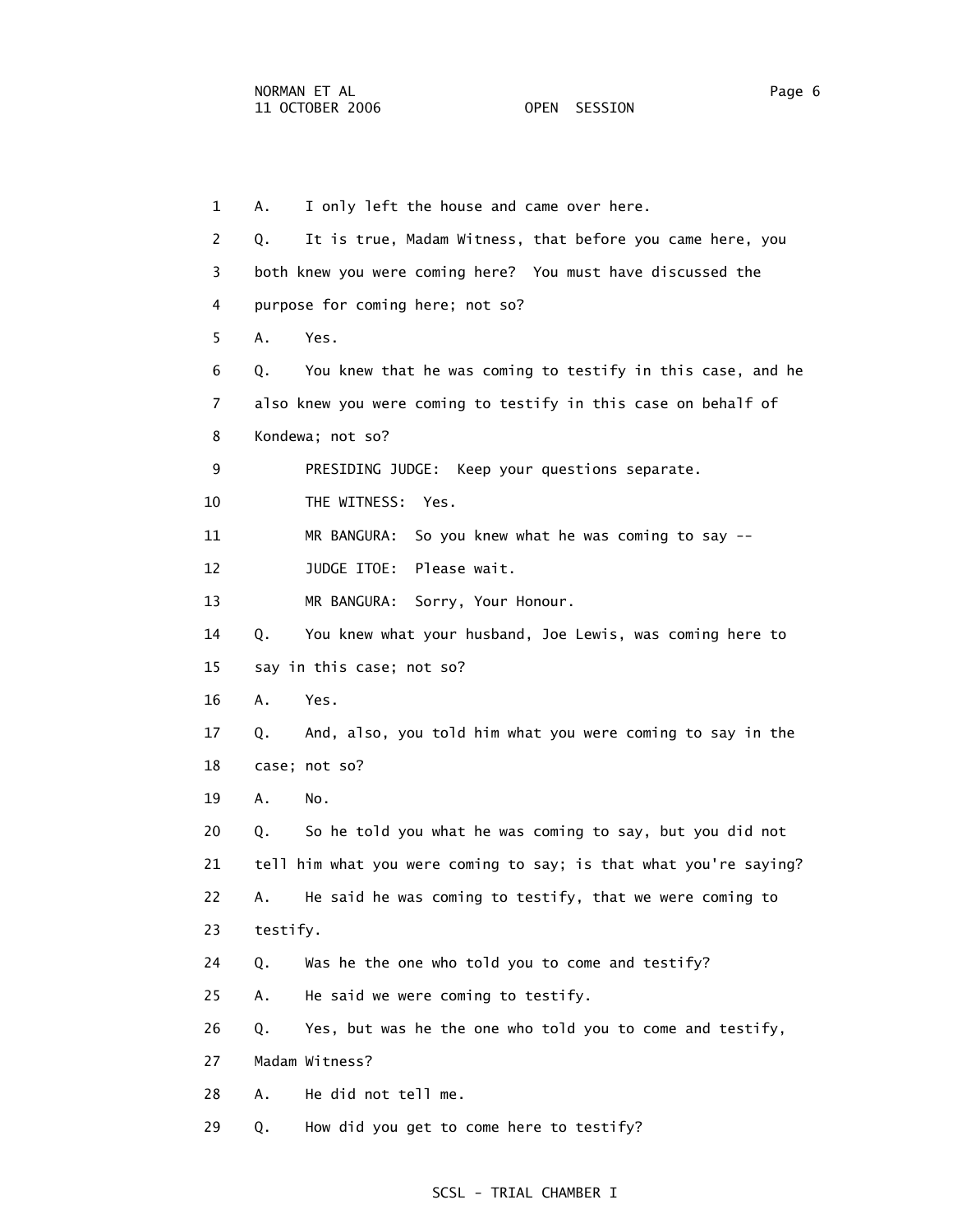1 A. He said that we were coming to testify for Kondewa. 2 Q. And what else did he say? 3 A. He said that Kondewa has selected us to be his witness to 4 testify for him and, so, we were coming. Well, I asked him 5 whether he was to come here. He said, yes, if you are selected 6 to be a witness, you are to go there and testify. 7 Q. Did you not ask him what you were going to say when you 8 came to testify? 9 A. No. 10 Q. Now, what did he tell you that he was coming to testify 11 about? You said he told you what he was going to say. 12 MR WILLIAMS: My Lord, I take an objection, My Lord. The 13 question has been asked and answered, My Lord. I don't know 14 whether my learned friend is -- what he's seeking to do, My Lord. 15 The question has been asked and answered several times, My Lord. 16 The exchanges that took place between this witness and Joe Kpana 17 Lewis has been narrated to this Honourable Court. There should 18 be finality, My Lord. 19 PRESIDING JUDGE: Counsel, did she say that the husband 20 told her what to come and say here? 21 MR BANGURA: She merely has answered that the husband told 22 her that he was coming but not the content. 23 PRESIDING JUDGE: Yes. 24 MR BANGURA: The question here is -- the content is what 25 I'm seeking to get from her, if he told her the content of his 26 testimony. I don't think that has been put to the witness before 27 and has not been -- 28 PRESIDING JUDGE: Why not put it to the witness? Why 29 assume that he told her what to come and say?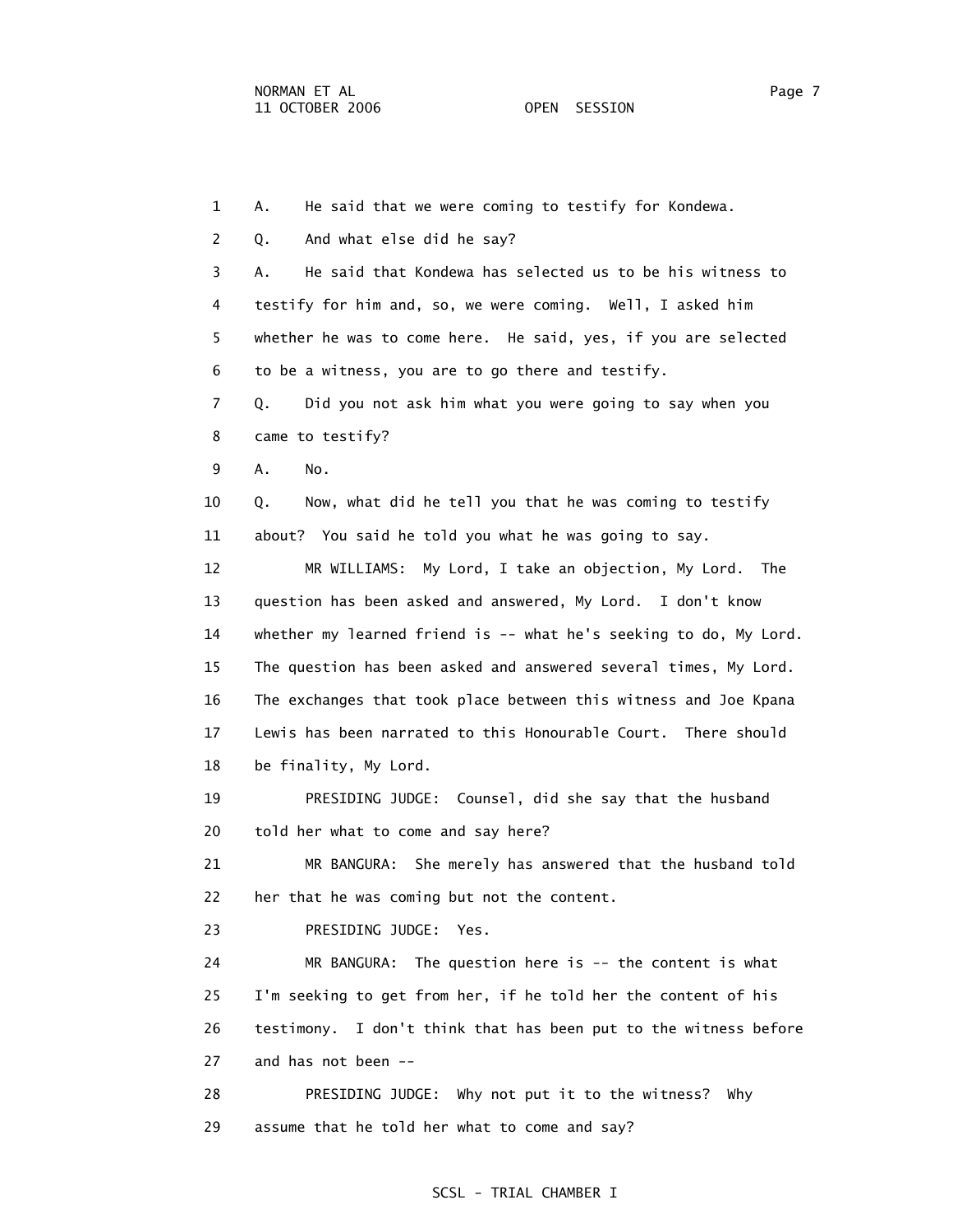1 MR BANGURA: Your Honours, I previously asked the witness 2 whether they had discussed what they were coming to testify, 3 whether he had told her what he was coming to say. 4 PRESIDING JUDGE: Yes. 5 MR BANGURA: And she said, yes, generally. But she said, 6 no, she had not told him what she was coming to say. The 7 question now is: Did he tell you the things, the matters he was 8 coming to testify -- 9 PRESIDING JUDGE: I thought I heard what did he tell you to 10 come and say. 11 MR BANGURA: Basically, that's the purpose of the question. 12 PRESIDING JUDGE: Is that the same as: Did he tell you 13 what to come and say? Are those two questions synonymous? 14 MR BANGURA: They are not exactly, Your Honour. 15 [Overlapping speakers] -- 16 PRESIDING JUDGE: Well, why not put your first question? 17 Perhaps that's why the objection was raised. 18 MR BANGURA: I can rephrase. 19 Q. Madam Witness, you've said that your husband did tell you 20 what he was coming to say. What did he say that he was coming to 21 testify about? 22 MR MARGAI: My Lords, I'm sorry, but -- 23 THE WITNESS: He said that we were coming here to testify, 24 that Kondewa has selected us as witnesses to come and testify, so 25 we were coming there. 26 PRESIDING JUDGE: What is your objection, counsel? 27 MR WILLIAMS: My Lord, my objection was that the content, 28 My Lord, of the -- the content of their testimony, I mean has 29 been -- whether they discussed it, has been answered by this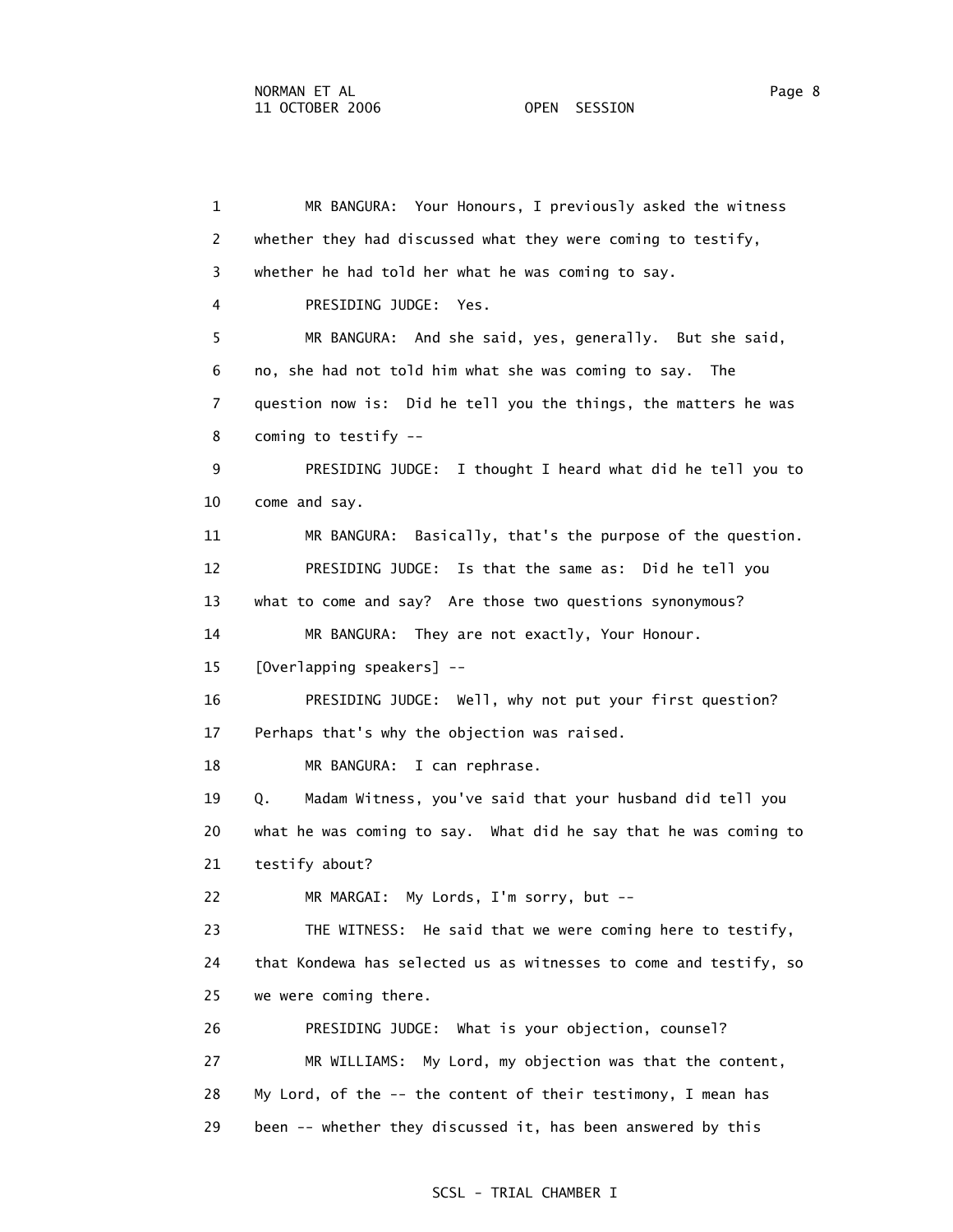1 witness, My Lord. Whether they discussed the gist of what they 2 were coming to say in Court; the witness has said no. She has 3 answered several times, My Lord, that, I did not tell her, she 4 did not -- he did not tell me. So the question is asked and 5 answered. 6 JUDGE BOUTET: Before you proceed, perhaps it would be 7 appropriate to ask that this not be interpreted to the witness. 8 MR WILLIAMS: As Your Honour pleases. 9 JUDGE BOUTET: Because I think it is -- 10 MR WILLIAMS: I agree, My Lord. 11 JUDGE BOUTET: This is a matter that should be discussed in 12 the absence of the witness, I suggest. I think if the microphone 13 or earphone system is shut off, she need not be taken out of the 14 courtroom. I'm just suggesting, Mr Williams, you wait a few 15 seconds. We'll hear you fully. 16 MR WILLIAMS: I am grateful, My Lordship. 17 PRESIDING JUDGE: Right. Can we have the earphones taken 18 off for the time being? I don't think we need to ask her to 19 leave the courtroom. Could you formulate your objection again? 20 MR WILLIAMS: My Lord, my objection is that there should be 21 finality in cross-examination, My Lord. The question that my 22 learned friend is now putting has been asked and answered by this 23 witness. My Lord, the witness clearly stated that my husband 24 informed me that we were coming to testify on behalf of 25 Mr Kondewa. She further went on to say that the content of the 26 testimony was not discussed: I did not tell him what I was 27 coming to say, and he did not tell me the gist of what he was 28 coming to say. 29 JUDGE ITOE: I wonder whether that reflects the records.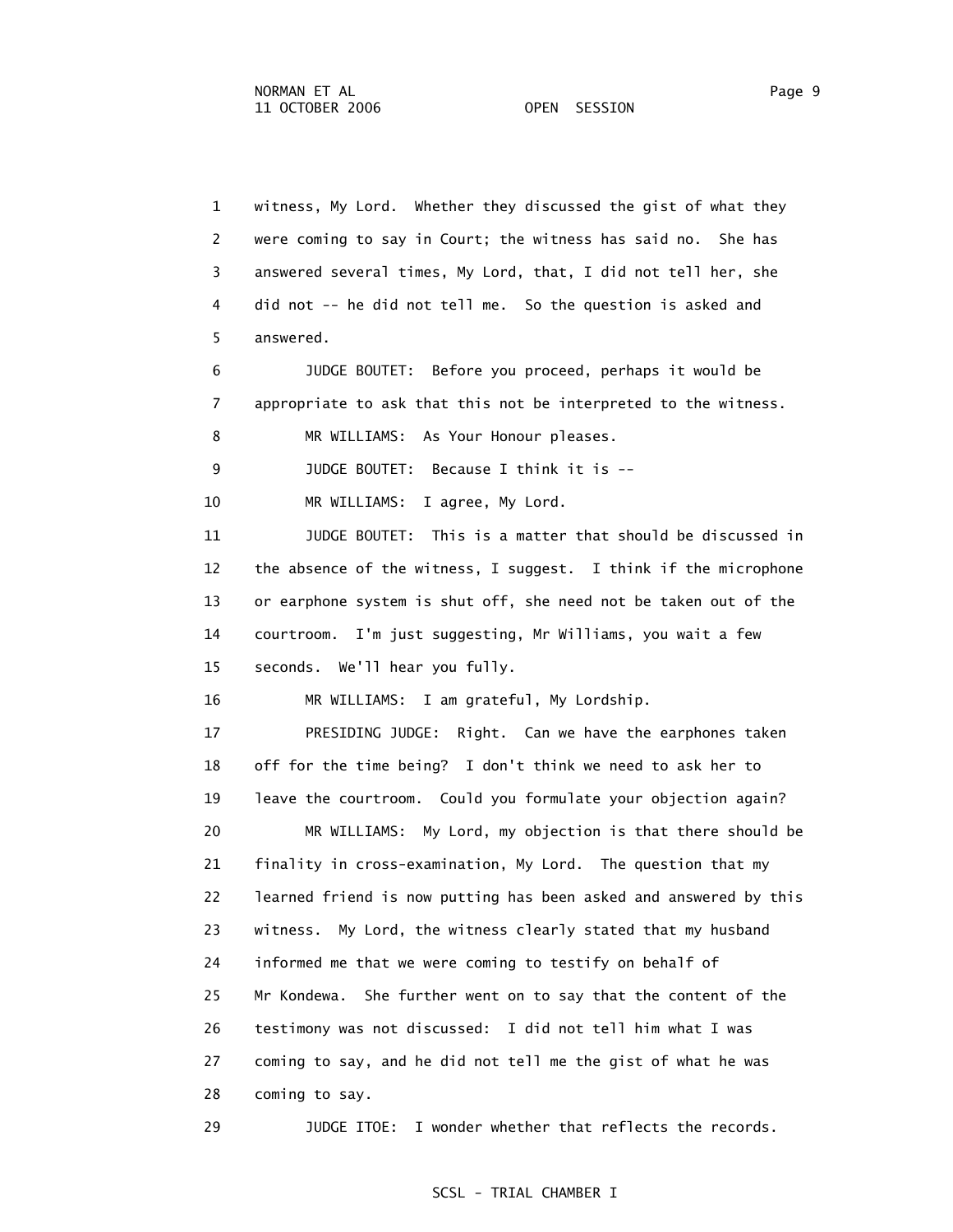1 MR BANGURA: Your Honours, that's not a true reflection 2 of -- 3 JUDGE ITOE: Is that a true reflection of the records, 4 Mr Williams? 5 MR WILLIAMS: I'm not quoting, I'm paraphrasing. 6 JUDGE ITOE: Even if you are paraphrasing, is that a true 7 reflection of the records? 8 MR WILLIAMS: Yes, that is my humble opinion of -- idea of 9 what the witness has said this morning, My Lord. 10 JUDGE ITOE: I'm afraid we have to revisit the records. 11 MR WILLIAMS: As My Lord pleases. My Lord, the objection 12 is that  $-$  13 JUDGE ITOE: What I have is that both of them knew that 14 they were coming to testify for Kondewa. 15 MR WILLIAMS: Yes. 16 JUDGE ITOE: He told her what he was coming to say, but she 17 did not tell him what she was coming to say here. 18 MR WILLIAMS: I beg to differ, My Lord. 19 JUDGE ITOE: I see. 20 MR WILLIAMS: I beg to differ, My Lord. 21 PRESIDING JUDGE: What do you have? We'll have to go to 22 the records, really. The records are the only authentic 23 representation of what goes on in Court, not our notes. 24 MR WILLIAMS: Certainly, My Lord. 25 JUDGE BOUTET: What I have in my notes is that her husband

 26 told her that he was coming here to testify for Kondewa, and that 27 he said that Kondewa had said to them -- said to us, "And you 28 have to go to testify," because she asked if she had to come and 29 that was what the husband told her. Then I have, "You did ask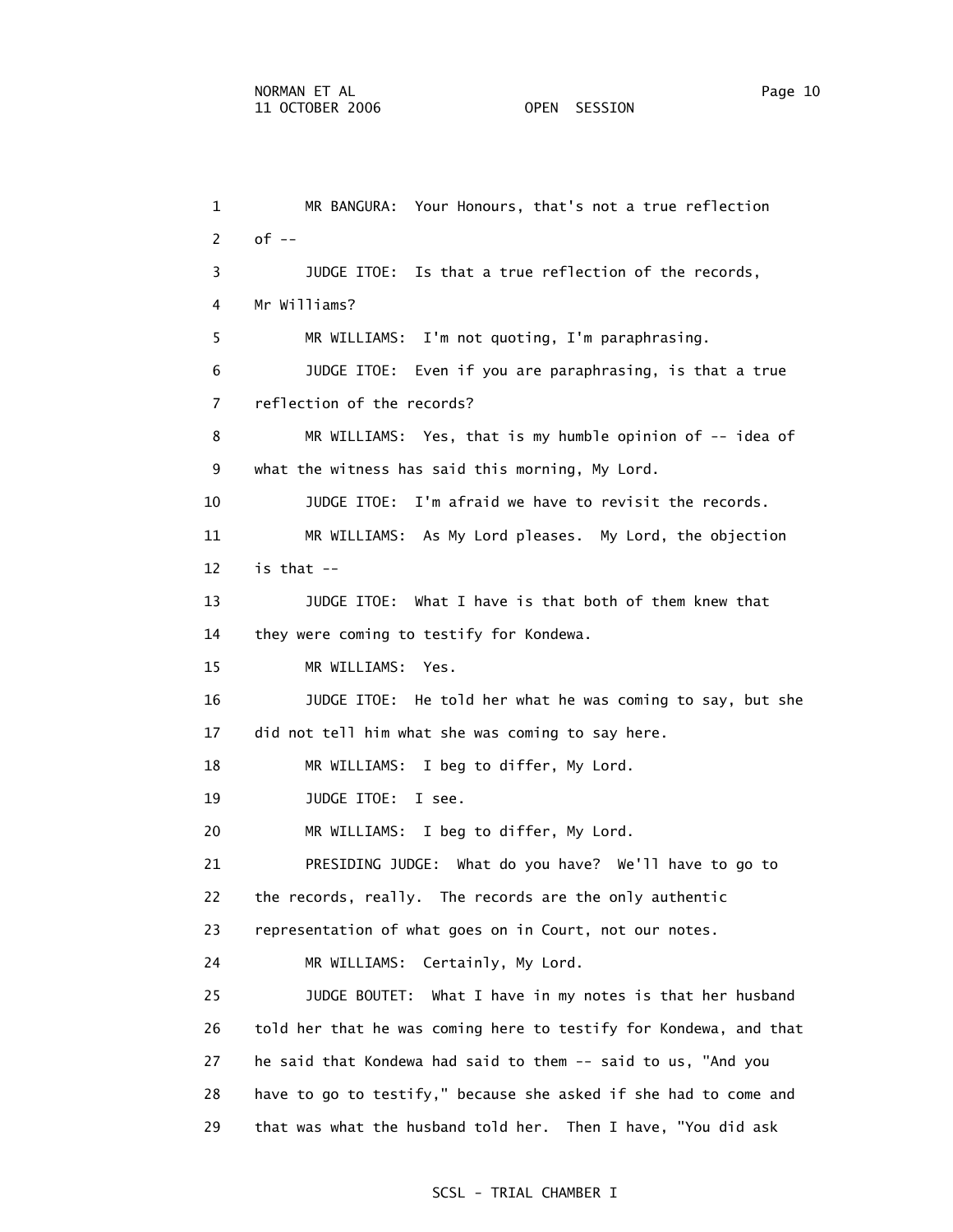1 him what to say?" And she said, "No." Then the next question 2 that I have, "Did he say what to testify about?" And I don't 3 have that answer; you objected at that moment. 4 PRESIDING JUDGE: Let's hear what -- can we have the 5 transcript reproduction at this stage? Yes. Please, let us have 6 it. 7 [Transcript at page 5 line 3 - page 6 line 12 read 8 back] 9 PRESIDING JUDGE: Right. As the records stand -- 10 MR BANGURA: I don't know whether counsel would wish to be 11 heard further on his objection, but I [overlapping speakers] -- 12 PRESIDING JUDGE: Counsel, that is the state of the 13 records. What is your further position on that? 14 MR WILLIAMS: My Lord, I do not know -- I stand to be 15 guided by the stenographers, My Lord -- whether anything came 16 after. 17 JUDGE BOUTET: Yes. 18 MR WILLIAMS: Yes, I think something came after that, My 19 Lord. I would be most grateful if the entire -- I mean, what 20 transpired after Justice Itoe came in, My Lord, if that is -- 21 PRESIDING JUDGE: Can the stenographer help us? Is there 22 something else that was not read out? 23 STENOGRAPHER: Yes. 24 PRESIDING JUDGE: Let's hear it. 25 [Transcript at page 6 line 12 - page 7 line 12 read 26 back] 27 JUDGE BOUTET: That's where we were. 28 PRESIDING JUDGE: That's the state of the records. 29 Counsel, do you want to -- what's your further position on that?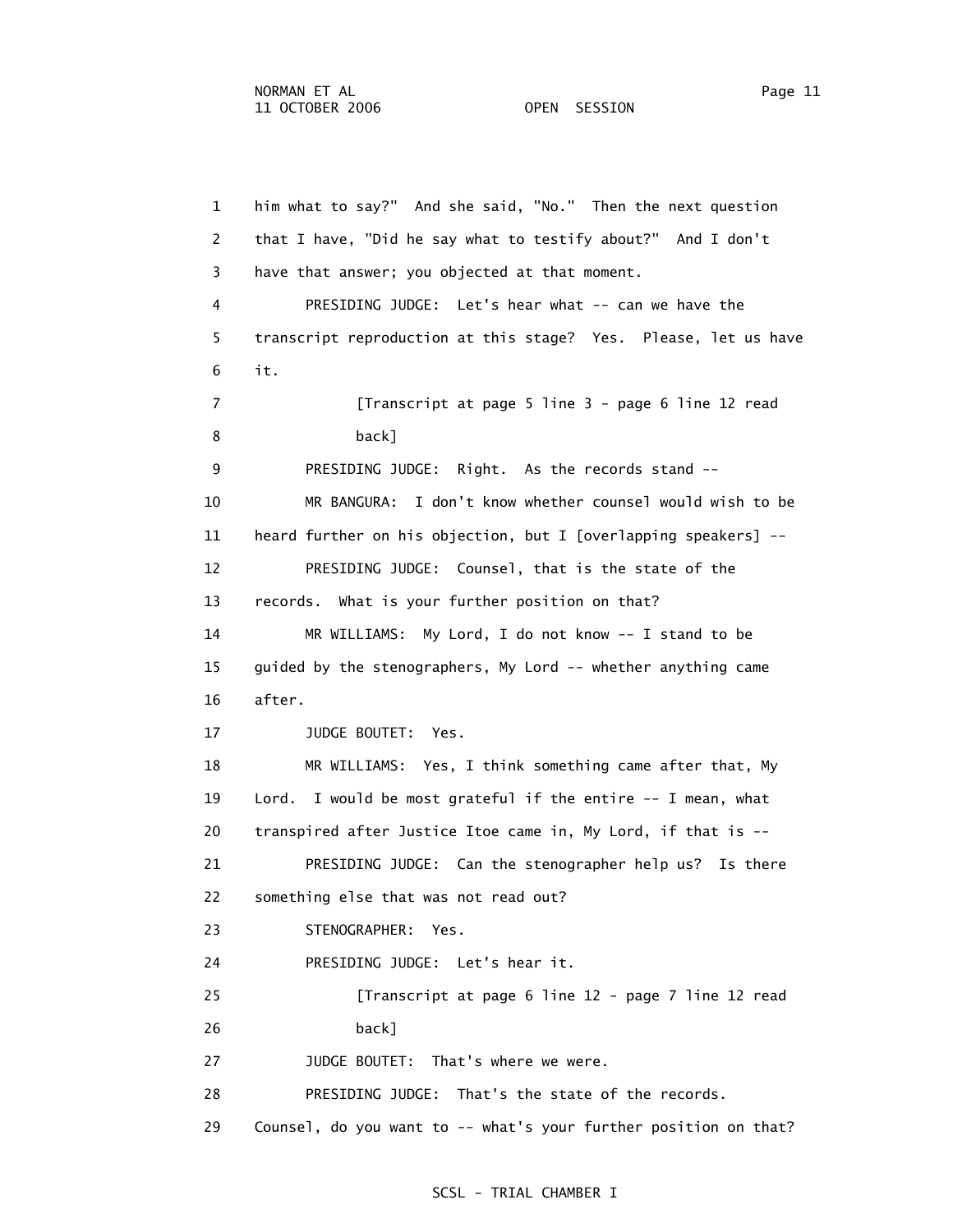1 MR WILLIAMS: My Lord, I still stand by my objection, My 2 Lord. The records clearly show, My Lord, that the question has 3 been asked whether she knew what -- whether she was told what the 4 husband was coming to say, and she said "No." 5 PRESIDING JUDGE: What is your response to that, 6 Mr Bangura? 7 MR BANGURA: I find counsel's appreciation of the facts or 8 appreciation of these records here -- 9 PRESIDING JUDGE: Different. 10 MR BANGURA: Completely. 11 PRESIDING JUDGE: I will allow the question to be put once 12 more. 13 MR BANGURA: Thank you, Your Honour. 14 PRESIDING JUDGE: Let's proceed. 15 MR BANGURA: 16 Q. Madam Witness, you have said that your husband told you 17 what he was coming to testify about in this Court; not so? 18 A. He said -- he told me that we were coming here. He told me 19 that we were coming to testify here. 20 Q. I know you said that, but he did not tell you what he was 21 going to talk about when he came here? 22 PRESIDING JUDGE: Could you put it in the affirmative? 23 MR BANGURA: 24 Q. Did he tell you? 25 A. What he had to explain, he did not tell me. He did not 26 tell me that when I have to go to that Court, this is what I am 27 going to explain or say, or that is what you have to say. He 28 only said that we were coming here to testify. 29 Q. So all this -- how long had you been preparing to come to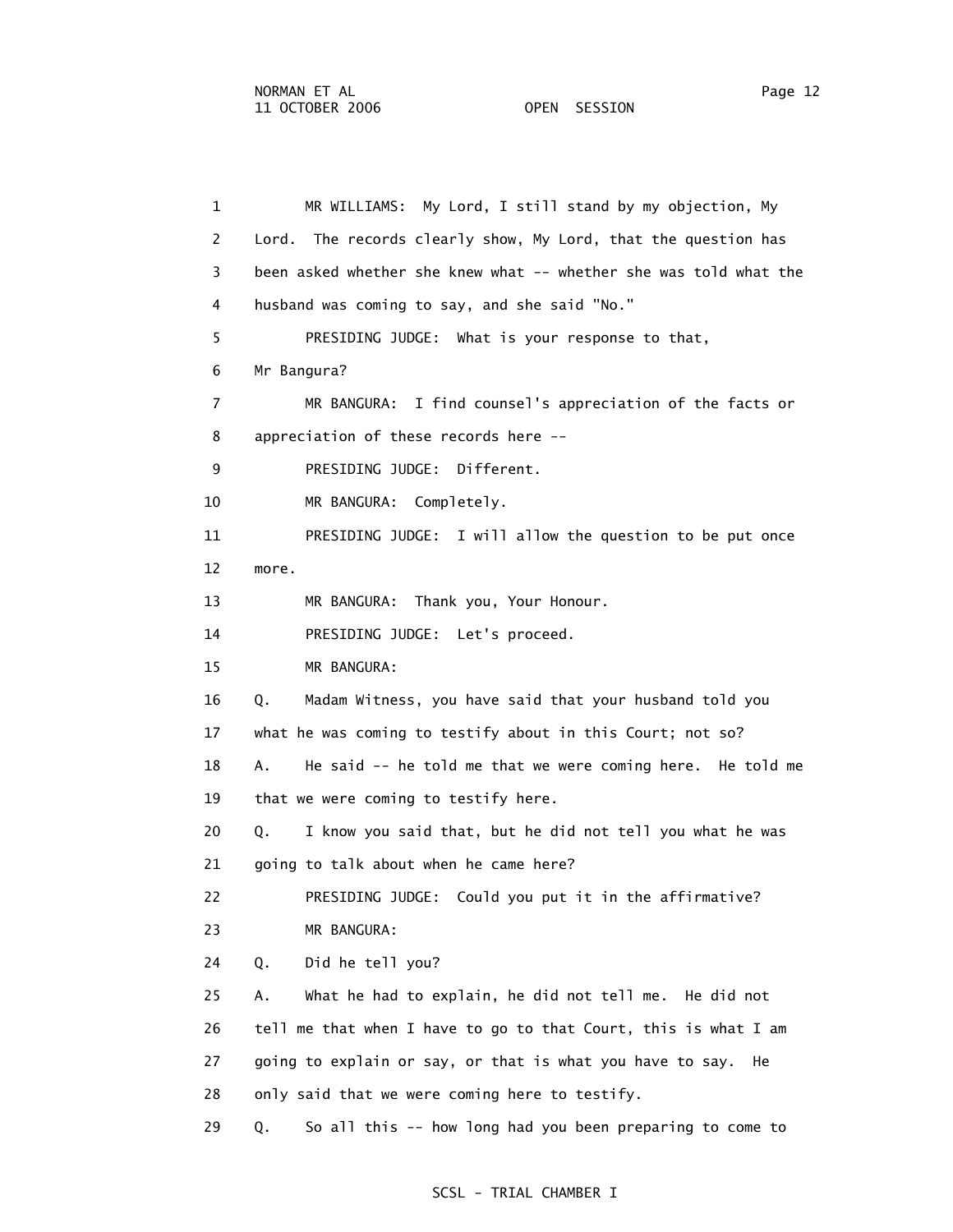1 this Court to testify; can you remember, how long he had informed 2 you about -- 3 PRESIDING JUDGE: Don't complicate your questions. That's 4 why we get into difficult waters. Keep them simple and 5 uncomplicated. Get back to what you said before. 6 MR BANGURA: I'm sorry, Your Honour. 7 PRESIDING JUDGE: It's when you try to paraphrase your 8 questions, then they take on a different nuance. 9 MR BANGURA: I take the point, Your Honour. 10 PRESIDING JUDGE: Right. 11 MR BANGURA: 12 Q. Madam Witness, how long did it take to prepare to come and 13 testify in this Court? 14 A. Yes. We were not long in preparing. 15 Q. So, from the time that your husband told you you were 16 coming to testify to the time you came, was it up to one month? 17 A. No. 18 Q. And you -- 19 PRESIDING JUDGE: Just a minute, counsel. Let me briefly, 20 just for one minute, stand down this proceeding and take some 21 quick action, and then we'll come back. 22 [Break taken at 10.10 a.m.] 23 [Upon resuming at 10.25 a.m. ] 24 PRESIDING JUDGE: Mr Bangura, please continue. 25 MR BANGURA: 26 Q. Madam Witness, is this the first time you're testifying in 27 the trial, in Court? 28 A. Yes, I have never been to a court. 29 Q. So when your husband told you that you were coming to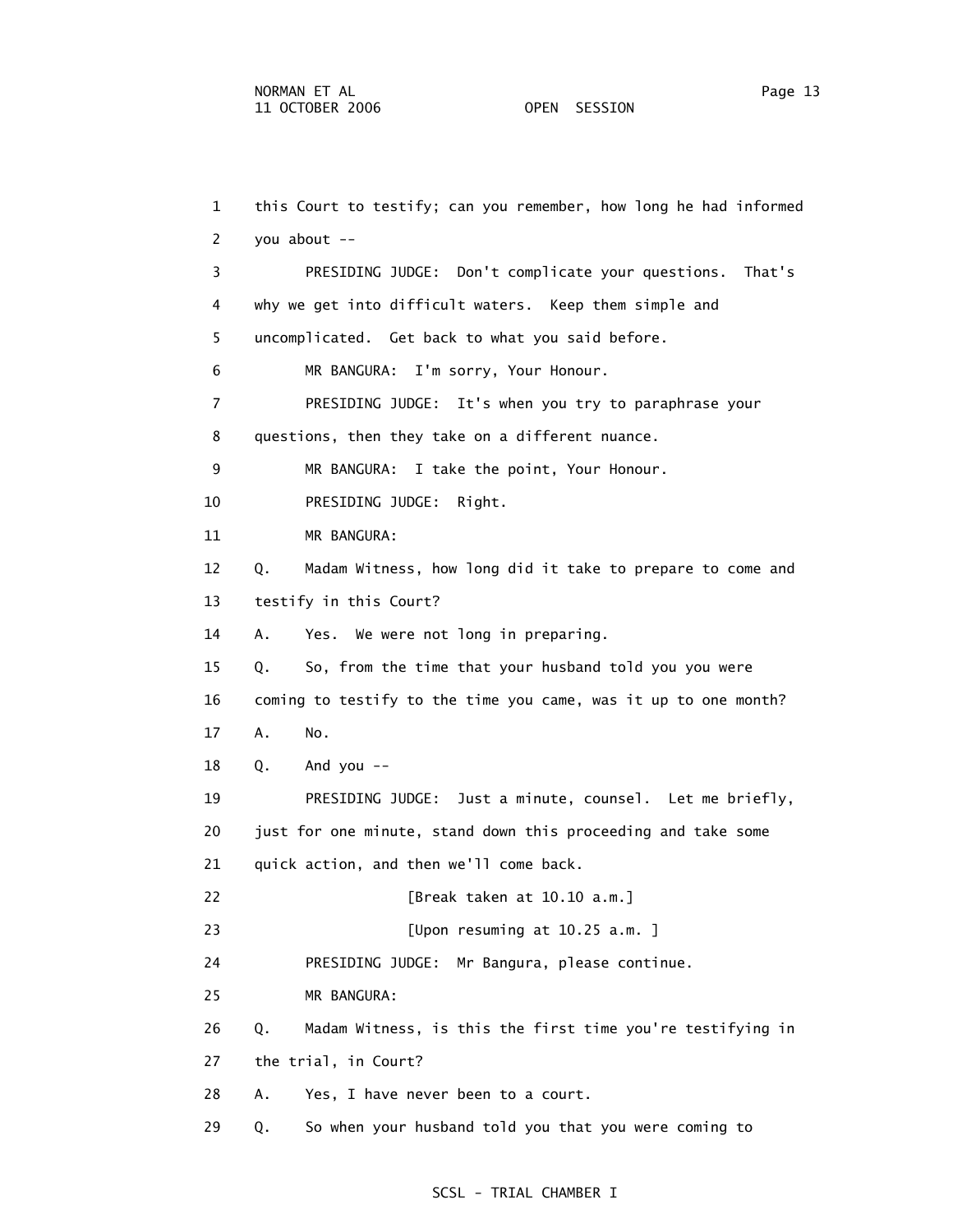1 testify in the case at the Special Court, you must have been 2 terrified; not so? 3 A. Yes. I asked him whether I should remain if there's no 4 case, then he said, "As long as we have been selected as a 5 witness, you have to go." 6 Q. You must have been confused about what you were coming to 7 say in Court; not so? 8 A. Yes, because I didn't know. I didn't know the reason why I 9 was selected as a witness. 10 Q. You didn't know the reason why you were selected as a 11 witness, because you knew nothing that this case is about; not 12 so? 13 A. Yes. 14 JUDGE ITOE: That she knew nothing about what? 15 MR BANGURA: Nothing about this case, nothing about the 16 case -- that this case is about, that was the phrase. 17 PRESIDING JUDGE: Proceed, counsel. 18 MR BANGURA: 19 Q. So you would have preferred not to come, except that your 20 husband asked you to do so. 21 PRESIDING JUDGE: Well, let her have the first part. 22 MR BANGURA: 23 Q. You would have preferred not to come, if you had your way; 24 not so, Madam Witness? 25 A. Yes. 26 MR BANGURA: I have no more questions for this witness, 27 Your Honours. 28 PRESIDING JUDGE: Thank you very much. End of 29 cross-examination. Mr Williams, any questions in re-examination?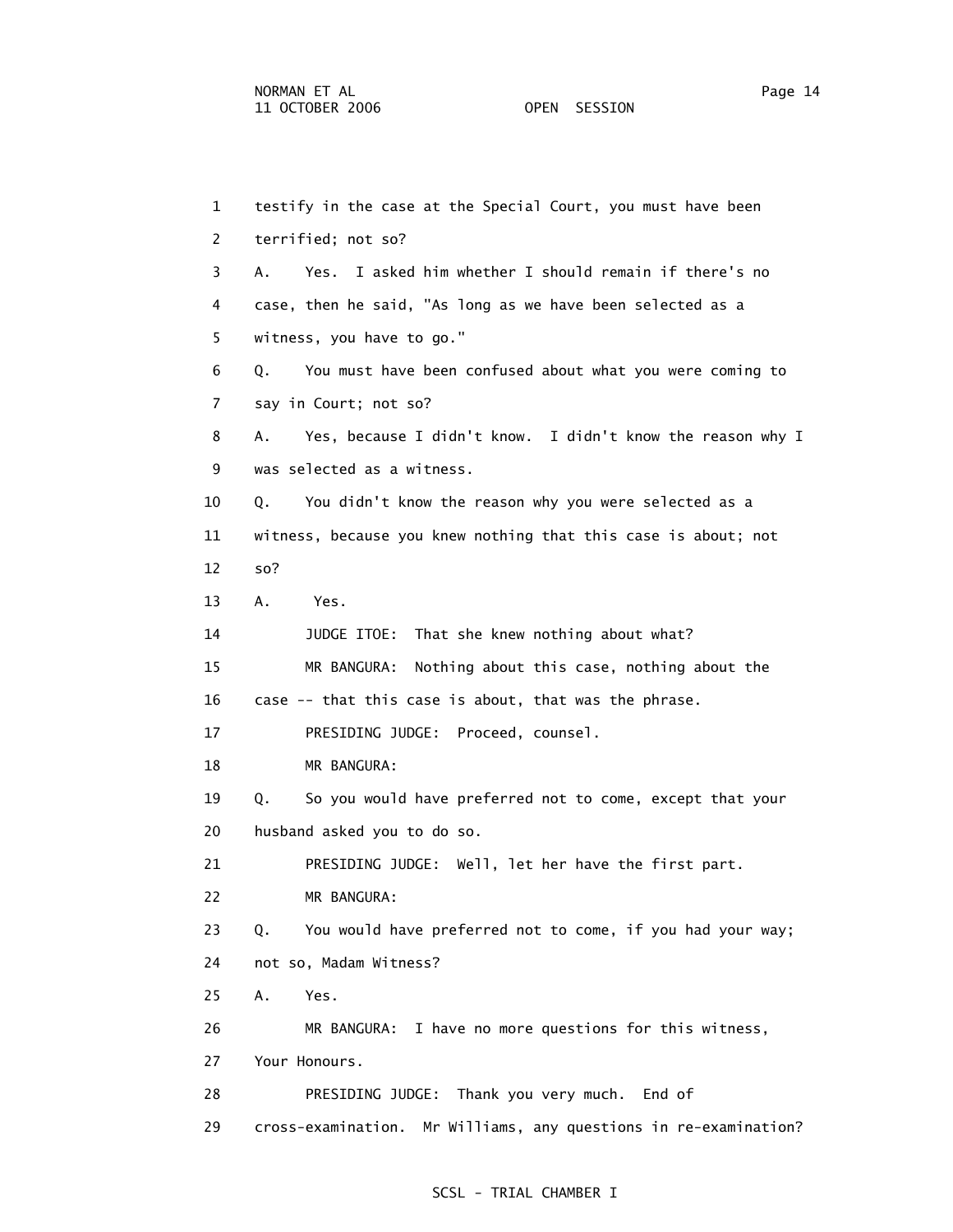1 MR WILLIAMS: A couple, My Lord. 2 RE-EXAMINED BY MR WILLIAMS: 3 Q. Madam, how many wives does your husband have? 4 A. There are many. 5 MR BANGURA: Your Honours, I wonder whether this is a 6 proper question for re-examination. I don't see any of the 7 categories within which questions in re-examination can be asked 8 at this point. 9 PRESIDING JUDGE: Yes, counsel, what is this, the purpose 10 of this question, the context of -- 11 MR WILLIAMS: Your Honour, the next question will put 12 things into perspective, My Lord. 13 PRESIDING JUDGE: How is this a permissible question in 14 re-examination -- 15 MR WILLIAMS: My Lord, if -- 16 PRESIDING JUDGE: -- having regard to the basic principles. 17 MR WILLIAMS: My Lords, again, if the headphones of the 18 witness can be disconnected, then I can explain to the Court. 19 PRESIDING JUDGE: All right. Please do that first, Court 20 Management. Yes, what is the purpose of this question? 21 MR WILLIAMS: My Lord, the issue of whether the last 22 witness, My Lord, was married, I believe, did not arise at all 23 yesterday, My Lord, it arose -- 24 PRESIDING JUDGE: During what, in particular? 25 MR WILLIAMS: Both examination-in-chief and 26 cross-examination, My Lord; during his entire evidence. And, 27 this morning, that has been brought into issue. 28 Furthermore, the issue of distances, My Lord, the last 29 witness testified about a particular distance from his house to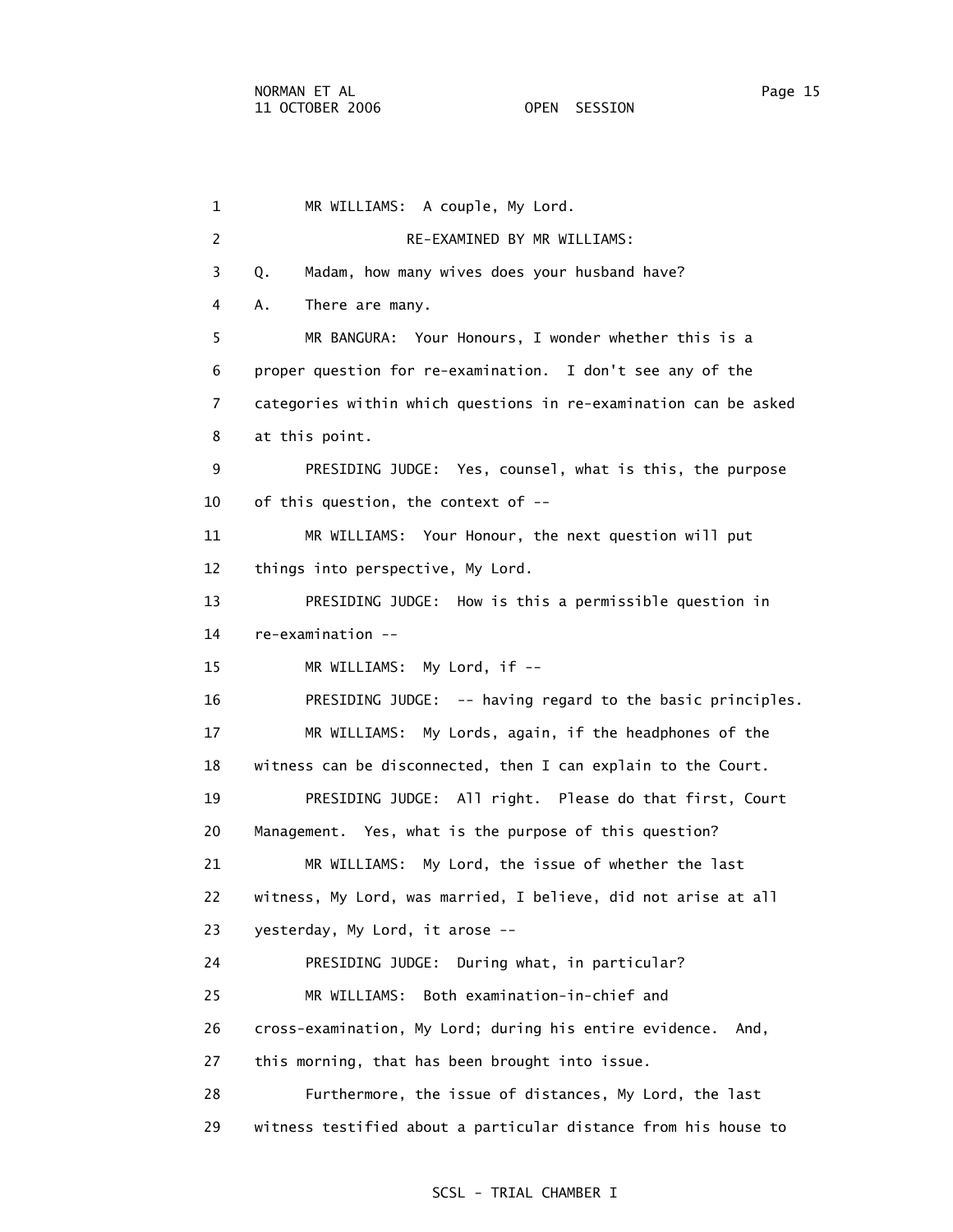1 the barri. This witness has also testified something along that

 2 line, My Lord. What I want to clarify, My Lord, is whether the 3 last witness -- I mean, whether there were other wives, and 4 whether -- all those other wives at their respective houses, My 5 Lord. 6 PRESIDING JUDGE: Let's go to the first part. The first 7 part is about whether this particular -- the witness who 8 testified yesterday had a plurality of wives; is that the issue? 9 MR WILLIAMS: Yes, Your Honour. 10 PRESIDING JUDGE: Counsel says the issue of the plurality 11 does not arise and is not a legitimate question in 12 re-examination, in the sense that he doesn't see which category 13 or rubric under re-examination this could fall into. 14 MR WILLIAMS: My Lord -- 15 PRESIDING JUDGE: Where in cross-examination was this 16 raised? 17 MR WILLIAMS: My Lord, the issue of -- 18 PRESIDING JUDGE: Either, whether the witness yesterday -- 19 MR WILLIAMS: No, what I'm saying is that it did not arise 20 yesterday. 21 PRESIDING JUDGE: Now, in the testimony of this witness, 22 that's what I'm talking about. 23 MR WILLIAMS: My Lord, it arose when the Prosecutor asked 24 the witness whether she was married to Joe Kpana Lewis. 25 PRESIDING JUDGE: Yes, that's all. 26 MR WILLIAMS: Yes. 27 PRESIDING JUDGE: But not whether that particular witness 28 yesterday was married to other women. 29 MR WILLIAMS: My Lord, that is something that I am pursuing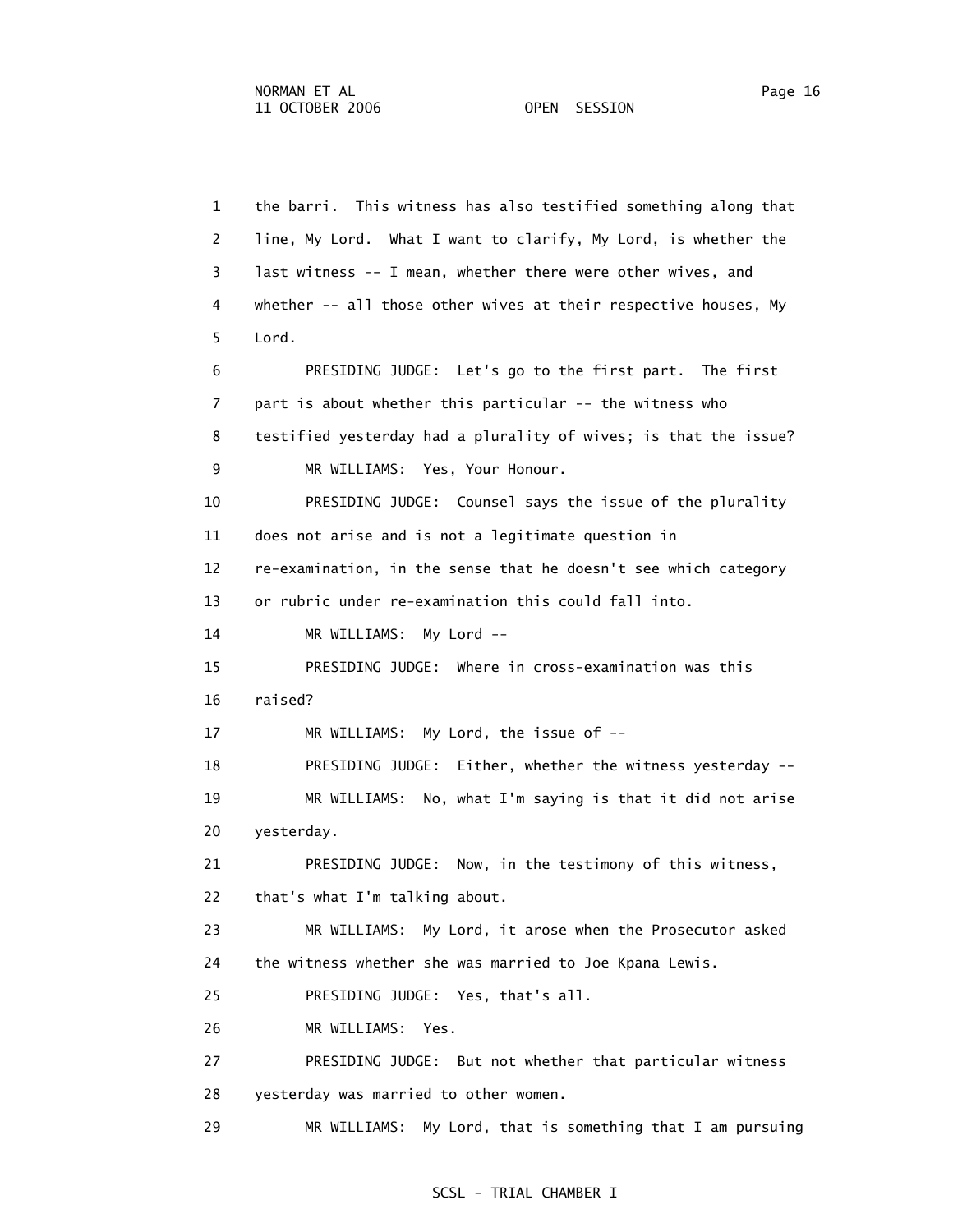1 now in re-examination, to clarify -- 2 PRESIDING JUDGE: What? 3 MR WILLIAMS: The ambiguity that the cross-examination has 4 caused, My Lord. I believe Your Lordships would want the truth 5 to be known. 6 PRESIDING JUDGE: Well, what I'm saying -- 7 JUDGE ITOE: We're not against the truth, Mr Williams. 8 [Overlapping speakers]. We want the whole truth to be known in 9 this case. 10 MR WILLIAMS: Exactly. 11 JUDGE ITOE: But within the legal, permissible frame -- I 12 mean, within the logic, you know, the rules that we apply here. 13 Did the issue of plurality of wives arise in cross-examination. 14 That's the issue. 15 MR WILLIAMS: Your Honour, that is a rider to what I'm 16 driving at, My Lord. That is a rider to my -- I mean, to the 17 fact in issue, My Lord. 18 PRESIDING JUDGE: What is the fact in issue? The 19 difficulty here is what is the discrepancy that you seek now to 20 eliminate, or to rectify between, one, examination-in-chief of 21 this witness, and cross-examination in respect of the idea 22 whether this was a monogamous or polygamous setting. What is the 23 discrepancy here? Why is it a core issue? 24 MR WILLIAMS: It is a core issue because it puts into 25 question the evidence that was led by the last witness, My Lord, 26 as far as distance is concerned, and the issue of the number -- I 27 mean, how many wives, the number of wives that the last witness 28 has, My Lord, has been brought into issue by virtue of the 29 cross-examination. And, furthermore, My Lord --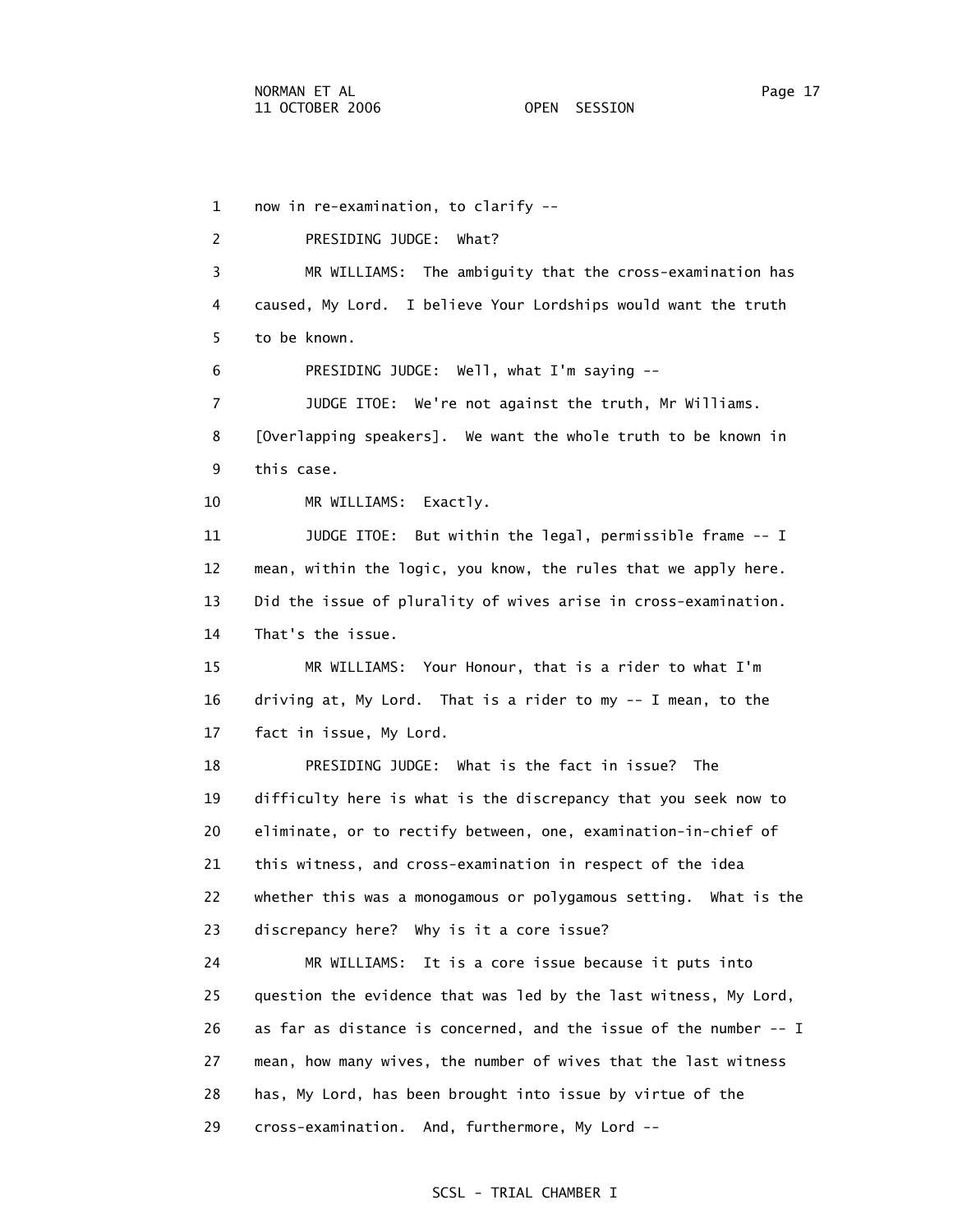1 JUDGE ITOE: You mean the issue of the number of wives was 2 brought in issue? 3 MR WILLIAMS: Yes, by -- 4 JUDGE ITOE: Does the fact that the witness, I mean, the 5 fact that this lady is married to Mr X immediately brings into 6 question the issue of polygamy or monogamy, as the case may be? 7 MR WILLIAMS: My Lord, the witness, in cross-examination 8 testified that she has lived with the last witness for a number 9 of years. 10 JUDGE ITOE: [Indiscernible]. 11 MR WILLIAMS: Yes, My Lord, and the issue of the evidence 13 mentioned what the last witness said in cross-examination, or in 14 evidence yesterday, so I have to tidy things up, My Lord. As it 15 is now, the tribunal would not know the true position. 16 PRESIDING JUDGE: The difficulty I have is this, and I 25 MR WILLIAMS: My Lord, that is why -- 26 JUDGE BOUTET: Mr Williams, I understand what you're trying

12 of the last witness was brought in in cross-examination. It

 17 don't know about my learned brothers: What is this that you're 18 seeking to tidy up in the context of the evidence of this witness 19 as a defence witness for the third accused? Remember, this 20 witness has come here to proffer evidence, to, in fact, rebut any 21 of the Prosecution's evidence, incriminating the third accused. 22 How does the issue of the nature of the marriage which she, in 23 fact -- or contracted with the former witness impact directly and 24 significantly upon this? That's my difficulty.

 27 to achieve. There is, I would suggest to you, no ambiguity in 28 her answer. There might be some differences in scope between her 29 evidence on the distance and the evidence of the previous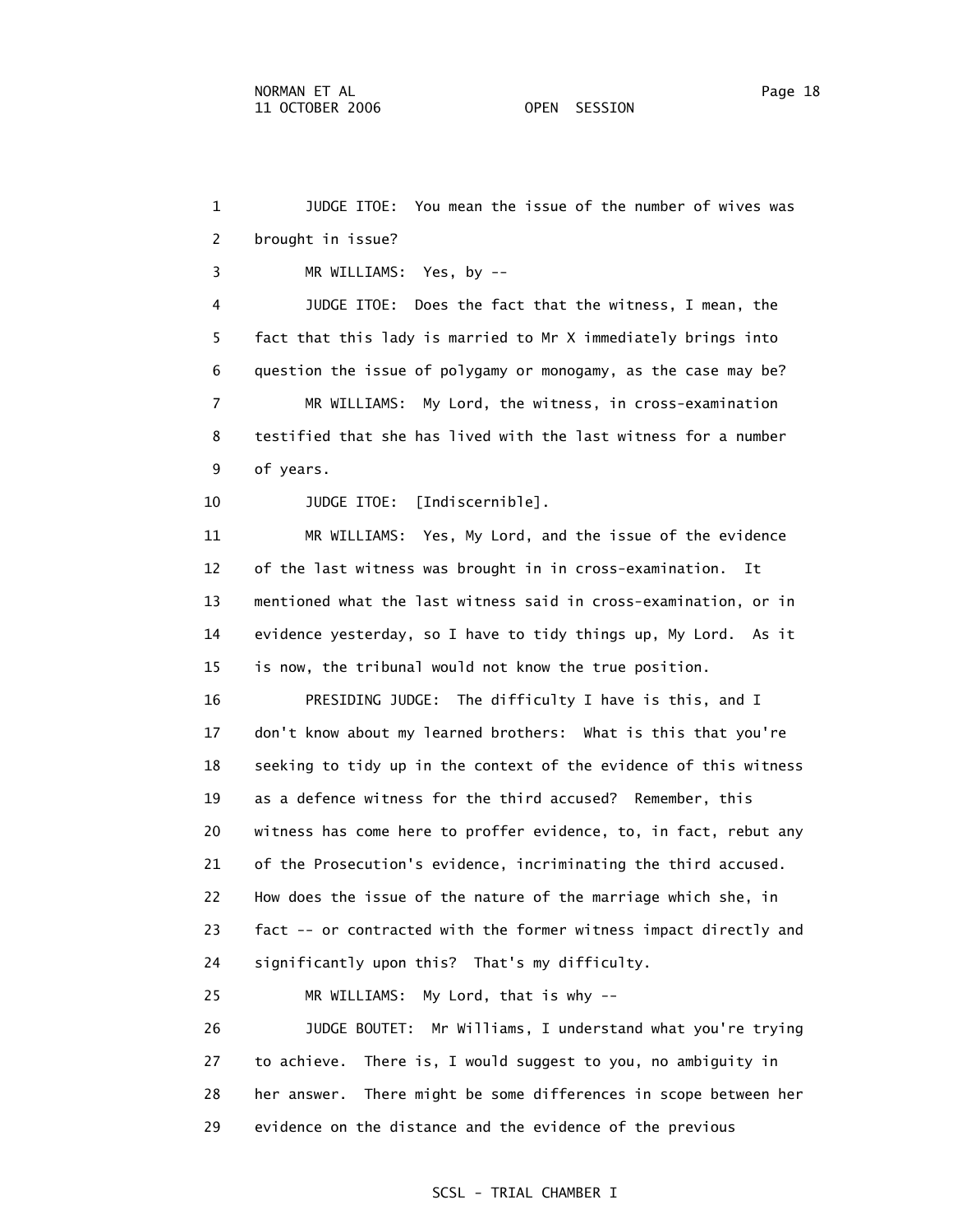1 witness, but that's the normal course of events. That doesn't 2 mean there is ambiguity in her evidence. There is none. I know 3 what you are trying to achieve. You are trying to show that she 4 may have misperceived whatever it is. But this is what the Court 5 will appreciate, this is the normal course of events in the 6 evidence of witnesses. One will say it's five yards, others will 7 say it's 50 yards. Well, it's a question of estimate, and so on. 8 It doesn't mean that there is any discrepancy of others within 9 her own evidence, And there is nothing to clarify in her 10 evidence. What you are trying to show is that when she is 11 describing distance, it's different than the one that we had 12 before. This is the whole question of testimony of eyewitnesses 13 describing events. 14 MR WILLIAMS: My Lord, I will await a ruling. 15 PRESIDING JUDGE: What I fail to see is how the plurality 16 of wives issue becomes central here for the purpose of 17 re-examination. 18 MR WILLIAMS: That's why I say it is a rider to something 19 else, My Lord. This is just like a preliminary question, I mean, 20 which I believe -- 21 PRESIDING JUDGE: That's what's been objected to. The 22 preliminary question falls outside the nature and scope of 23 cross-examination, as we know them, according to the Rules; that, 24 clearly, any question put in re-examination should, in fact, aim 25 at explaining inconsistencies or clarifying ambiguities or

26 reconciling some discrepancy, and I'm not persuaded. In that

27 regard --

28 JUDGE ITOE: I'm not persuaded either.

29 PRESIDING JUDGE: -- the question is an impermissible one.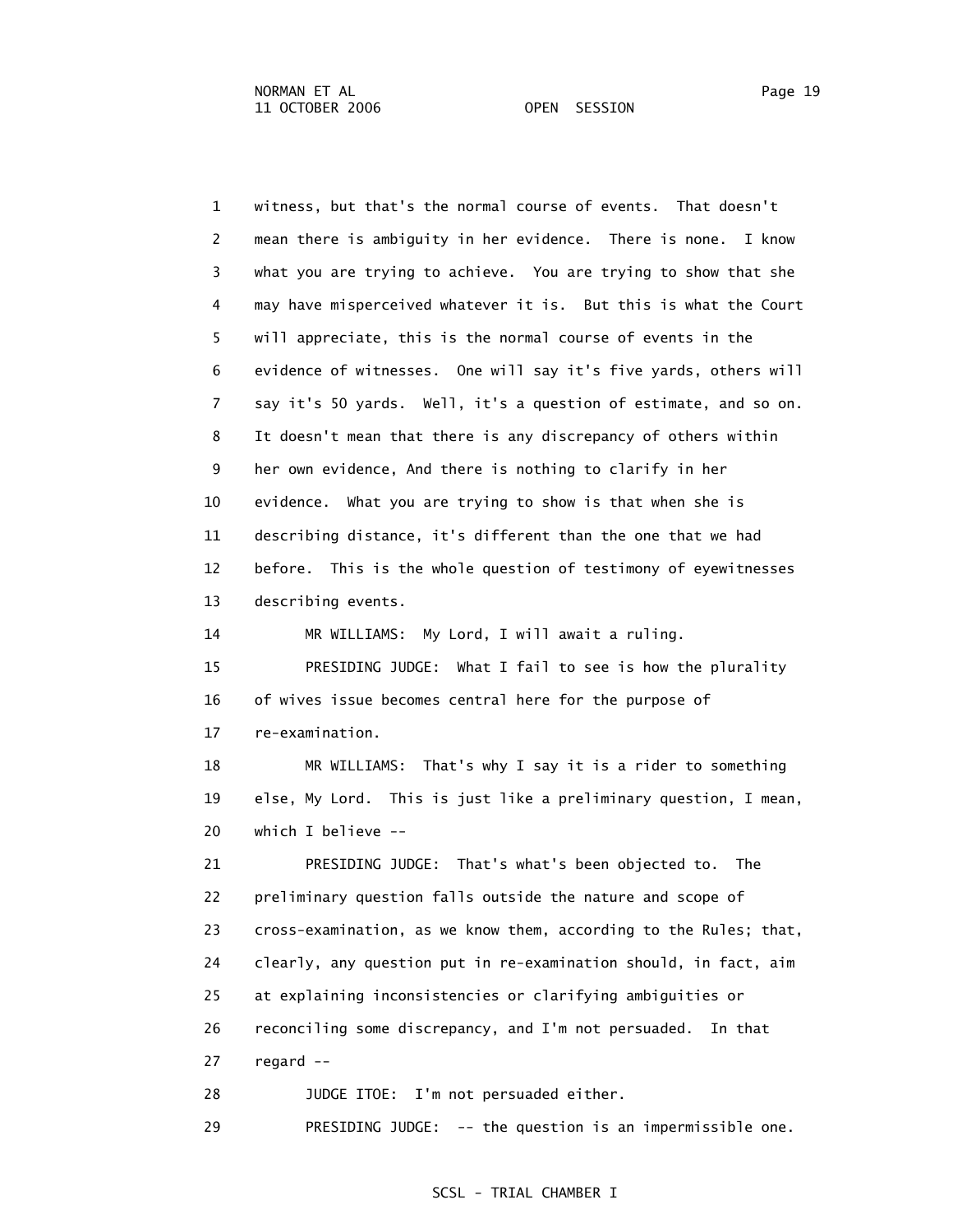1 MR WILLIAMS: Considering the Rules, My Lord, and the 2 provision of extensive admissibility of evidence, My Lord -- My 3 Lord, the Court seeks the truth, My Lord, and if the evidence is 4 left in its current state, My Lord -- I mean, I would not see, My 5 Lord, that the true facts have been presented to the Court. This 6 can be an exception to the general rule, I'm prepared to go that 7 far, My Lord, that the evidence led so far by virtue of the 8 cross-examination does not give the Court the true picture of the 9 state of her fears, and it's in the interest of justice that this 10 question, or this line, be pursued.

 11 PRESIDING JUDGE: I do not understand the philosophy of 12 flexibility in admitting evidence in international tribunals to 13 also require that the rules and principles governing the 14 examination, cross-examination or examination-in-chief, should be 15 abandoned, but I do understand that, indeed, there may be a need, 16 at times, to be very flexible so as not to foreclose the truth. 17 But this particular case, the issue really is a stretch why the 18 plurality of wives issue becomes or assumes such a very important 19 dimension.

 20 MR WILLIAMS: My Lord, I will make another try, My Lord. 21 PRESIDING JUDGE: Probably in another way.

22 MR WILLIAMS: Yes, My Lord.

 23 PRESIDING JUDGE: But we uphold the objection as 24 formulated.

 25 MR WILLIAMS: I must say, I mean, I accept the position of 26 the Bench, My Lord --

 27 PRESIDING JUDGE: If you don't like it, you could appeal. 28 Somebody might tell us that we're wrong. In the state of 29 judicial charity, we accept a higher tribunal in saying, "They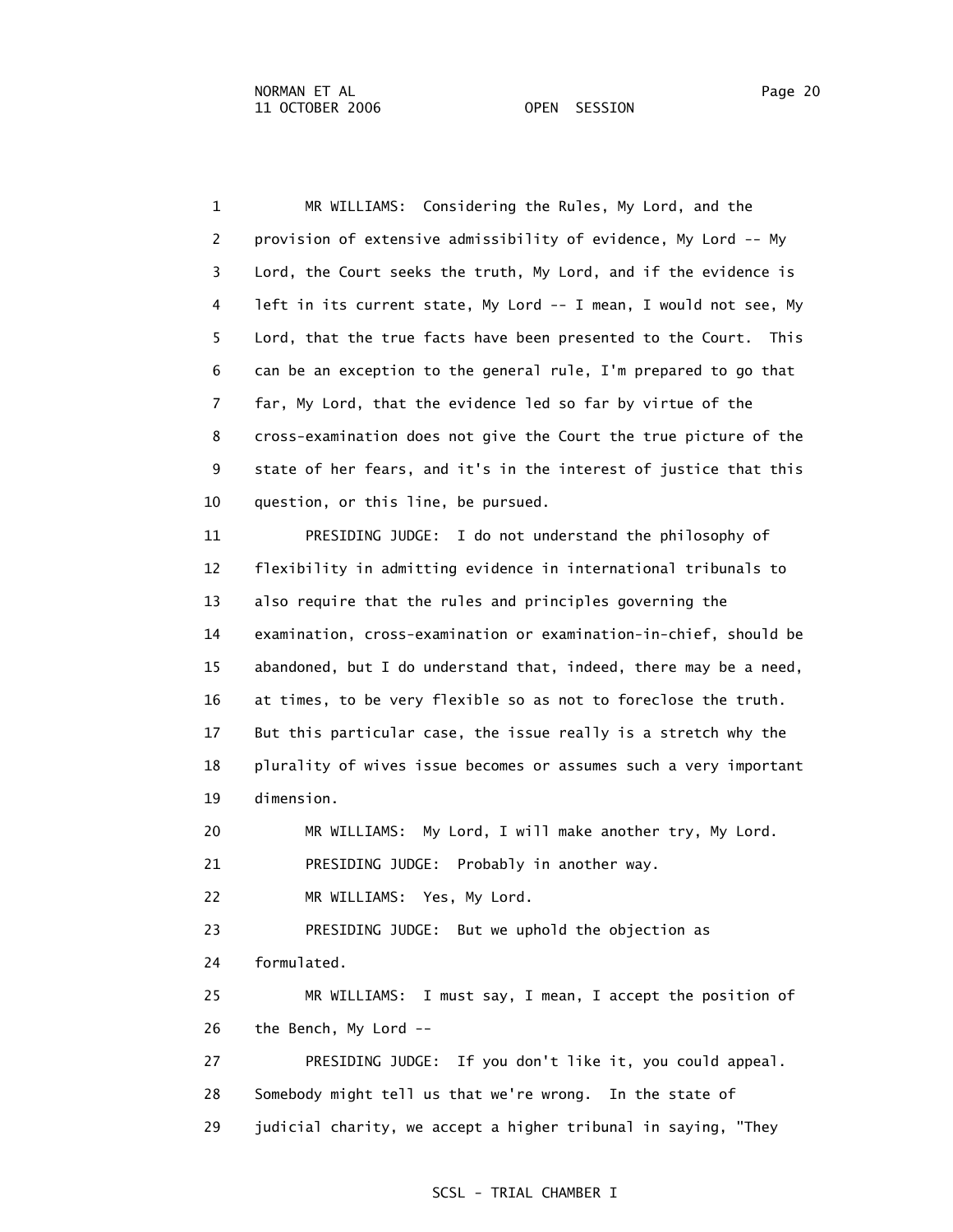1 got it all wrong." 2 MR WILLIAMS: I accept Your Lordship's ruling, My Lord. 3 Q. Madam, do you know anybody by the name of -- 4 JUDGE BOUTET: She doesn't have her earphones back on. 5 PRESIDING JUDGE: Let her have her earphones. 6 MR WILLIAMS: 7 Q. Madam, you said that -- when my learned friend was asking 8 you questions, you said you and your husband have been married 9 for quite a long time; is that correct? 10 A. Yes. 11 Q. Do you know whether your husband has other wives? 12 MR BANGURA: Your Honours, I object again to this question. 13 My learned friend is seeking to get around the decision of the 14 Bench. 15 THE WITNESS: Yes. 16 MR BANGURA: I believe he's trying to get -- put to the 17 witness the very same question that was put to her before I took 18 the objection. No issues arose that are in controversy, that are 19 ambiguous that would require -- 20 PRESIDING JUDGE: Does it follow from the answer that she 21 said she's lived with him a very long time ago? 22 MR BANGURA: I fail to see an issue. 23 PRESIDING JUDGE: [Overlapping speakers]. 24 MR BANGURA: I fail to see an issue arising from that 25 answer, My Lord. 26 MR WILLIAMS: My Lord, again, I would state that my learned 27 friend has not stated the exact -- extensively the scope of 28 re-examination. This was a matter that arose in 29 cross-examination and, My Lord, it leaves the picture incomplete.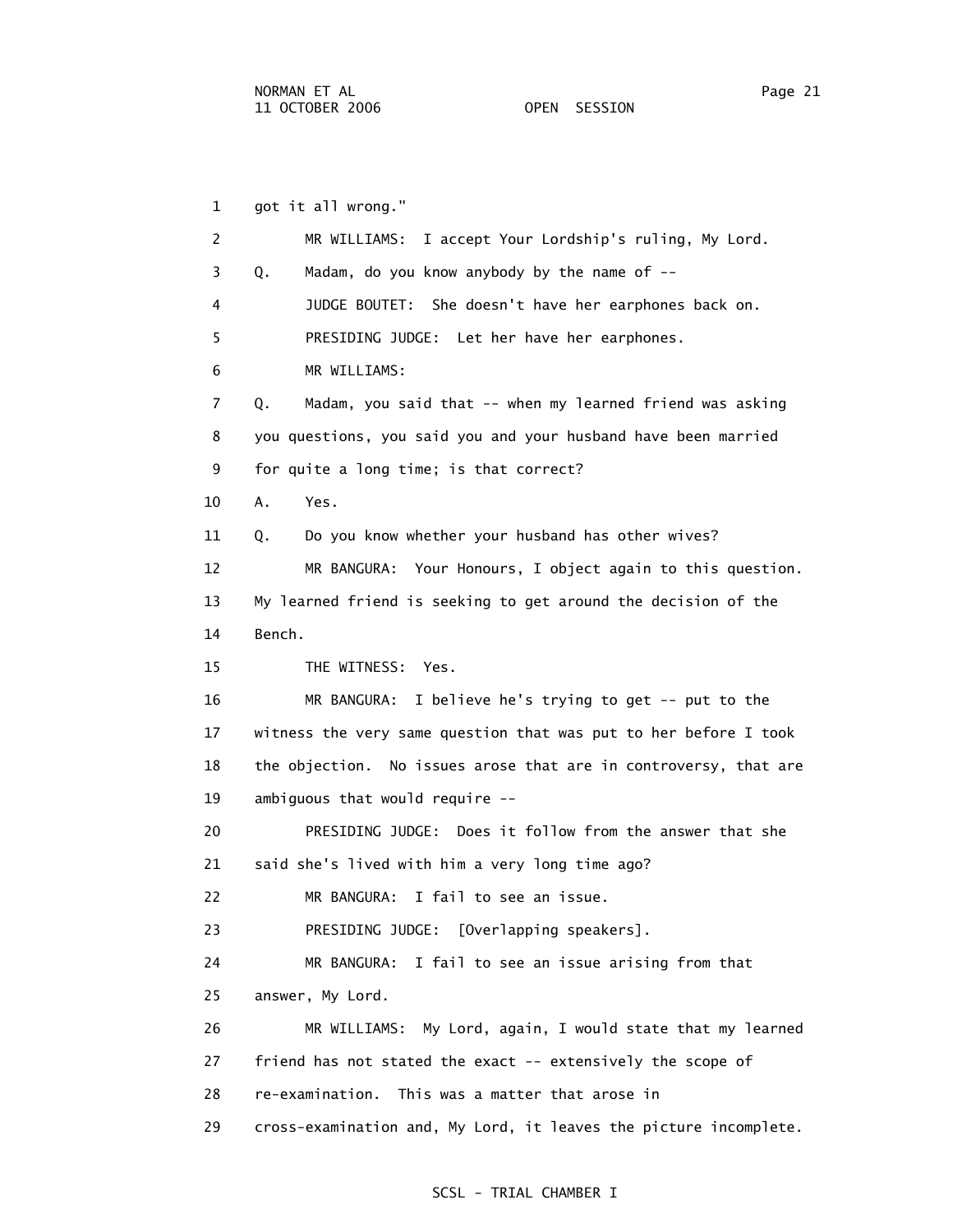1 PRESIDING JUDGE: Well, counsel, really, quite frankly, you 2 may be stating the law too broadly of re-examination because I 3 don't understand the law unless there's something that I'm 4 missing here, and I stand to be enlightened, that is the whole 5 exercise of the judicial process we learn from day to day. I've 6 never understood the law governing re-examination to say that 7 anything that arises under cross-examination is fair game in 8 re-examination. That is not my understanding. My understanding, 9 clearly, is that re-examination is a mechanism of a much narrower 10 compass. It is merely meant to help the re-examining party to 11 clarify ambiguities, inconsistencies, discrepancies, and probably 12 issues that may well have arisen ex-improviso. If I'm wrong in 13 my statement of the law, I certainly look forward to being 14 enlightened on that, otherwise, re-examination becomes exactly 15 the same as examination-in-chief. 16 MR WILLIAMS: My Lord, I believe that I've stated my 17 understanding of the position as far as re-examination is

18 concerned, and the fourth ambit mentioned by Your Lordship,

19 things that rise ex-improviso, My Lord, I believe is almost

20 synonymous to issues arising for the first time in

21 cross-examination. I mean, it did not --

 22 PRESIDING JUDGE: No, it doesn't. Ex-improviso really 23 means that some kind of issue that human ingenuity could not have 24 reasonably been foreseen. That is the accepted judicial 25 formulation of the concept and I think I learnt this several, 26 several years ago at law school.

 27 MR WILLIAMS: My Lord, I don't have any authorities on me 28 at the moment as far as the position that I own them -- 29 PRESIDING JUDGE: Counsel, we'll sustain the objection.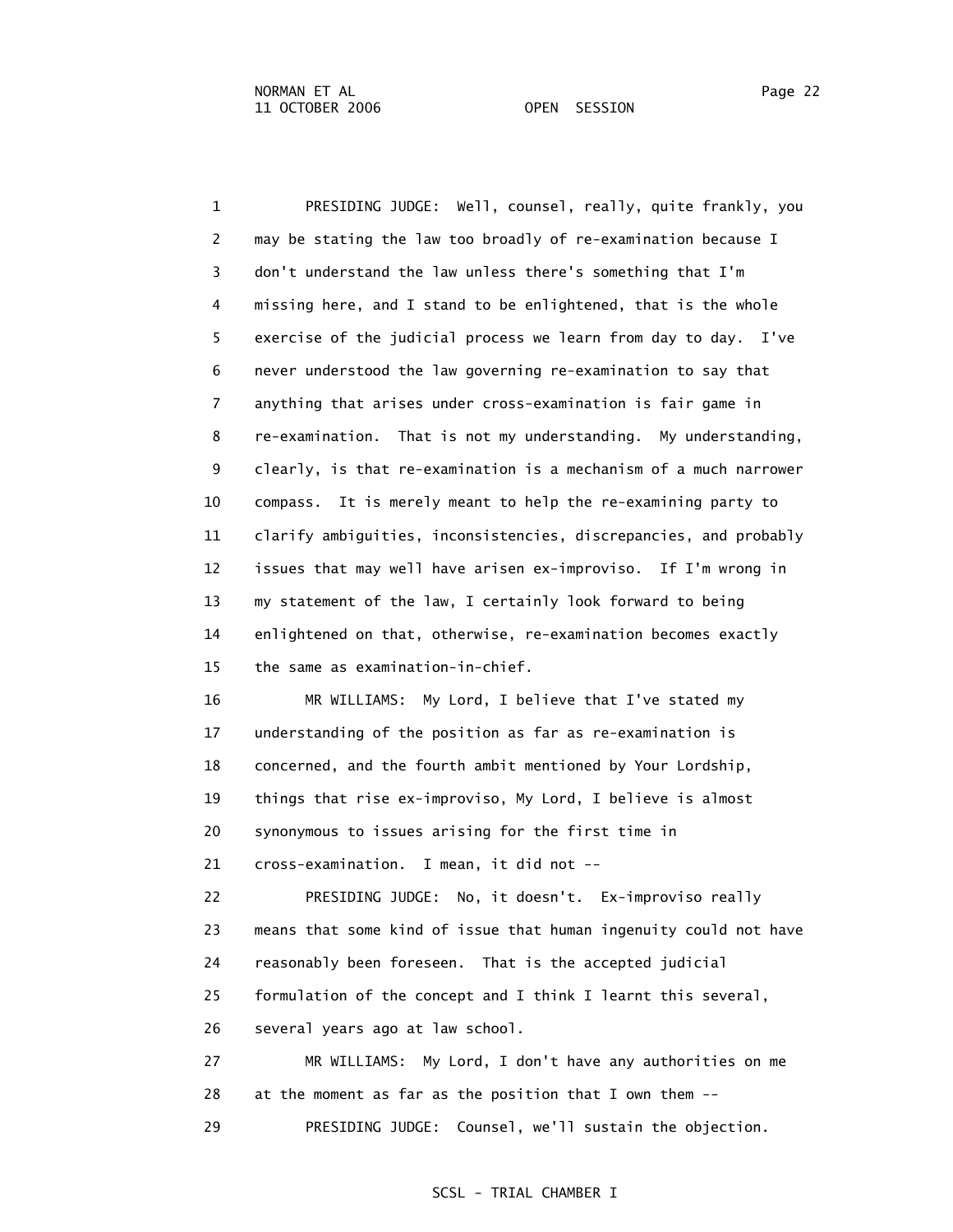1 MR WILLIAMS: Thank you, very much, My Lord. 2 Q. Madam Witness, do you know a lady called Haja Salaimatu 3 Lewis? 4 MR BANGURA: Objection again, Your Honours. Counsel is 5 trying to put questions to the witness afresh, as though he was 6 now examining the witness in chief. 7 PRESIDING JUDGE: Objection sustained. 8 MR WILLIAMS: 9 Q. Madam Witness, in answer to my learned friend, you said you 10 do not know what this case is about; is that what you said when 11 my learned friend was asking you questions a short while ago? 12 A. Yes. That's what I said. 13 Q. I mean, did you know that this case was about or this case 14 covers the incident that you testified to about in Court 15 yesterday? 16 MR BANGURA: I'm constrained, Your Honours. I object. I 17 do not see an issue that is in controversy in that answer which 18 the witness gave, or that is ambiguous, nor is it even a new 19 issue. 20 MR WILLIAMS: My Lord, the ambiguity is this, My Lord. 21 This witness testified about two incidents that took place in the 22 Gambia. They called witnesses to come and testify about those 23 incidents. That came out in examination-in-chief and -- yes, in 24 examination-in-chief. In cross-examination, this witness says, 25 "I do not know what this case is about." The question itself was 26 ambiguous: Do you know what this case is about? 27 My Lord, the case is about a thousand and one things, and 28 for -- it is for a specific question now to clear that ambiguity, 29 whether this witness, as a matter of fact, knows something about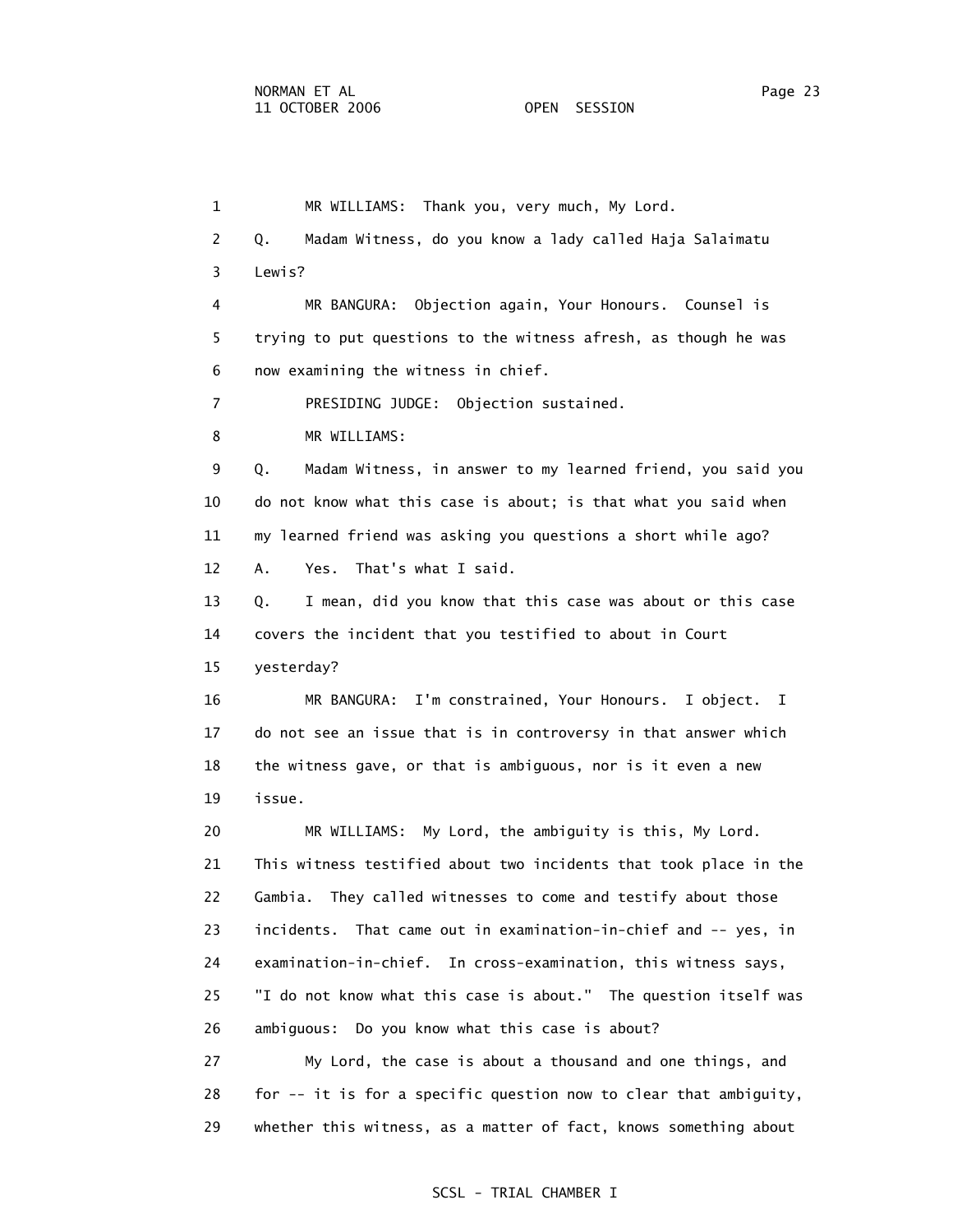1 this case.

 2 PRESIDING JUDGE: Mr Bangura, are you persuaded by that 3 response? 4 MR BANGURA: Certainly not, Your Honour. I believe by that 5 answer, it is left with the Bench to evaluate the answer and for 6 counsel from both sides to address Your Lordships at the 7 appropriate time. 8 PRESIDING JUDGE: Counsel to both sides, the objection is 9 sustained. Next question. 10 MR WILLIAMS: 11 Q. Do you know that this Court is concerned about the incident 12 that it is alleged happened in the Gambia during the period 13 Kondewa was there? 14 MR BANGURA: I am still constrained, Your Honour. I 15 object. Counsel is leading evidence more like in chief. This is 16 re-examination, Your Honour. It is flouting all the rules in 17 re-examination. 18 PRESIDING JUDGE: Counsel, what is so different from your 19 previous line of re-examination in this regard? 20 MR WILLIAMS: My Lord, this -- 21 PRESIDING JUDGE: You asked her whether she knows that this 22 Court is concerned about -- 23 MR WILLIAMS: My Lord, the previous question was 24 open-ended. 25 PRESIDING JUDGE: This one -- 26 MR WILLIAMS: Is now focused, My Lord. 27 PRESIDING JUDGE: Yes, that the Court is concerned about -- 28 MR WILLIAMS: The incident that it was alleged took place 29 in the Gambia during the period Kondewa was there.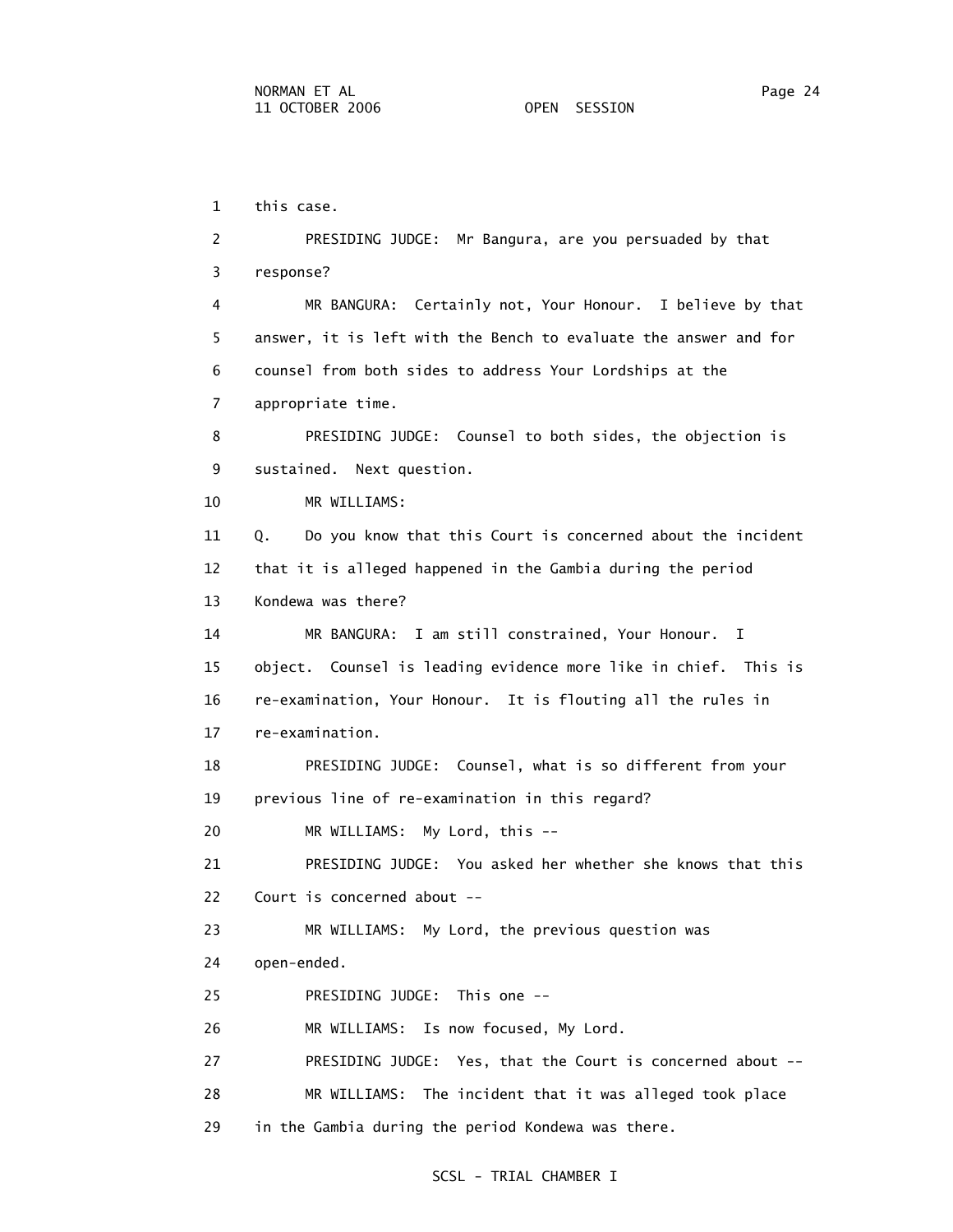1 PRESIDING JUDGE: Isn't that argumentive? I mean, first of 2 all, why say this Court is concerned, or has there been an 3 unfortunate choice of words, because I think this Court 4 investigates or adjudicates -- 5 MR WILLIAMS: My Lord, I -- 6 PRESIDING JUDGE: Or am I being too meticulous here in 7 terms of -- because when you say "this Court is concerned," if I 8 give it its literal interpretation, it -- I'm not sure. 9 MR WILLIAMS: My Lord, I can replace it with the word 10 "relevant," My Lord, that the incident took place is relevant to 11 the Gambia. 12 PRESIDING JUDGE: Relevant for adjudication in this Court. 13 MR WILLIAMS: Yes. 14 PRESIDING JUDGE: Would that take care -- would that allay 15 your fears in terms -- 16 MR BANGURA: It certainly does not, Your Honour. My 17 position is that the question counsel is seeking to put to the 18 witness is a question which could have been put to the witness in 19 examination-in-chief. He's trying to repair his case, through 20 the back door, Your Honour, if I may say. 21 PRESIDING JUDGE: Counsel for the third accused, the 22 objection is sustained. 23 MR WILLIAMS: No further questions, My Lord. 24 PRESIDING JUDGE: Thank you. Madam Witness. 25 THE WITNESS: Yes. 26 PRESIDING JUDGE: We thank you for your testimony. You are 27 now released. Victims and Witnesses Unit, please escort the 28 witness out of Court. 29 **Example 29** [The witness withdrew]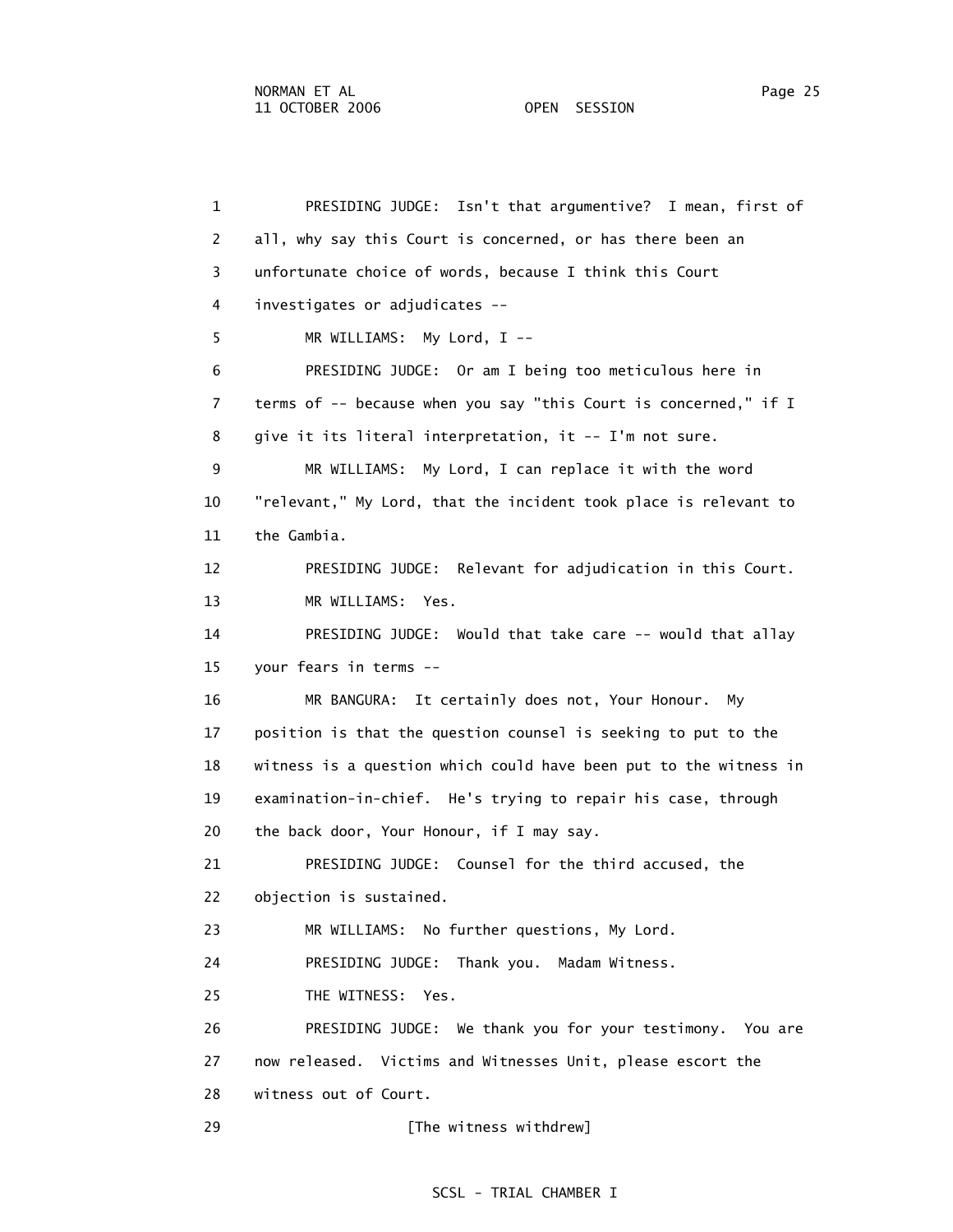1 PRESIDING JUDGE: Mr Margai, I take it you have your next 2 witness ready? 3 MR WILLIAMS: I do, My Lord. 4 PRESIDING JUDGE: We better proceed and see if we can 5 complete that witness before the next -- before the usual tea 6 break. The examination-in-chief is probably about half an hour, 7 is it? 8 MR WILLIAMS: It should be. 9 PRESIDING JUDGE: Well, you have been proceeding so -- 10 MR WILLIAMS: Expeditiously, My Lord. 11 PRESIDING JUDGE: And so creatively too. 12 MR WILLIAMS: I'm flattered, My Lord. 13 PRESIDING JUDGE: Except for one or two excursions away 14 from what your colleague on the other side would like to see 15 done. Let us have the witness brought to Court. 16 MR WILLIAMS: The next witness is Joseph D Murana, and he 17 will be testifying in the Mende language. 18 PRESIDING JUDGE: This is DW 4 for the third accused? 19 MR WILLIAMS: Yes, My Lord. 20 WITNESS: JOSEPH DICKSON MURANA [Sworn] 21 [The witness answered through interpreter] 22 PRESIDING JUDGE: Mr Williams, your witness. 23 MR WILLIAMS: Thank you very much My Lord. I wish to 24 inform the Bench before I commence with this witness that we have 25 decided to drop one of our witnesses. We have indicated that we 26 shall be further reducing a number of witnesses and we'll have 27 done so now, My Lord. The 11th witness -- 28 JUDGE ITOE: By one only? 29 MR WILLIAMS: It would have been a very lengthy one, My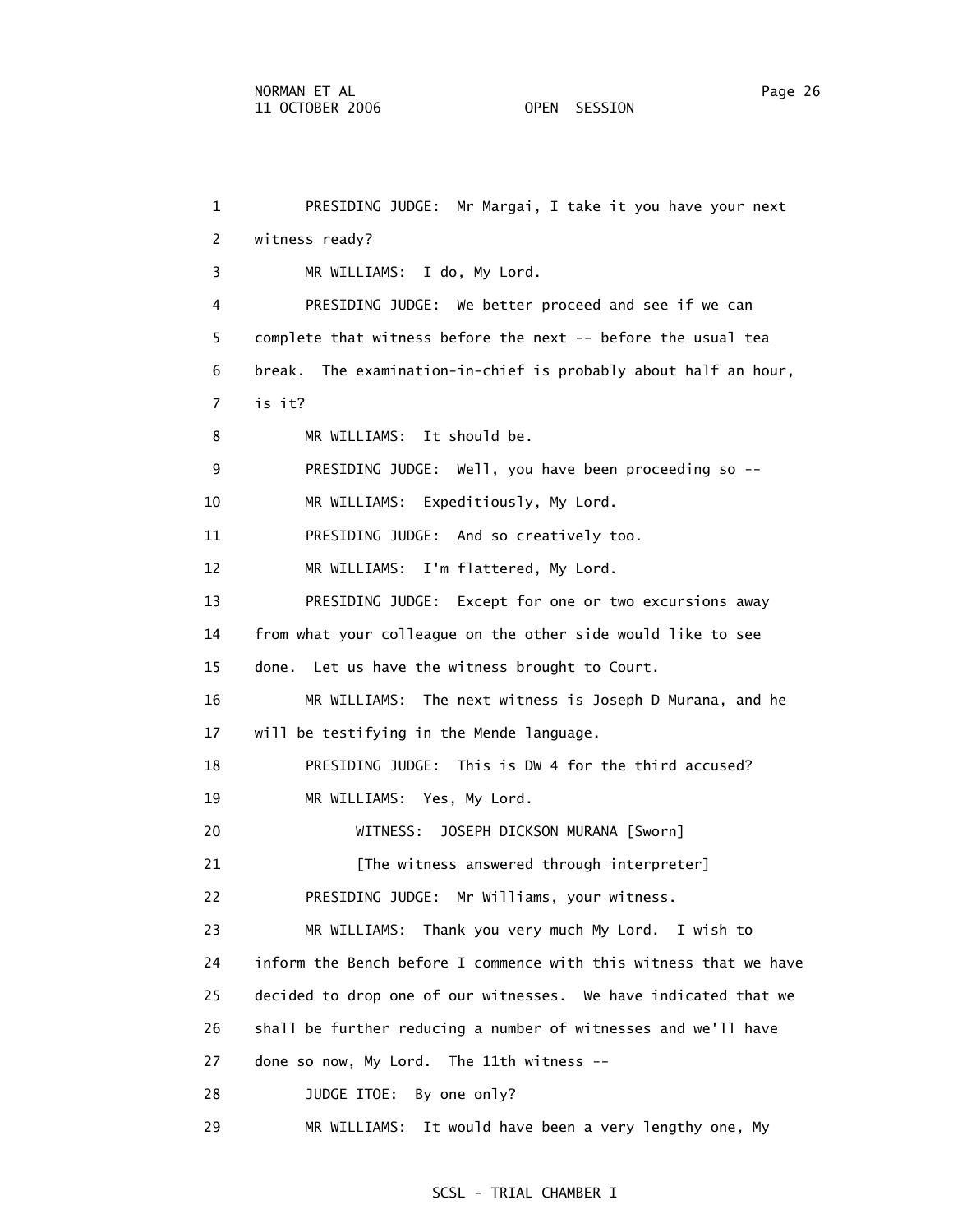1 Lord. So we are saving the Court a number of days, My Lord. 2 PRESIDING JUDGE: And of course as a compensation to the 3 Prosecution. 4 MR WILLIAMS: As My Lord please. 5 PRESIDING JUDGE: No, we note with a sense of relief. 6 MR WILLIAMS: My Lord, the witness we will be dropping is 7 11 on the list. 8 JUDGE BOUTET: And the name is Morie Jusu Kamara? 9 MR WILLIAMS: Yes, My Lord. 10 PRESIDING JUDGE: Right. Let's proceed. 11 EXAMINED BY MR WILLIAMS: 12 Q. Good morning, Mr Witness. 13 A. God morning. 14 Q. I have a couple of questions for you. 15 A. Okay. 16 Q. Please listen carefully. 17 A. Okay. I'm listening carefully. 18 Q. And please talk very slowly, because what you say would be 19 interpreted into other languages. What are your names? 20 A. My name is Joseph Dickson -- 21 THE INTERPRETER: Your Honours, may the witness go over the 22 last name, the surname. 23 MR WILLIAMS: 24 Q. Could you repeat your names, please? 25 A. My name is Joseph Dickson Murana. 26 Q. Where do you live? 27 A. Talia Yawbeko, Bonthe District. 28 Q. Can you tell the Court your place of birth? 29 A. I was born in Talia Yawbeko.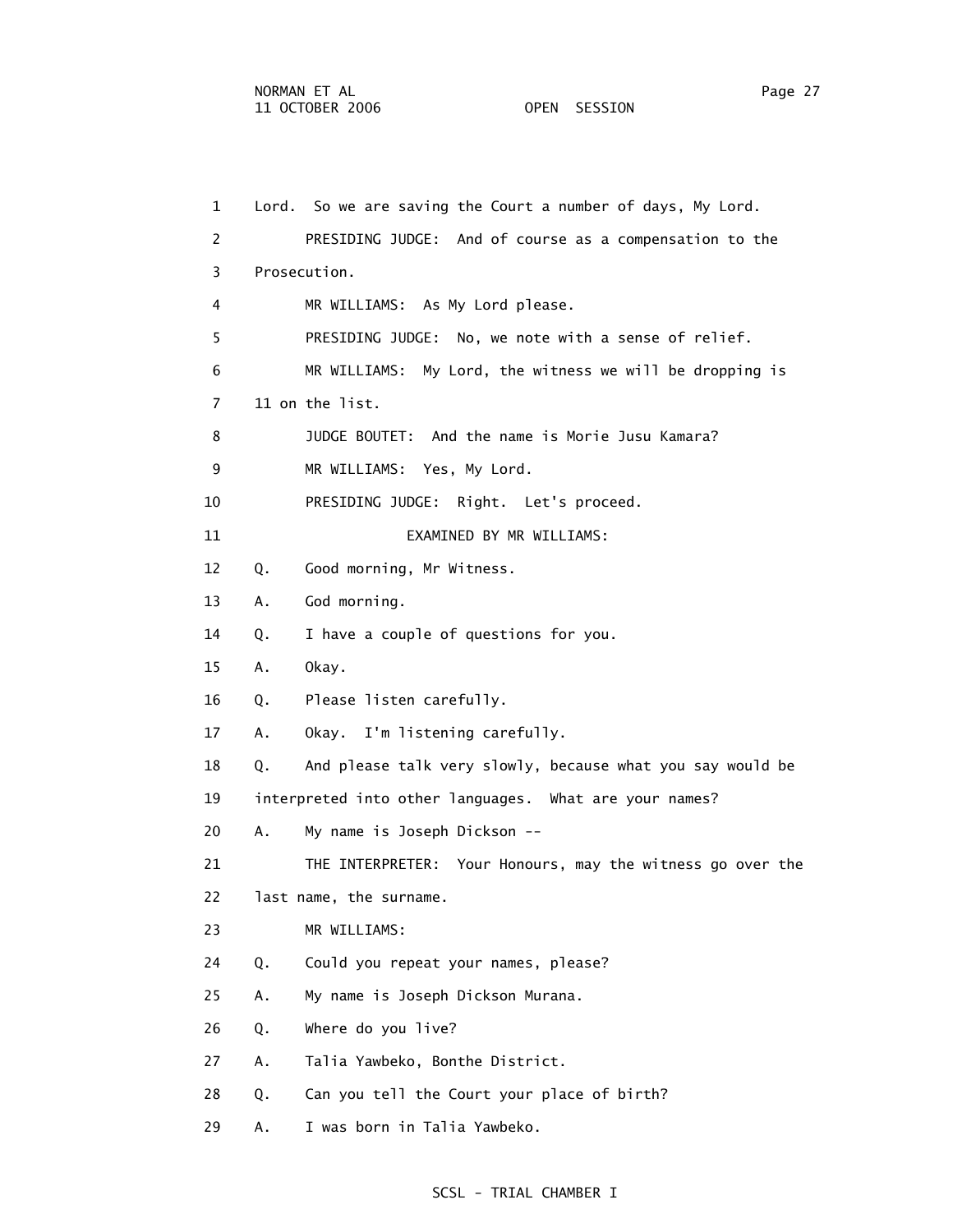1 Q. Can you tell the Court your age? 2 A. I am 55 years old. 3 Q. Can you tell the Court what you presently do for a living? 4 A. At present, I'm a farmer. 5 Q. You said you are 55 years old and you were born at Talia 6 Yawbeko. Have you ever lived out of Talia? 7 A. No, only Talia. 8 Q. Do you recall the date of the coup in 1997, 25 May -- do 9 you recall 25 May 1997? 10 PRESIDING JUDGE: Did he get your question? 11 THE WITNESS: Yes, yes. 12 PRESIDING JUDGE: He was trying to recall. 13 MR WILLIAMS: 14 Q. Where were you on that date? 15 A. I was in Talia. 16 Q. Did you hold any position in Talia at that time? 17 A. I was the chiefdom speaker. 18 Q. When were you appointed chiefdom speaker? 19 A. 1976. 20 Q. Are you still chiefdom speaker of Talia Yawbeko Chiefdom? 21 A. No. Now the -- they have crowned the substantive paramount 22 chief and he has appointed his speaker. 23 Q. When did you stop serving as chiefdom speaker? 24 A. That is -- it is recently, but I can't remember. I can't 25 recall the time now. 26 Q. Thank you very much. 27 A. Okay. 28 Q. Can you kindly tell the Court some of the functions you 29 performed as chiefdom speaker of Talia Yawbeko?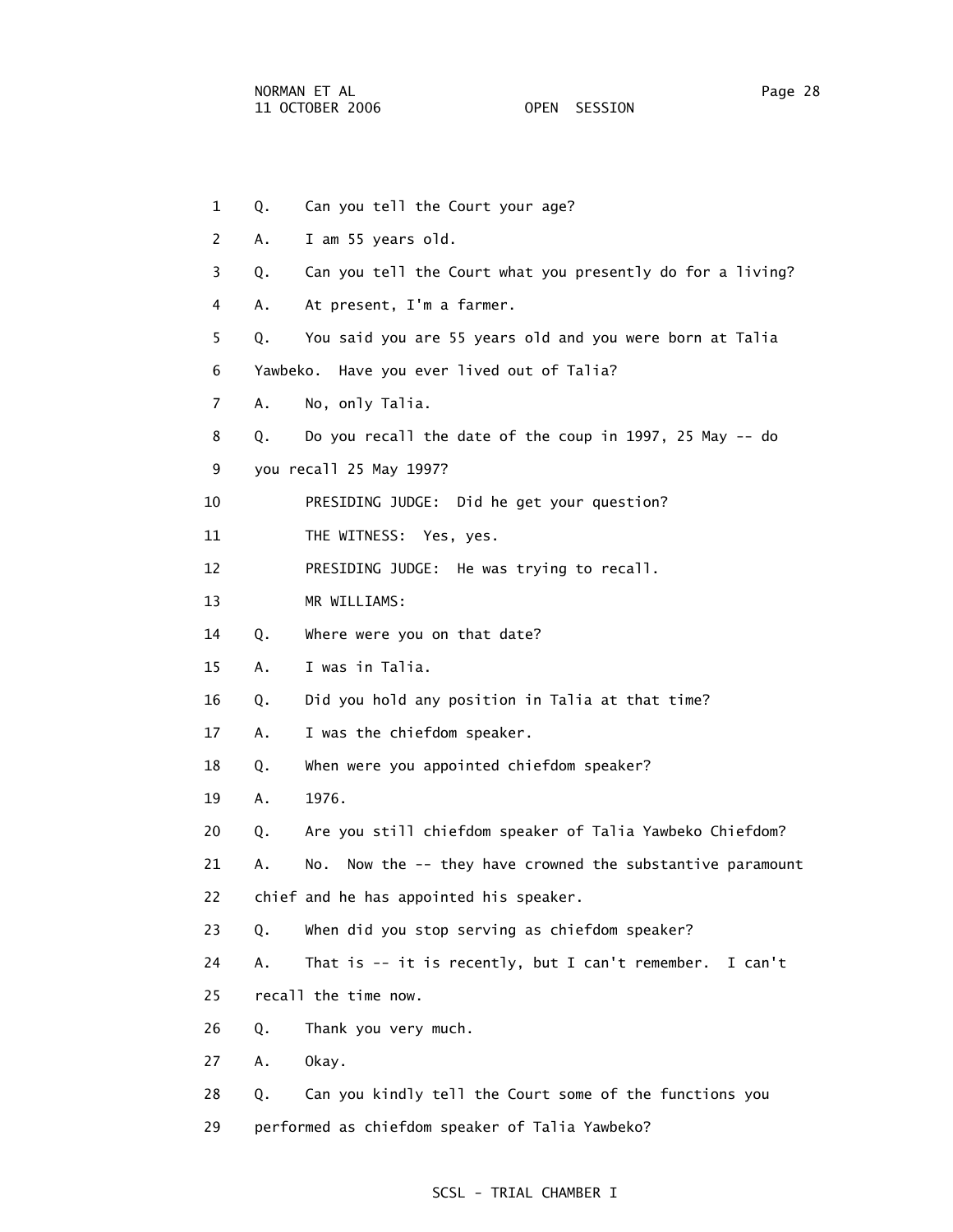| $\mathbf{1}$   | А. | I was the liaison between the chiefdom people and the             |
|----------------|----|-------------------------------------------------------------------|
| 2              |    | paramount chief. I would speak to the paramount chief on behalf   |
| 3              |    | of the people.                                                    |
| 4              | Q. | This function you mentioned, did you perform it during the        |
| 5              |    | period 25 May 1997 to February 1998?                              |
| 6              | Α. | I was performing that function, right up to that time.            |
| $\overline{7}$ | Q. | Do you know the third accused, Allieu Kondewa?                    |
| 8              | Α. | Yes, I know him. In fact, he's my brother.                        |
| 9              | Q. | When you say he's your brother, what do you mean by that?         |
| 10             | А. | We were given birth to -- his mother gave birth to him, and       |
| 11             |    | that's why we're all brothers.                                    |
| 12             | Q. | Are you blood brothers?                                           |
| 13             |    | PRESIDING JUDGE: Born of the same mothers?                        |
| 14             |    | MR WILLIAMS: No, no, My Lord. It's not clear, My Lord.            |
| 15             |    | I'll pursue that.                                                 |
| 16             | Q. | Are you blood brothers?                                           |
| 17             | Α. | No, not of the same mother.                                       |
| 18             | Q. | Are you of the same father?                                       |
| 19             |    | THE INTERPRETER: Your Honours, that answer is not clear.          |
| 20             |    | PRESIDING JUDGE: Yes, they are not of the same mother.            |
| 21             |    | MR WILLIAMS:<br>Yes.                                              |
| 22             | Q. | Are you of the same father?                                       |
| 23             | Α. | No.                                                               |
| 24             |    | Not of the same father.<br>PRESIDING JUDGE:                       |
| 25             |    | MR WILLIAMS:                                                      |
| 26             | Q. | So when you say he's a brother, what do you mean by that?         |
| 27             | Α. | Two people may be born. One mother would give birth to a          |
| 28             |    | child and the other would give birth to her own child, and you'll |
| 29             |    | be brothers.                                                      |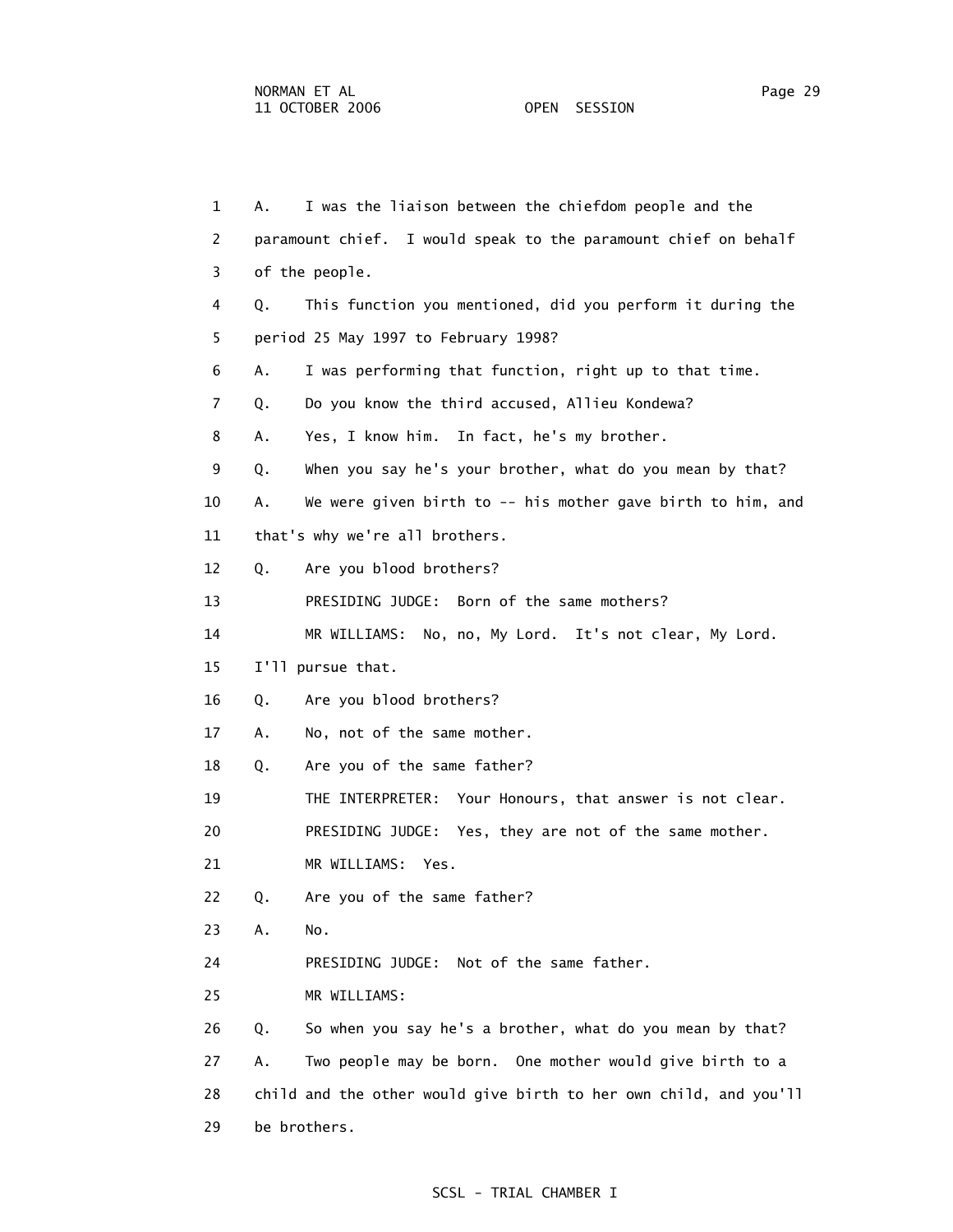29 Kamajor society?

1 Q. I mean, did you -- the two of you came from the same

 2 village or share similar -- same relatives? 3 A. The same chiefdom. 4 PRESIDING JUDGE: So they hail from the same chiefdom? 5 MR WILLIAMS: Yes, My Lord. 6 THE WITNESS: Oh, yes. 7 MR WILLIAMS: 8 Q. Did Mr Kondewa come to Talia after the coup of 25 May 1997? 9 A. He was there when the coup took place. 10 Q. Did he stay -- was he there between May 1997 and February 11 1998? 12 JUDGE ITOE: I thought he had said yes. You had put that 13 question earlier to him. Was he there between 25th May and 14 February 1998. 15 MR WILLIAMS: I'm referring to Mr Kondewa now. 16 Your Honour, I believe that question was in relation to himself. 17 JUDGE ITOE: Okay. All right. 18 MR WILLIAMS: 19 Q. Was Mr Kondewa -- did Mr Kondewa stay at Talia between 20 25 May 1997 and February 1998? 21 A. He was there. 22 Q. Can you tell the Court what he was doing at Talia during 23 that period? 24 A. At that time, he used to initiate Kamajors into the 25 society, and he was also the herbs man. 26 THE INTERPRETER: Herbalist, Your Honours. 27 MR WILLIAMS: 28 Q. Did you know -- I mean, did you yourself initiate into the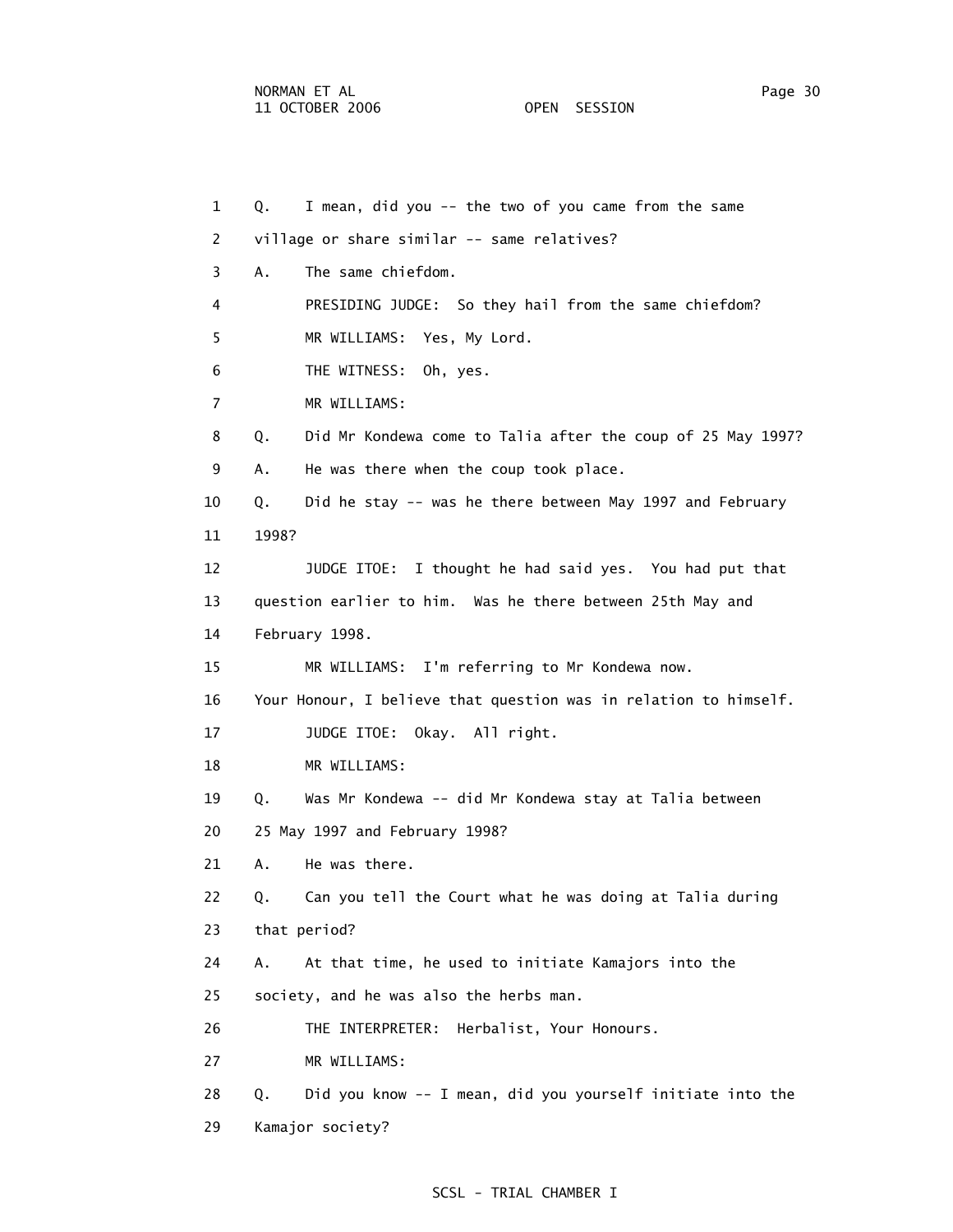1 A. I'm a Kamajor. 2 Q. Who was the paramount chief of Talia between -- I mean 3 paramount chief of Talia Yawbeko Chiefdom, between 25 May 1997 4 and February 1998; who was the paramount chief of Talia Yawbeko 5 Chiefdom? 6 A. BC Joe Jangba. 7 MR WILLIAMS: My Lords, Jangba is J-A-N-G-B-A. 8 Q. Is he still alive? 9 A. No, he died some time ago. 10 Q. Did the chiefdom authority continue to function between 11 25 May 1997 and February 1998? 12 A. Well, they were not working during the war. 13 Q. Did you, as chiefdom speaker, continue to meet with the 14 paramount chief during that period? 15 A. We would meet at any time, because I was the liaison 16 between the people and the paramount chief. 17 Q. How often did you meet? 18 A. We would meet at any time. 19 Q. Did you have weekly, monthly, quarterly meetings? I want 20 you to be of more assistance. 21 A. Every week we would meet. If there's anything that we were 22 to discuss, we would meet and discuss that. 23 Q. In terms of hierarchy, who was next to the paramount chief 24 in Talia Yawbeko during that period? 25 A. I am. I was the person. 26 Q. The meetings you said you held periodically with the 27 paramount chief, that was in relation to chiefdom matters; is 28 that correct? 29 MR KAMARA: That is leading, My Lord. Objection.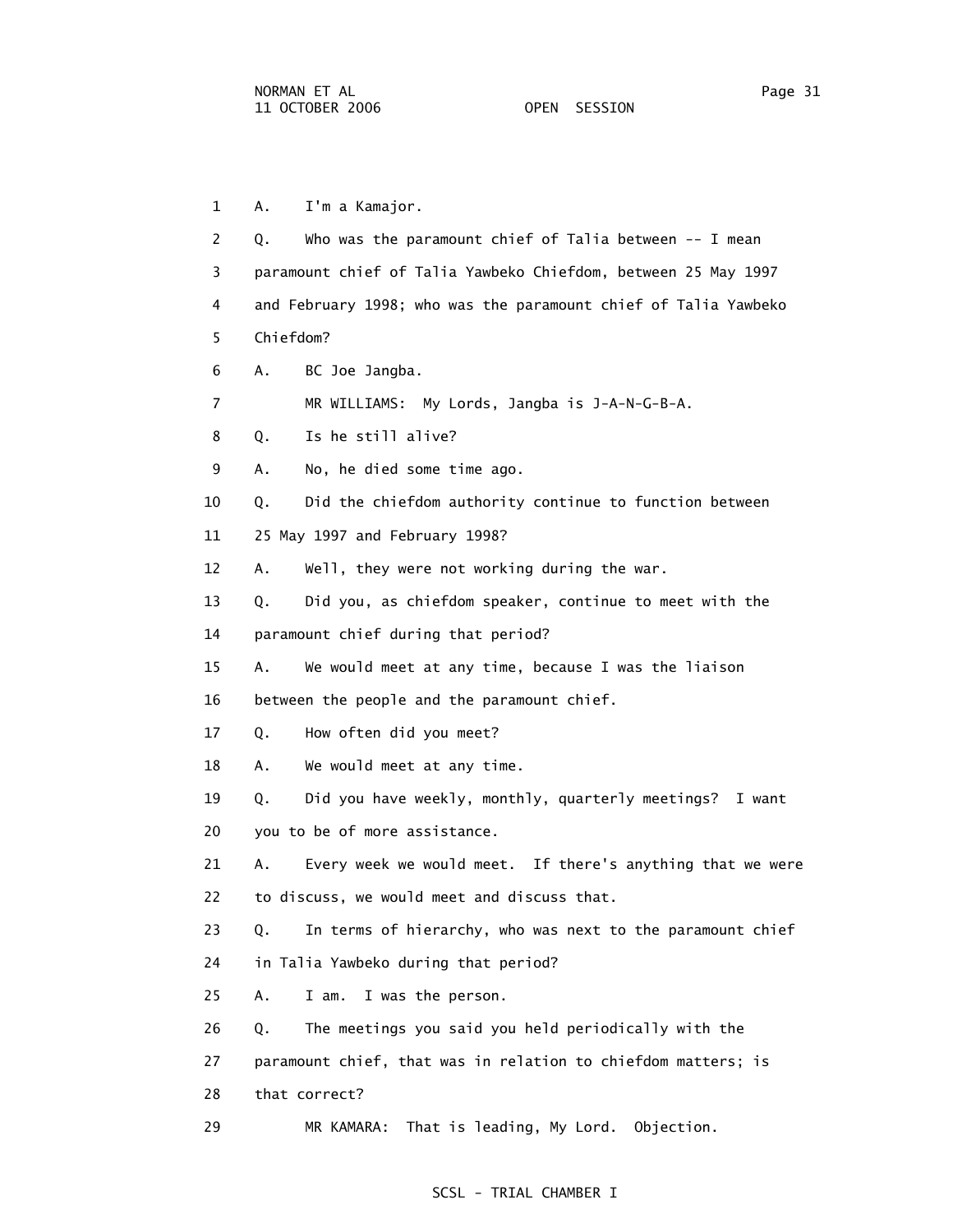1 PRESIDING JUDGE: Sustained. 2 MR WILLIAMS: I concede, My Lord. I thought I was 3 merely -- 4 PRESIDING JUDGE: I don't know, was it contentious? 5 Anyway, it's still leading. 6 MR WILLIAMS: I thought I was paraphrasing what he had said 7 earlier. 8 Q. These meetings that you said you held periodically with the 9 paramount chief, what was it related to? 10 A. We talked about the chiefdom and when, at that time, the 11 war was on. 12 Q. Did other people attend those meetings? 13 A. Seldom. 14 Q. Tell the Court who are the other people that would attend 15 the meetings that you had with the chief. 16 A. Tribal authorities. 17 Q. Mr Witness, did you own a house at Talia? 18 A. I have a house. 19 Q. Do you know where Mr Kondewa stayed during the period I've 20 referred you to? 21 A. He was at his house, and we used to meet most of the times. 22 Q. When Mr Kondewa went to Talia, did he build a house there, 23 or did he rent a house? 24 A. He built a house in Nyandehun, but not in Talia. 25 Q. And where was he staying? Was he staying at Nyandehun or 26 at Talia? 27 A. At Talia. 28 Q. And who owned the house that he stayed? 29 A. We, the chiefdom people, gave him the house to stay --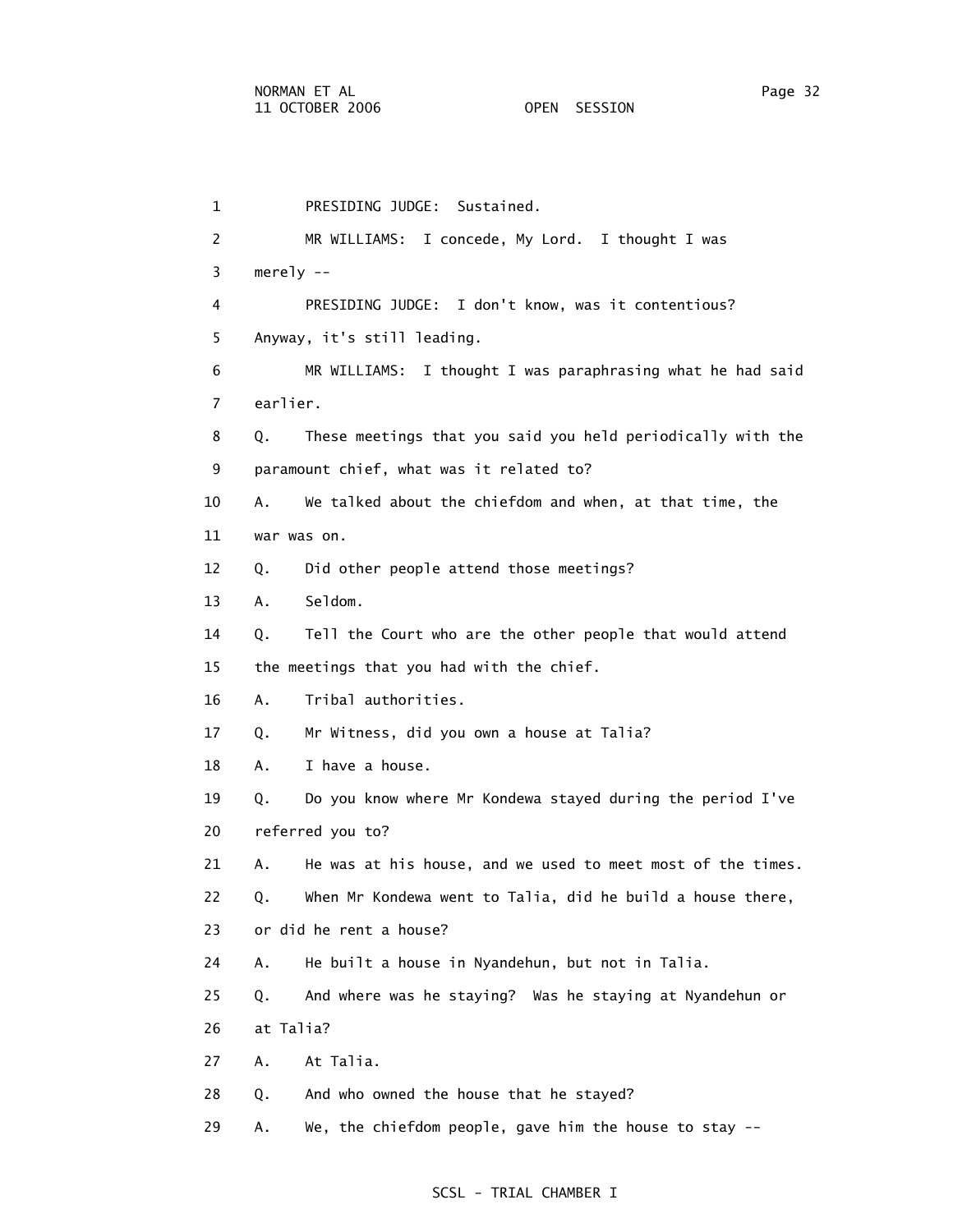1 where he stayed. 2 Q. How far was your house from where Mr Kondewa stayed? 3 A. I think you walk about 15 minutes and then you get to his 4 place. 5 Q. How often did you see Mr Kondewa during that period? 6 A. We would meet -- I used to see him at all times, because we 7 were living in the same place, the same village. 8 Q. What do you mean by "at all times"? 9 A. We were in the same town. Whenever we were passing by, 10 we'd see each other. 11 Q. Did the two of you exchange visits? 12 A. Yes, he used to visit me and I also reciprocated. 13 Q. The chiefdom authority that you have spoken about, did it 14 keep a track of what was going on around Talia Yawbeko? 15 A. They used to tell me what happened. 16 Q. I'm not talking about you, Mr Witness. I'm talking about 17 the chiefdom authority, for now. The chiefdom authority, you 18 said, met twice a week. My question is: Did that authority keep 19 track of what was going on around Talia Yawbeko? 20 A. Yes. 21 Q. Did Mr Kondewa have anything to do with combatants whilst 22 he was at Talia? 23 A. No. 24 Q. Did Mr Kondewa command -- did he have command over troops 25 whilst he was at Talia between February -- between May 1997 26 and February 1998? 27 A. He was only there doing his initiation. 28 Q. Did he have command over troops? 29 A. No.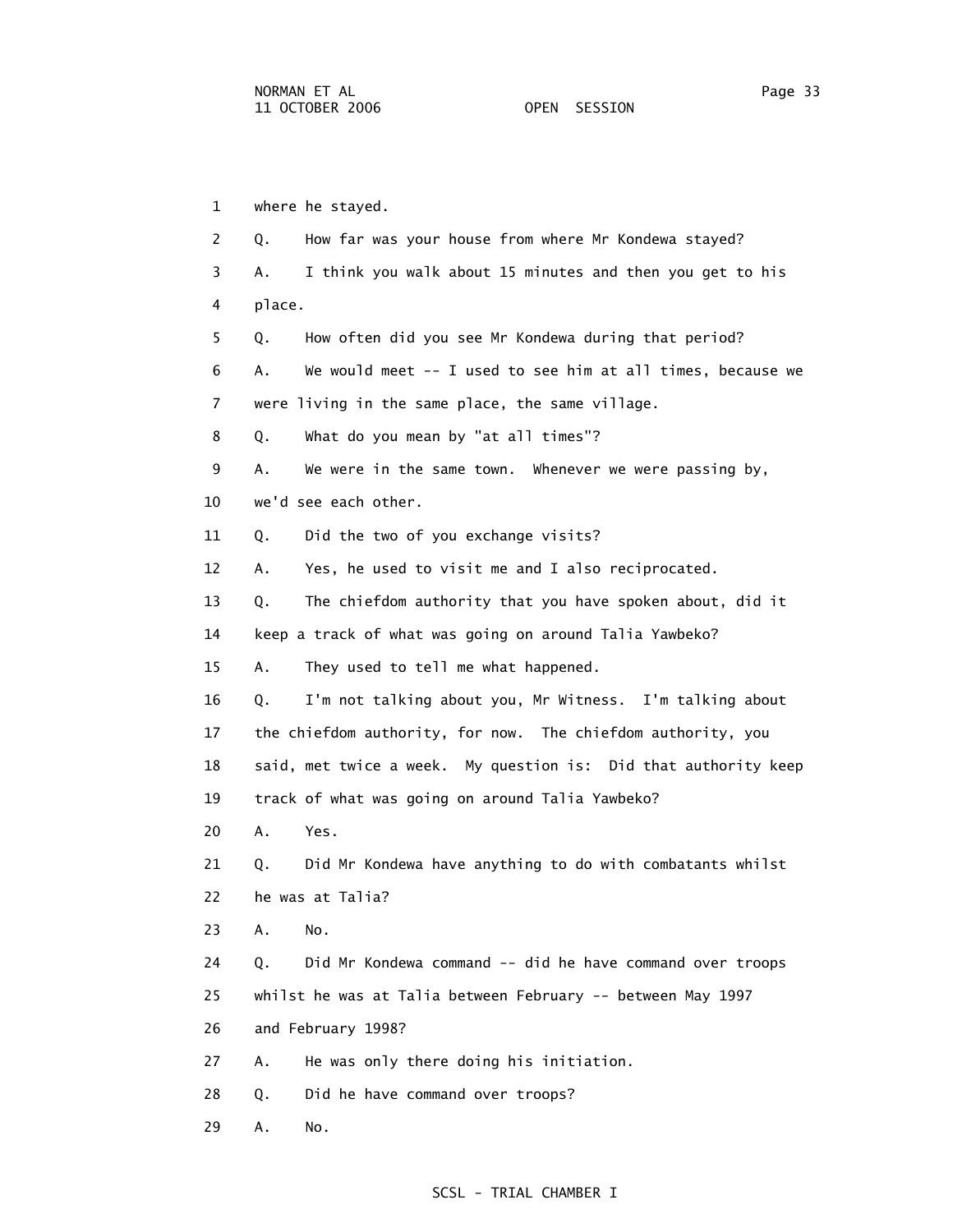1 Q. Did Mr Kondewa have any control over troops between May 2 1997 and February 1998 whilst he was at Talia? 3 MR KAMARA: My Lord, that's the same question my learned 4 friend had just asked, and the witness has answered. 5 MR WILLIAMS: Control. I'm talking about control now. The 6 first one was command. 7 PRESIDING JUDGE: Command. 8 MR WILLIAMS: Now it's control. 9 PRESIDING JUDGE: Continue. 10 MR WILLIAMS: 11 Q. Did Mr Kondewa have any control whatsoever of fighters or 12 combatants whilst he was at Talia between May 1997 and February 13 1998? 14 A. He did not control them, at all not. 15 Q. Can you please tell the Court what the relationship was 16 between the people of Talia and the Kamajors during that period? 17 A. It was -- we were all happy together. 18 Q. What was your relationship -- no, just a second. I haven't 19 finished the question yet. What was your relationship as 20 chiefdom speaker with the people of Talia? 21 A. That is why I was there for 20 -- for 30 years. I was 22 there when I was made into a regent chief. 23 Q. Yes. Thank you for that information, but the question -- 24 JUDGE ITOE: The relationship was good, otherwise he would 25 not have been there for 25 years. 26 THE WITNESS: Thirty years, My Lord. 27 JUDGE ITOE: It has been confirmed that -- 28 MR WILLIAMS: Some dictators rule indefinitely, My Lords. 29 JUDGE ITOE: We don't have evidence that he was one.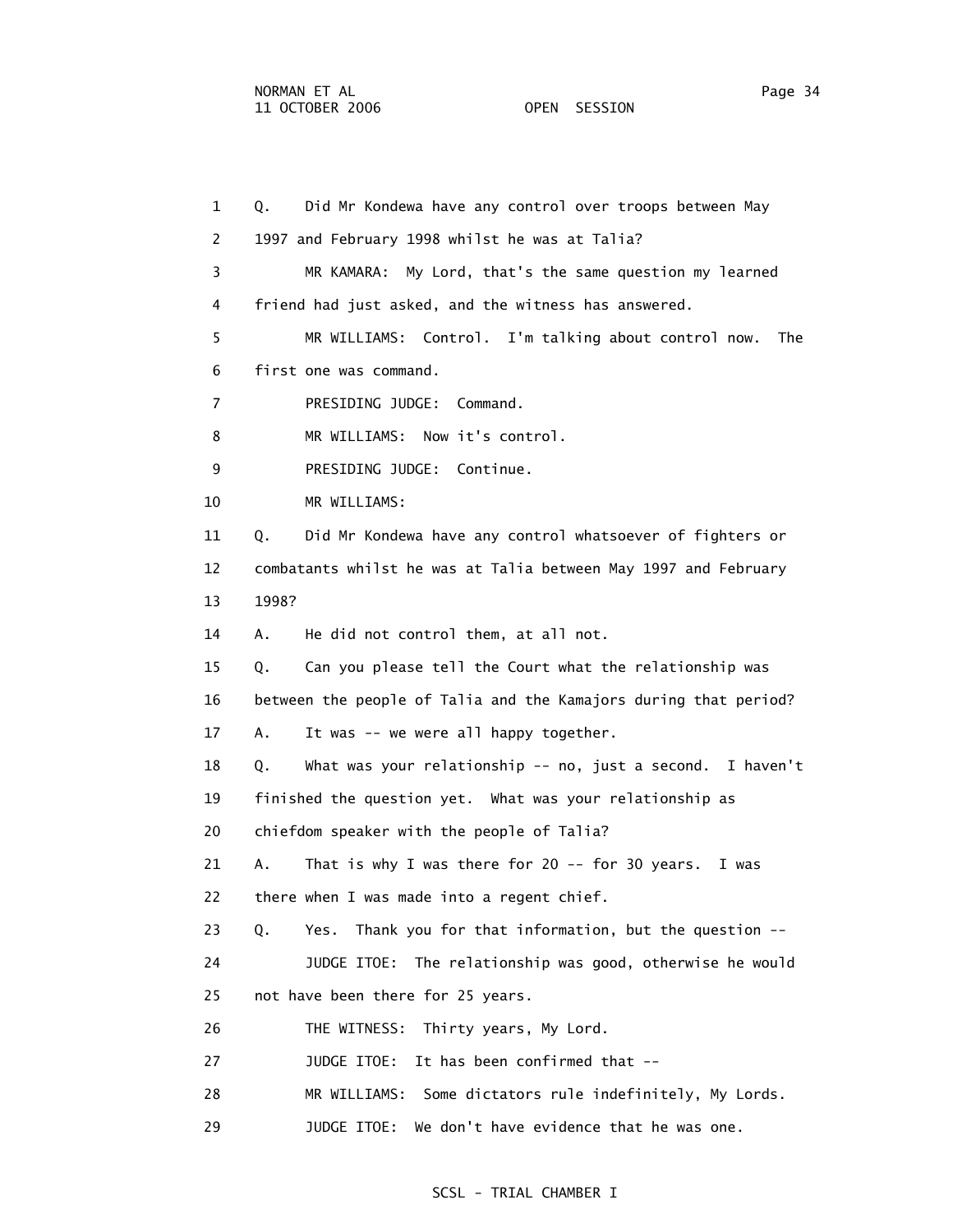| $\mathbf{1}$   | PRESIDING JUDGE: So the relationship lasted for 30 years.         |
|----------------|-------------------------------------------------------------------|
| 2              | MR WILLIAMS: Yes.                                                 |
| 3              | Are you saying it was good?<br>Q.                                 |
| 4              | It was good.<br>А.                                                |
| 5              | How often did you talk to them about things that were<br>Q.       |
| 6              | happening in and around Talia? Just a second, I'll ask you this   |
| $\overline{7}$ | before that: Did you talk to your chiefdom people about what was  |
| 8              | going on in and around Talia during that period?                  |
| 9              | I used to talk to them. And I will talk together about<br>Α.      |
| 10             | Talia itself.                                                     |
| 11             | How often did you do that, did you carry out that exercise?<br>Q. |
| 12             | At all times. At all times.<br>Α.                                 |
| 13             | Mr Witness, there is evidence before this Court about<br>Q.       |
| 14             | killings. I mean, of human beings that took place in and around   |
| 15             | Talia during the period May 1997 to February 1998. I'll refer     |
| 16             | you to those pieces of evidence and invite you comment on whether |
| 17             | the -- I mean, the authenticity of what the different witnesses   |
| 18             | said.                                                             |
| 19             | Α.<br>Never, never. I never heard that.                           |
| 20             | I've not asked the question yet.<br>Q.                            |
| 21             | PRESIDING JUDGE: He's being pre-emptive. Tell him to              |
| 22             | restrain himself.                                                 |
| 23             | My Lord, the evidence of TF2-096, 8 November<br>MR WILLIAMS:      |
| 24             | 2004.                                                             |
| 25             | JUDGE BOUTET: What's the witness number again?                    |
| 26             | MR WILLIAMS:<br>TF2-096.                                          |
| 27             | And the date?<br>JUDGE BOUTET:                                    |
| 28             | MR WILLIAMS:<br>8 November 2004. It is pages 25 through 35.       |
| 29             | THE PRESIDING JUDGE: I reckon you'll be selecting key             |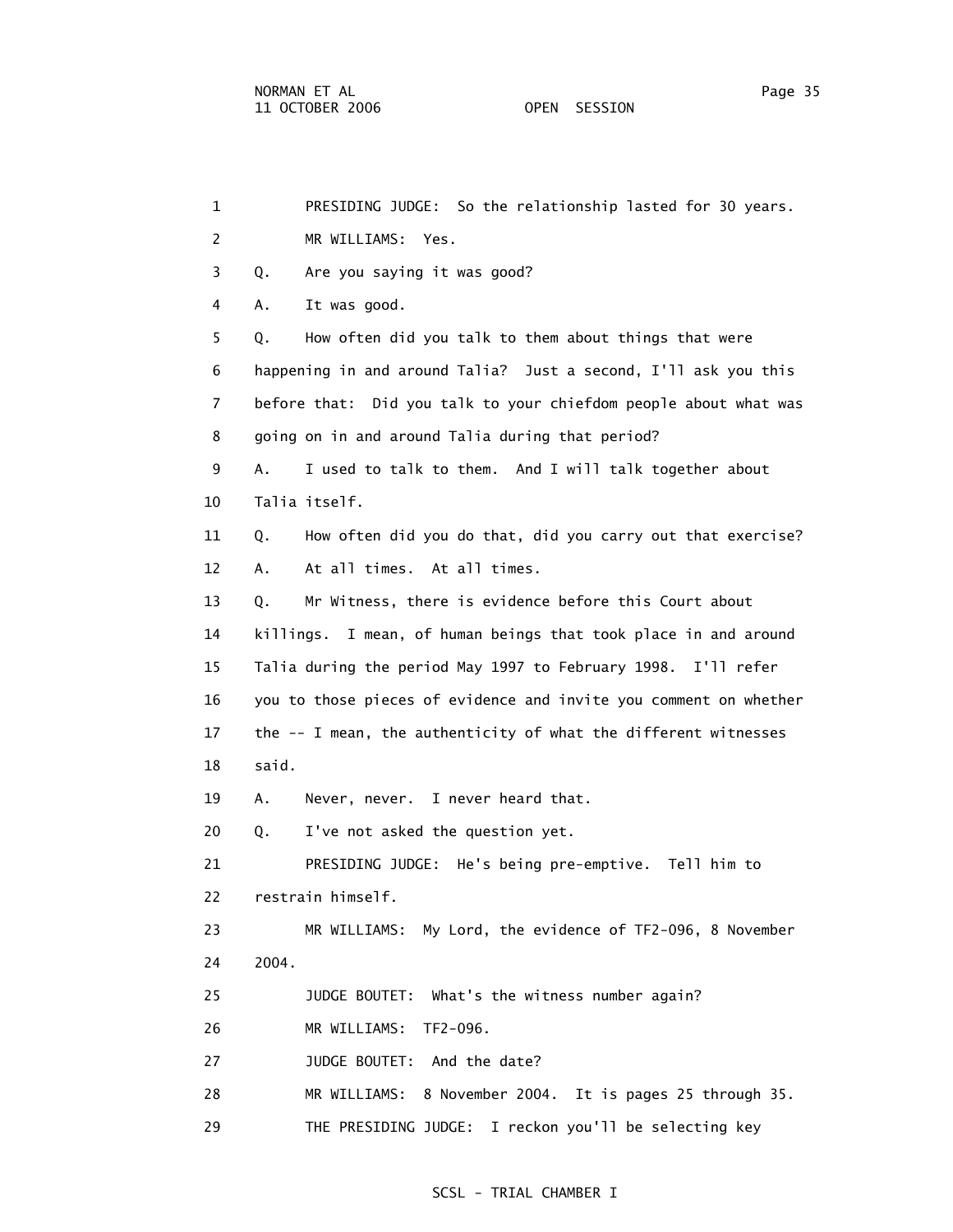1 episodes, not the entire ten pages, unless that is very relevant. 2 MR WILLIAMS: I'll just paraphrase, My Lord. 3 PRESIDING JUDGE: Okay. 4 MR WILLIAMS: 5 Q. This witness, Mr Murana, said -- listen carefully, please, 6 and I'll ask you the question later on. She said on a particular 7 day she saw a group of people, Mr Kondewa was amongst them, and 8 two men were in front of the group and the group was dancing; 9 they met her at a water well. She said Mr Kondewa was in front 10 of them. She said Mr Kondewa took a gun and shot one of the men 11 dead; this was close to a water well. The next day she saw two 12 recently dug graves, and she was told that the two people that 13 were in front of the group had been killed and their corpses were 14 in those two graves. My first question is this: Do you have 15 water wells at Talia? 16 A. There is a water well. 17 Q. How many? 18 A. Three. 19 Q. Can you tell the Court what part of Talia one could find 20 these wells? 21 A. The first one is at my house, but it is covered. I alone 22 provided the cover. Then Alhaji Sesay has one near his house, 23 and also at the hospital. 24 Q. I mean, is it right to say -- I don't believe this is 25 contentious. Is it right to say that these wells were in or at 26 the heart of Talia, and not the outskirt? 27 A. Yes, the heart of Talia, along the street. 28 Q. Along the street, thank you. 29 PRESIDING JUDGE: Right. Counsel, we'll take the break now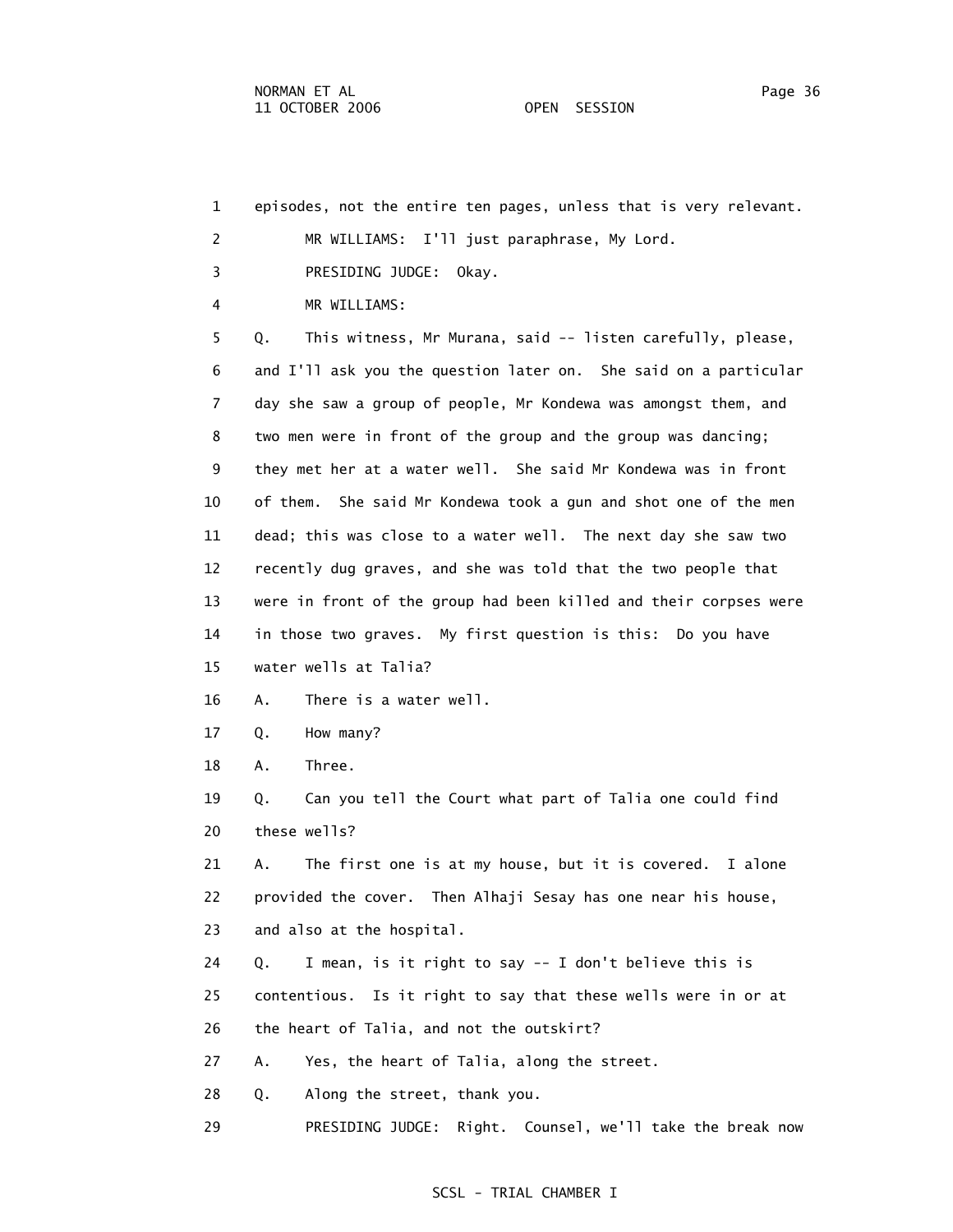5 MR WILLIAMS:

1 and come back after 30 minutes.

 2 [Break taken at 11.30 a.m.] 3 [Upon resuming at 12.04 p.m.] 4 PRESIDING JUDGE: Continue, counsel. 6 Q. Mr Witness, before the break, you told this Court there 7 were three water wells in Talia, and all three of them are in the

8 centre of town, and one of those was in your compound; is that

- 9 not so?
- 10 A. Okay.
- 11 Q. Is that what you said?
- 12 A. Yes. It's correct.

13 MR KAMARA: My Lord, excuse me. I'm sorry. One of the

- 14 wells; is that what you say?
- 15 MR WILLIAMS: Yes.

16 PRESIDING JUDGE: Continue, counsel.

17 MR WILLIAMS:

18 Q. This witness had testified -- I quote his evidence --

19 sorry, I'll quote her evidence, just a brief portion.

 20 "A. There was a water well in the centre of the town, at 21 the chief's house, the chief that is there at the moment.

- 22 "Q. Which town are you referring to?
- 23 "A. The same Talia."

24 My first question is, firstly, is there a well in the

25 chief's house?

26 A. There is a water well there.

27 Q. And that is your house?

28 A. Yes. My house.

29 Q. The killings that I mentioned, did they occur -- did they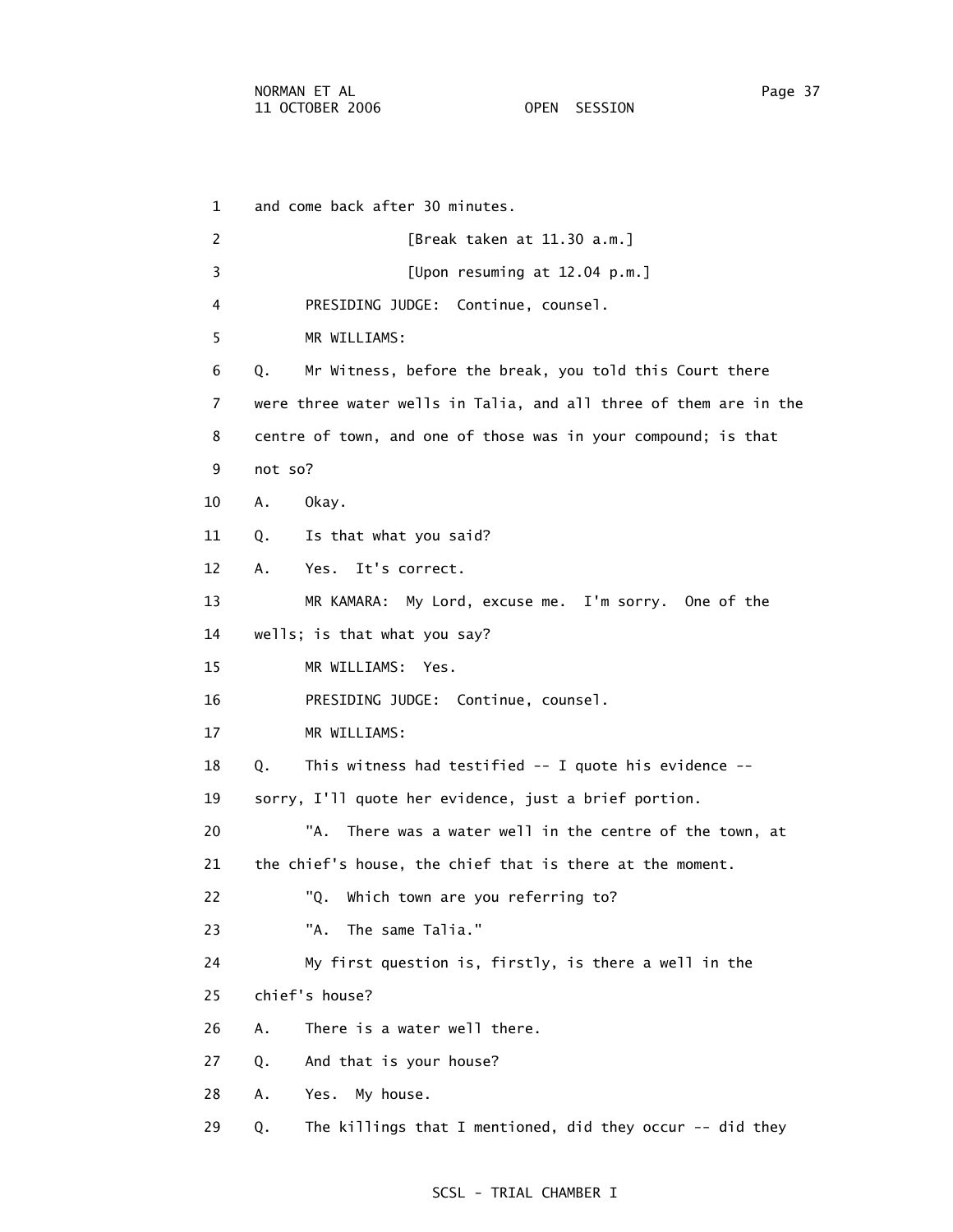1 take place at your compound or at all? 2 A. Never, never. Nobody was killed there. 3 Q. Did anybody report to you that two graves were found 4 anywhere in or around Talia between May 1997 and February 1998? 5 A. That did not happen. 6 PRESIDING JUDGE: What did not happen, because your 7 question was: Did anybody report. It's a slightly ambiguous 8 answer. Can you clarify that for us? 9 MR WILLIAMS: 10 Q. Mr Witness, please answer the question more directly. Did 11 anybody report to you -- 12 PRESIDING JUDGE: I think the emphasis was on report? 13 MR WILLIAMS: Yes. 14 Q. Did anybody report to you that two people had been shot 15 dead at your compound or close to -- 16 PRESIDING JUDGE: No, you're shifting ground. You said two 17 graves were found in or around Talia. Let's get it, otherwise it 18 complicates it. 19 MR WILLIAMS: I'm sorry, My Lord. 20 PRESIDING JUDGE: That's okay. 21 MR WILLIAMS: 22 Q. Did anybody report to you that two graves were found in or 23 around Talia between May 1997 and February 1998? 24 A. That did not happen, and nobody ever reported to me. No 25 grave was dug there, even. 26 Q. Did anybody report to you that two people had been shot 27 dead by Kamajors? 28 A. They did not kill anybody there, and nothing was reported 29 to me like that.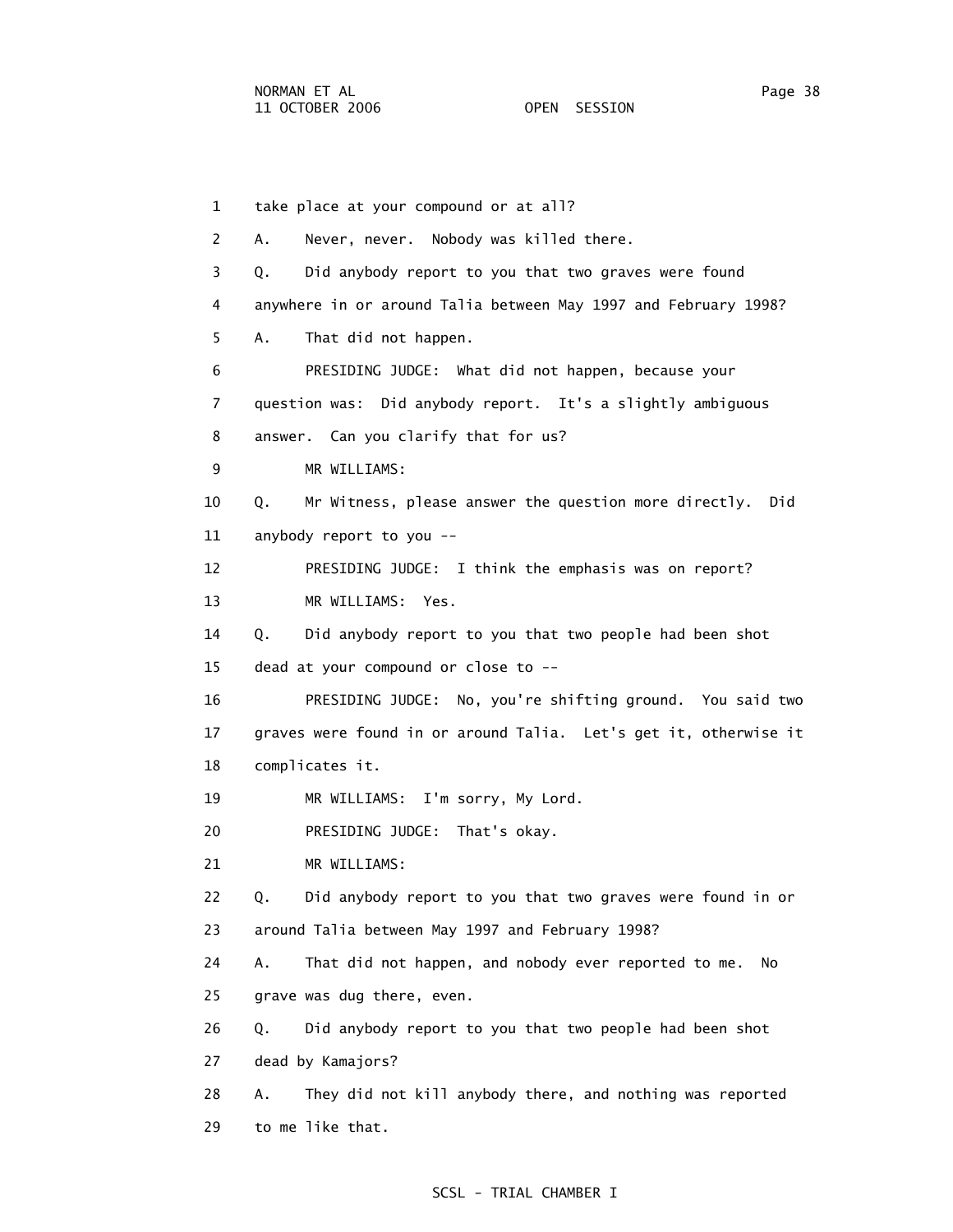1 Q. Would you have known if killings of that nature had 2 occurred in the Gambia -- sorry. Would you have known if 3 killings of that nature had occurred in the Gambia -- sorry, 4 sorry, My Lords -- at the Gambia -- at Talia around that time? 5 A. That did not happen there and nobody was killed there. 6 JUDGE ITOE: How would he have known it? Ask the question. 7 MR WILLIAMS: 8 Q. This is a direct and specific question, Mr Witness. Would 9 you, as chiefdom speaker -- I mean, would you have known if an 10 incident of that nature had occurred in the Gambia -- sorry, at 11 Talia? 12 A. Yes, I would have known. 13 Q. Thank you very much. I also refer you to the evidence of 14 TF2-079, 25th May 2005, page 43. This was a witness called by 15 the Prosecutor, and he was asked this question: 16 "Q. You earlier mentioned that you were 17 introduced to Allieu Kondewa as the high 18 priest. What were his functions at Base Zero, 19 as far as you knew? 20 TA. He was the high priest. That means he was 21 the head of all the initiators in the CDF 22 Sierra Leone organisation and he was initiating 23 when we got to Base Zero. He also provided 24 logistics. He requested for and provided 25 logistics to commanders with fighting groups, 26 commanders of fighting groups of his own 27 choice." 28 All throughout the period that Kondewa spent at Talia, did

29 he ever provide logistics for fighting men?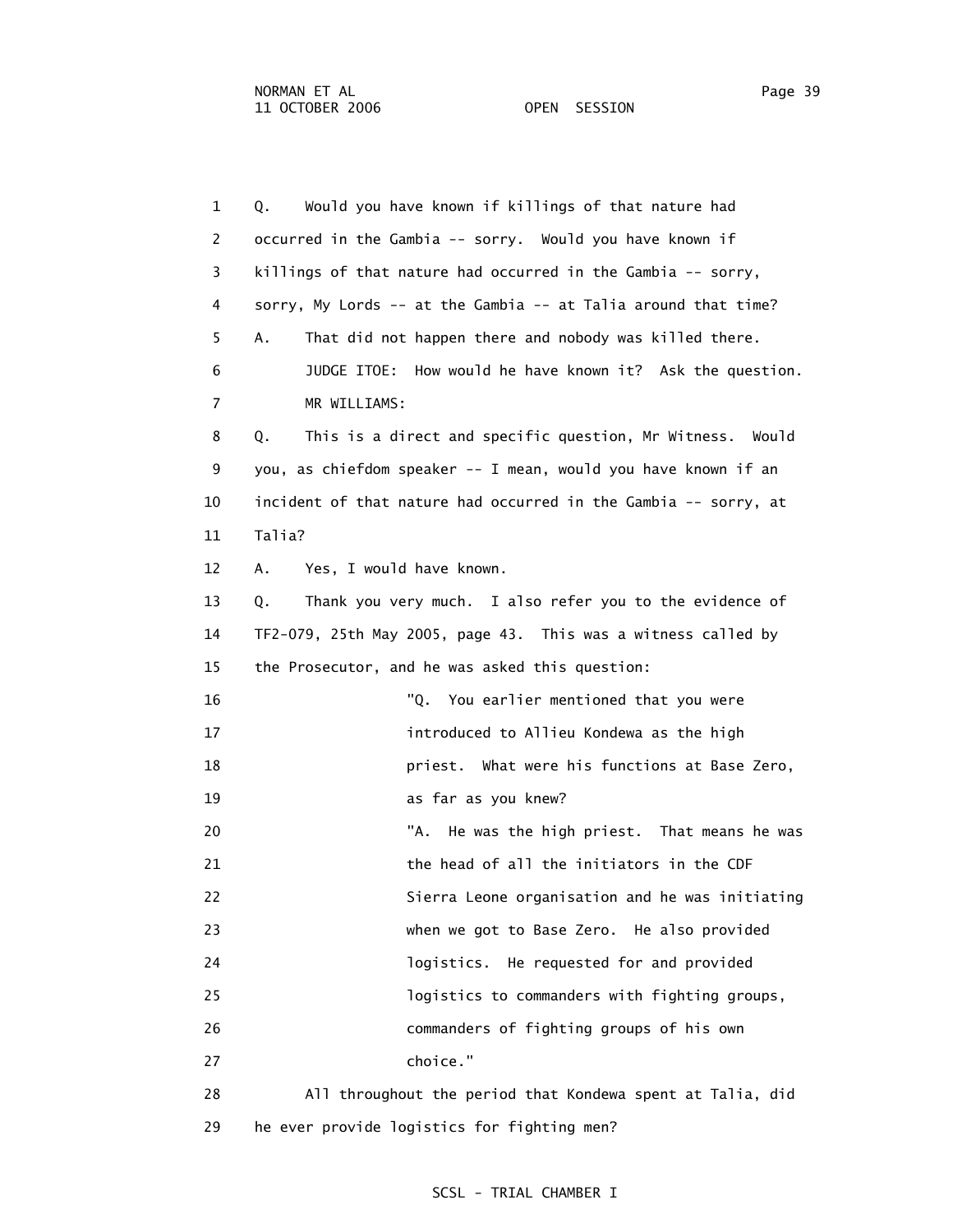1 A. Not a day did he do that. 2 Q. Mr Witness, the period May 1997 to February 1998, was a gun 3 ever fired in Talia? 4 A. I did not know that, and no gun was ever fired. 5 Q. Mr Witness, between the period May 1997 to February 1998, 6 did you see Kamajors moving about with guns in Talia? 7 A. In fact, there was no gun there. 8 JUDGE ITOE: Let him answer the question. Let him answer 9 the question. 10 MR WILLIAMS: 11 Q. The Kamajors that went about, I mean roaming around Talia, 12 did you ever see any one of them with a gun? 13 A. I did not see anyone with a gun. 14 MR WILLIAMS: My Lord, I refer the Court to TF2-108, 15 testified on 30 May 2005. It's pages 7 through 17. Also, My 16 Lord, the testimony of witness TF2-109, testified on 30 May 2005, 17 pages 33 through 35. 18 Q. Mr Witness, these two witnesses, in brief, said three 19 gentleman by the names of Lahai Lebbie, Baggie and Ngo Jusu were 20 killed at Talia between May 1997 and February 1998. They say 21 these three people were killed by Kamajors; what do you have to 22 say about that? 23 A. Me, I did not see that. And I did not see them. 24 Q. Did any of your chiefdom people tell you or report to you 25 that three people -- that these three people were killed at Talia 26 during the period in question? 27 A. I did not hear that, and nobody told me. 28 Q. Would you have known if killings of that nature occurred in 29 the Gambia -- sorry, at Talia, during that period?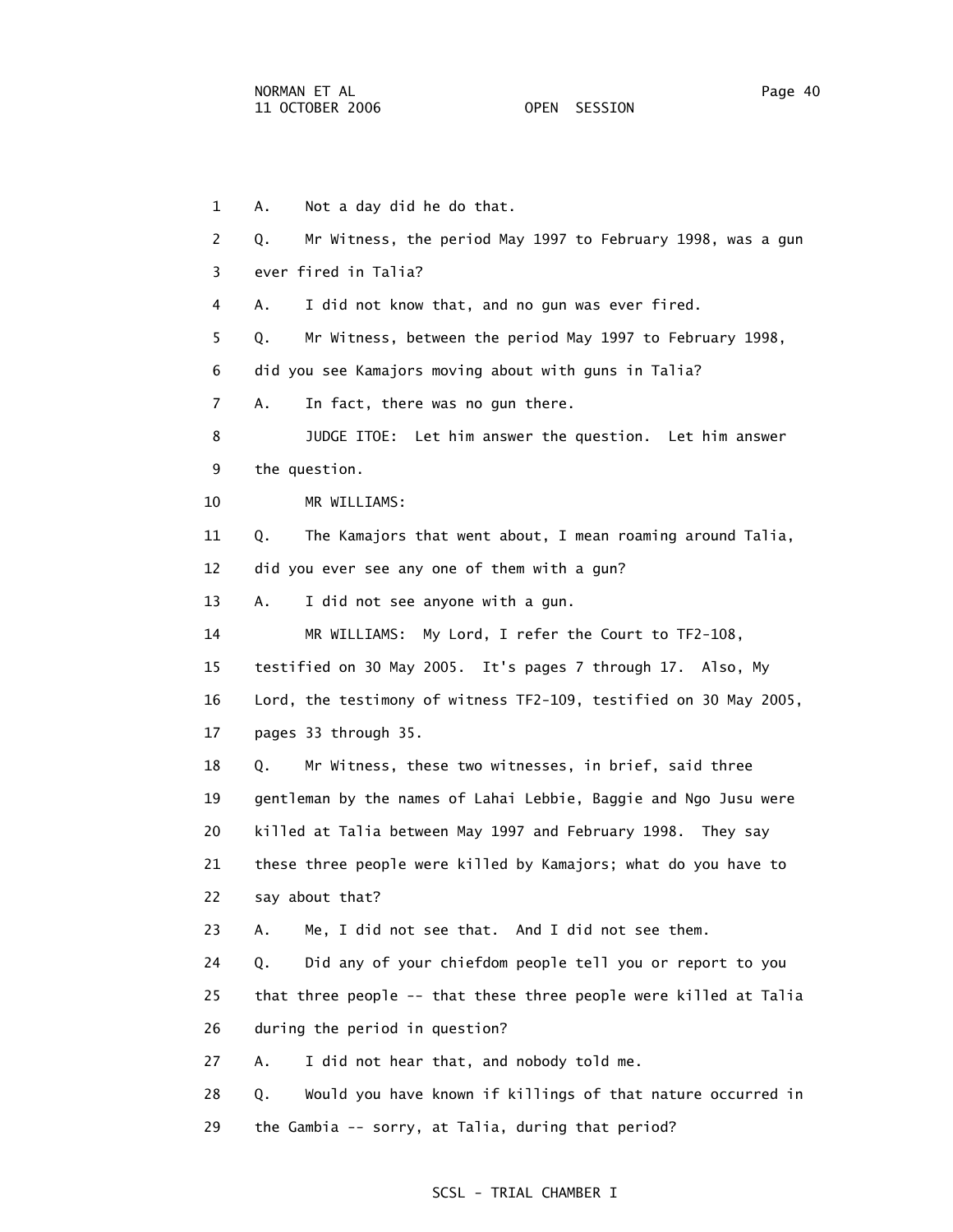| $\mathbf{1}$   | I would have known, and I would have heard about it.<br>Α.        |
|----------------|-------------------------------------------------------------------|
| 2              | Did you have anybody, or did you know anybody by the name<br>Q.   |
| 3              | of -- did you have anybody by the name of Jusu Shalley at Talia   |
| 4              | between May 1997 and February 1998?                               |
| 5.             | I do not know that person at all.<br>А.                           |
| 6              | Did you have anybody at Talia called Baggie during that<br>Q.     |
| $\overline{7}$ | period?                                                           |
| 8              | The Baggie person, I did not know him.<br>Α.                      |
| 9              | Did you have anybody by the name of Go Jusu at Talia?<br>Q.       |
| 10             | Even the Jusu person, I did not know him at all.<br>Α.            |
| 11             | Mr Witness, apart from the people that were resident, apart<br>Q. |
| 12             | from the locals of Talia before the coup, other people came to    |
| 13             | Talia between May 1997 and February 1998; is that correct?        |
| 14             | Α.<br>People used to come there.                                  |
| 15             | As chiefdom speaker, would they report their arrival to<br>Q.     |
| 16             | you, or any of the chiefdom authorities?                          |
| 17             | Any stranger that came to that place, they would report of<br>А.  |
| 18             | his arrival to me, and I would have known.                        |
| 19             | JUDGE ITOE: And he would have known what?                         |
| 20             | MR WILLIAMS:                                                      |
| 21             | What would you have known?<br>Q.                                  |
| 22             | When the person came, they would introduce him to me.<br>Α.       |
| 23             | So you would have known of their arrival?<br>Q.                   |
| 24             | Of the arrival of who, Mr Williams?<br>JUDGE ITOE:                |
| 25             | MR WILLIAMS:<br>Strangers, My Lord.                               |
| 26             | THE WITNESS:<br>Oh, yes.                                          |
| 27             | MR WILLIAMS:<br>The question was whether other people came        |
| 28             | from other places.                                                |
| 29             | JUDGE ITOE:<br>Yes.                                               |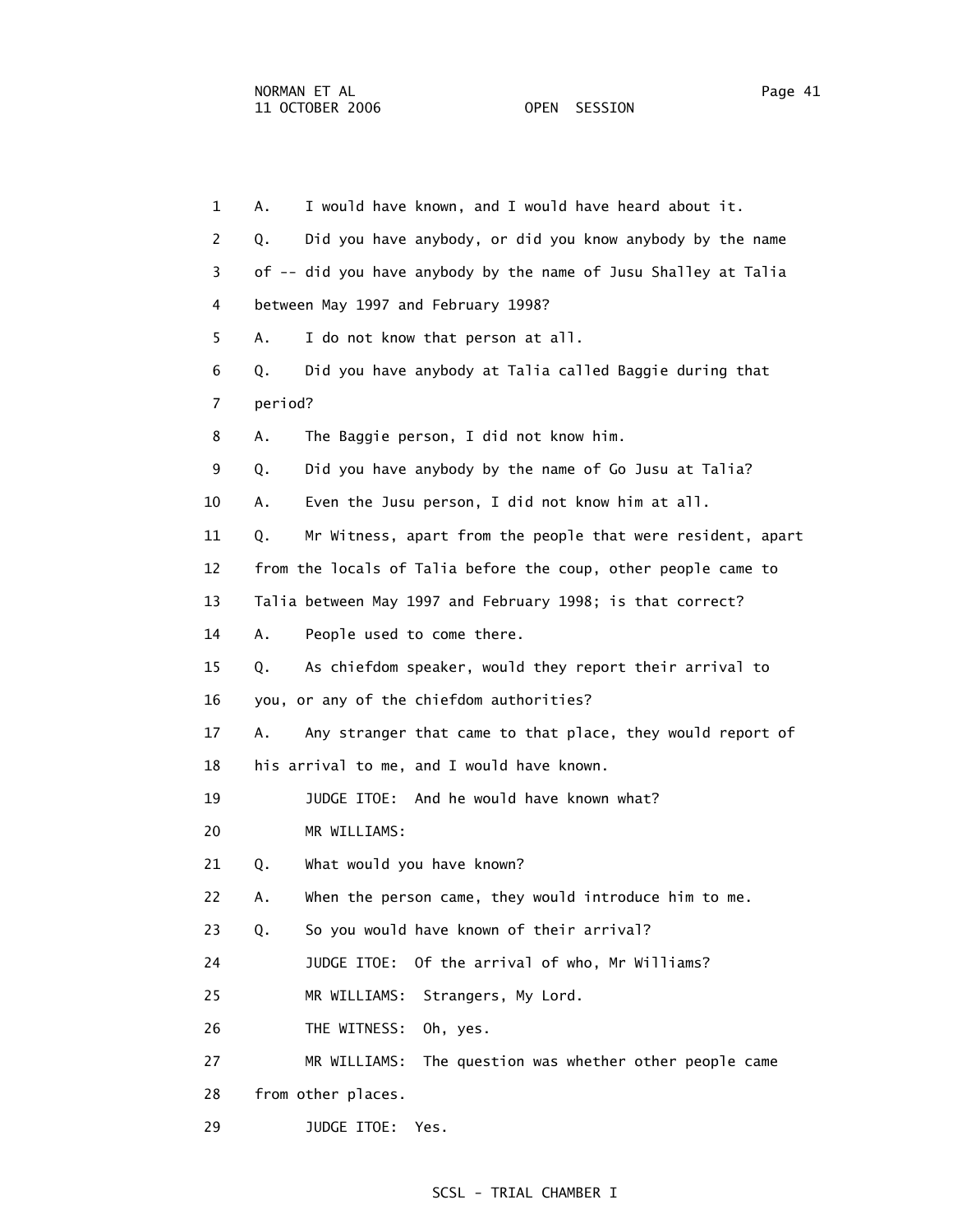1 MR WILLIAMS: Yes. 2 JUDGE ITOE: But were you referring to specific strangers 3 or so, because -- 4 PRESIDING JUDGE: There is some interfering noise here, 5 high pitched. It's gone for a while. Sorry. Continue. 6 MR WILLIAMS: Yes, My Lord. It was a general question, My 7 Lord, whether strangers generally would report their arrival. 8 JUDGE ITOE: He said, yes. 9 MR WILLIAMS: Yes, My Lord. 10 Q. These are three people Go Jusu, Lahai Lebbie and Baggie. 11 Did any gentlemen by those names report to you during that 12 period, that they had come to stay at Talia? 13 A. They did not come and I did not know about them. And I 14 heard no news about them. And they were not introduced to me. 15 Q. I refer you to the evidence of another Prosecution witness, 16 TF2-188, testified on 31 May 2005, pages 14 through 18. This 17 witness said, Mr Murana, that she went to Talia with her mother. 18 I mean, we do not know the name of the mother, that she was taken 19 to Mr Kondewa, and that Mr Kondewa ordered that his [sic] mother 20 be killed. 21 A. It's a lie. I do not see any person. 22 Q. She said the mother was hit with a stick on her head and 23 then she died. Did any incident of that nature take place at 24 Talia between May 1997 and February 1998? 25 A. It did not happen, and nobody was hit on the head that was 26 reported to me. 27 Q. Would you have known if an incident of that nature had 28 occurred in the Gambia during that period? Would you have known? 29 A. Gambia is very far off from us. If it happened --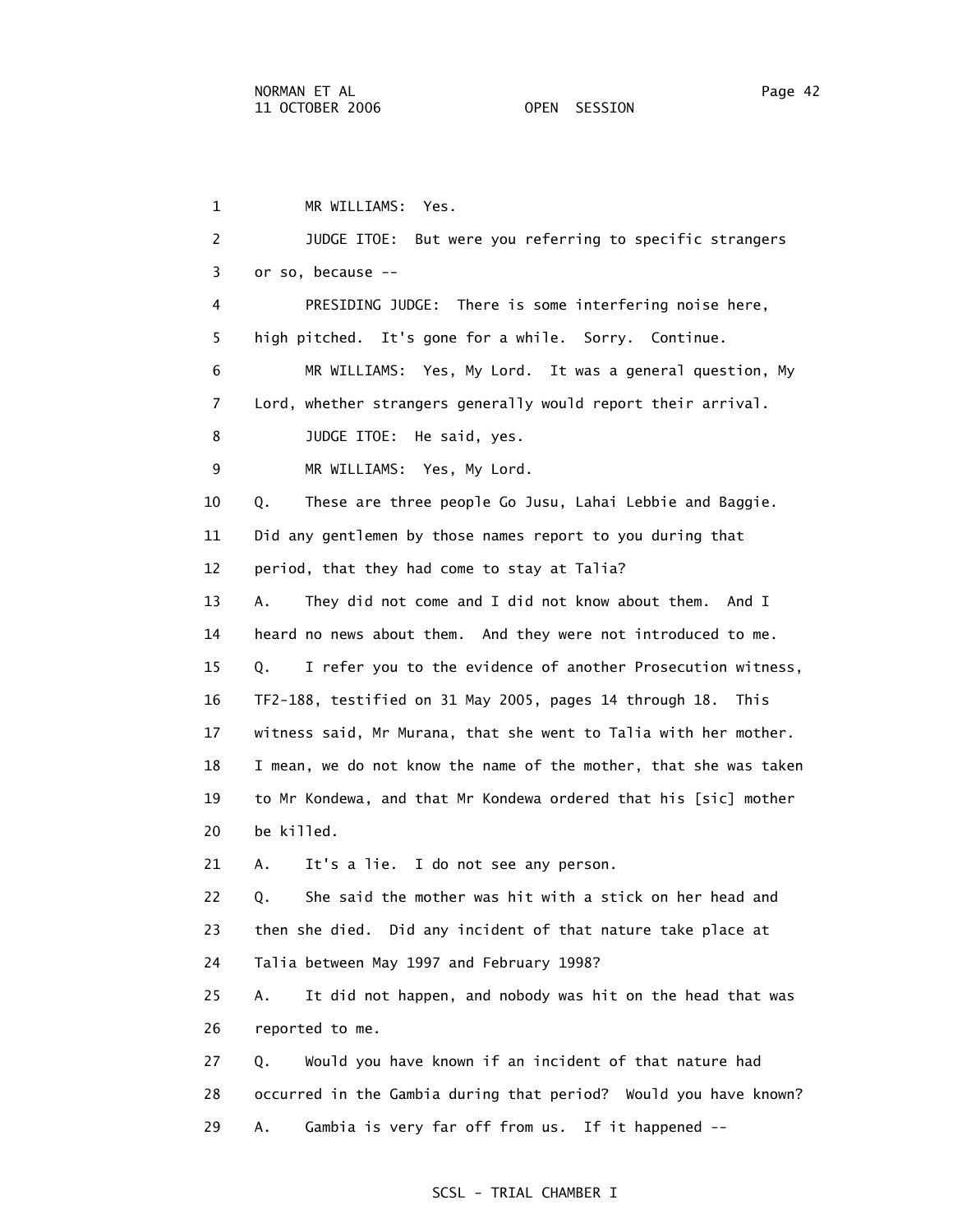```
 1 MR WILLIAMS: I'm sorry. 
2 PRESIDING JUDGE: Yes, quite. It's kind of an obsession 
3 you've got with Gambia. 
4 MR WILLIAMS: 
5 Q. An incident of that nature, if it had occurred at Talia 
6 around -- between May 1997 and February 1998, would you have 
 7 known? 
8 A. I would have known. I would have known. 
9 MS KAMUZORA: Excuse me, Your Honour, the technicians have 
10 said we should not put our headphones direct to the mics. The 
11 technical problem -- the feedback is arising from that problem. 
12 PRESIDING JUDGE: We'll take the advice. Continue, 
13 counsel. 
14 MR WILLIAMS: No further questions, My Lord. 
15 PRESIDING JUDGE: Thank you. Counsel for the first 
16 accused, do you have any -- 
17 MR SESAY: No questions. 
18 PRESIDING JUDGE: None. Counsel for the second accused? 
19 MR BOCKARIE: None, Your Honour. 
20 PRESIDING JUDGE: Mr Prosecuting counsel. 
21 MR KAMARA: Yes, My Lord. 
22 PRESIDING JUDGE: Right. Let's proceed. 
23 CROSS-EXAMINED BY MR KAMARA: 
24 Q. Good afternoon, Mr Witness. 
25 A. Good morning. 
26 THE INTERPRETER: Good afternoon, sorry, 
27 MR KAMARA: 
28 Q. Thank you for the lunch you gave us in Talia. You 
29 remember?
```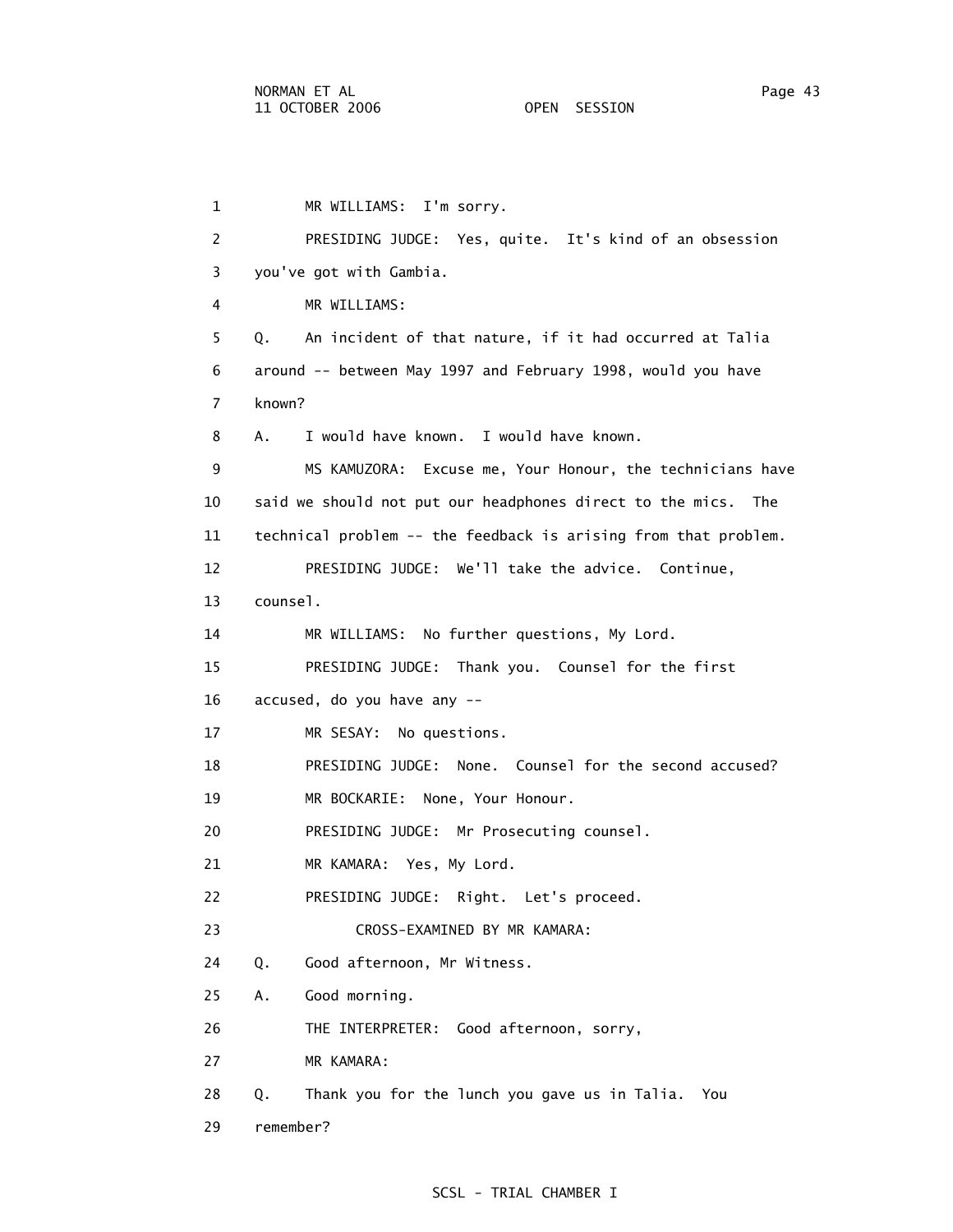1 A. Oh, yes. 2 Q. Thank you. You speak and write English, don't you, 3 Chief Murana? 4 A. I could write and I will read it. 5 Q. Yes. You said this morning that you know Allieu Kondewa. 6 A. Yes. 7 Q. And that he's your brother. 8 A. Oh, yes. 9 Q. When was the first time you met Allieu Kondewa? 10 A. Allieu Kondewa, by then, he had not become an initiator. 11 It was during that time that I knew him. 12 Q. In what year? 13 A. I wouldn't know the year because it's a long -- every day 14 we used to see. At all times, we used to see. 15 Q. Kondewa was not ordinarily a resident in Talia before 1997; 16 is that not so? 17 A. No. 18 JUDGE ITOE: A "no" signifies what; that he was or was not 19 resident. I want to be very clear on this. 20 MR KAMARA: Yes, My Lord. 21 Q. He was not ordinarily resident in Talia; is that so? 22 A. Kondewa was not resident there. He was in the village. 23 Q. And it was while you were chiefdom speaker that he sought 24 permission to establish a base at Talia? 25 A. It was a chiefdom matter. I alone did not grant that. 26 Q. That is not the question. I'll put it again, Chief Murana. 27 It was while you were chiefdom speaker that Kondewa sought 28 permission to establish a base at Talia? 29 A. Kondewa did not seek -- Kondewa is a native of Talia.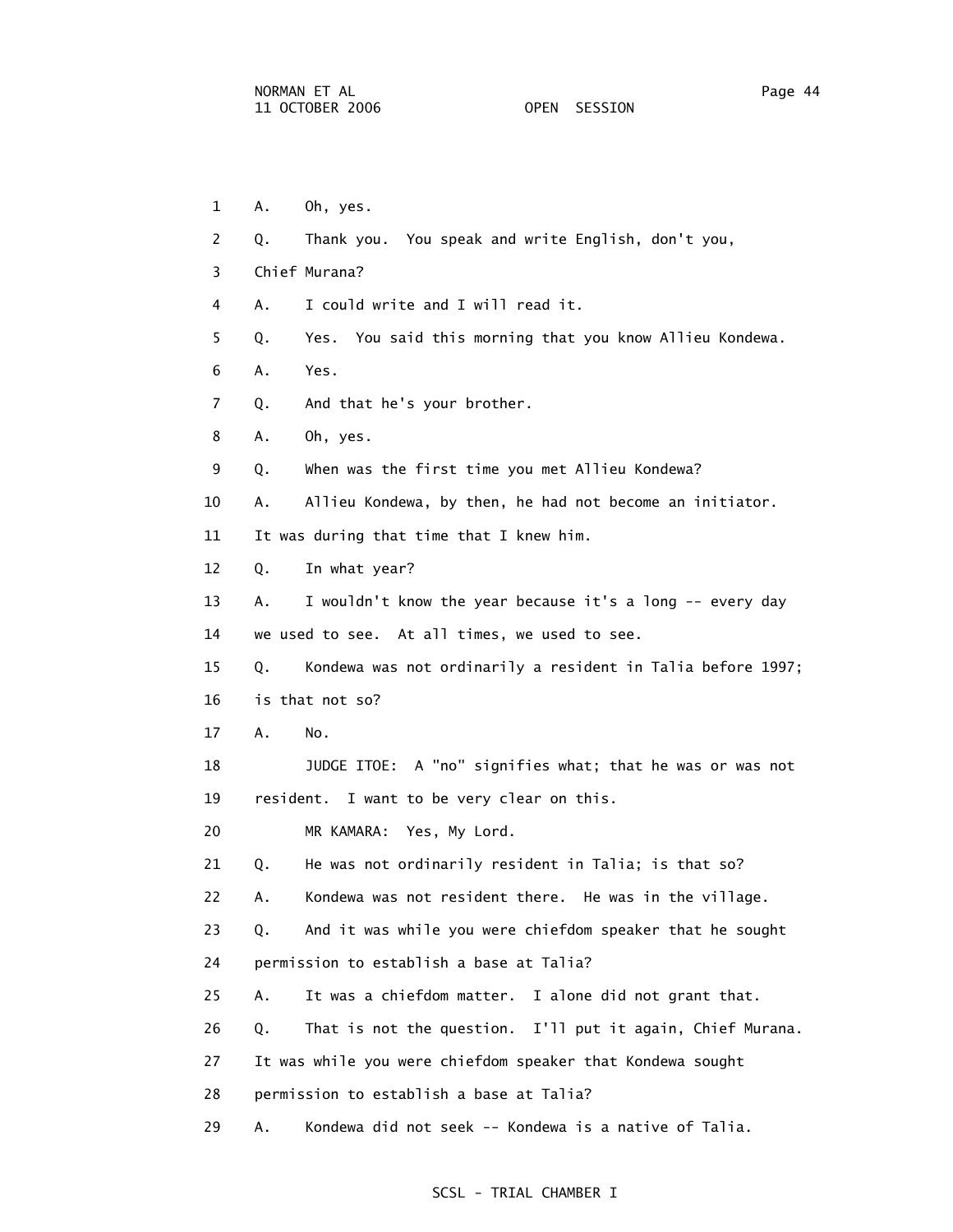1 Q. Kondewa was given a place at Nyandehun; is that not 2 correct? 3 A. He built the house in Nyandehun, but he built it there for 4 his wife. 5 Q. And Nyandehun is about 15 miles from Talia; is that so? 6 A. No. It is very short. 7 Q. How many miles? 8 A. It was not up to a mile. 9 Q. And whilst Kondewa was at Nyandehun, he had a group of 10 Kamajors with him; is that not so? 11 A. He was not in Nyandehun, he was in Talia. 12 Q. He never stayed in Nyandehun; is that what you are saying? 13 A. He did not settle in Nyandehun. 14 Q. I've moved from settlement. Is it usual for him to spend 15 some time in Nyandehun? 16 A. He would go there and settle there, but, the town -- the 17 distance between the town is very short. 18 Q. All right. Whilst he was at Talia, he had his own group of 19 Kamajors; is that not so? 20 A. No. He hadn't any Kamajor group. 21 Q. But he had a group of people who would protect him? 22 A. The people, his people with whom he settled together were 23 there together. 24 Q. Chief Murana, listen to the question carefully. I said, he 25 had a group of people that would protect him, that are always 26 around him to protect him; is that so or not? 27 A. There were people, his people with whom he settled. 28 Q. All right. Let me take your mind back to 1997. Do you 29 remember the meeting at Tihun, close to Talia, the general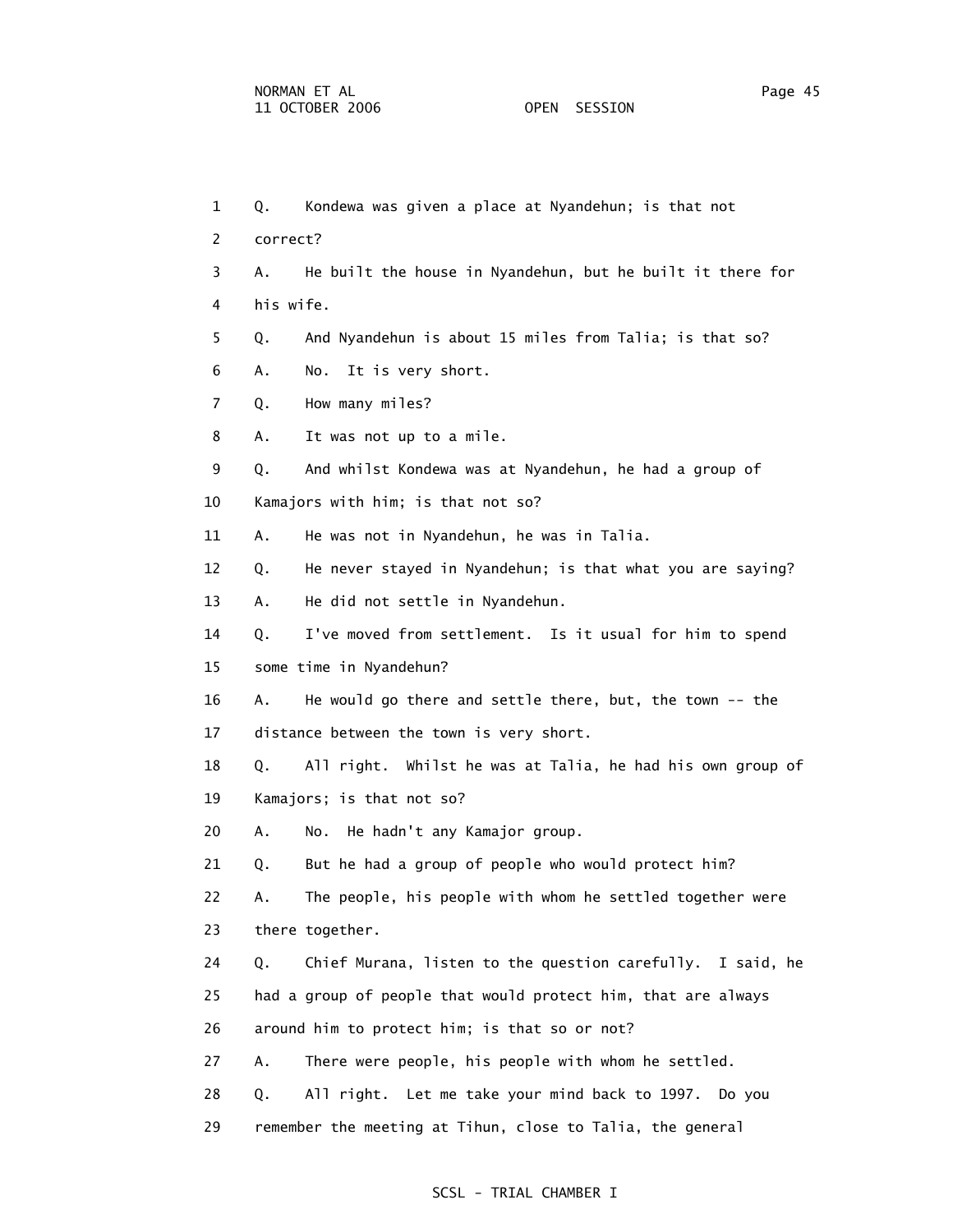1 meeting at Tihun? 2 A. I don't know about that. I don't know about that. 3 Q. This was the meeting before the arrival of Chief Norman, at 4 which it was agreed for Chief Norman to come to Talia; do you now 5 remember that meeting? 6 A. No, I can't recall. 7 Q. Upon whose invitation did Chief Norman come to Talia? 8 A. When Chief Norman came to Talia, Kondewa invited him. 9 Q. Thank you very much. Now, Chief Murana, when Chief Norman 10 came, was the second accused at Talia? 11 A. I don't know what you mean by second accused, so I can't 12 say I know. 13 Q. Moinina Fofana, I'm sorry. Moinina Fofana, was he at Talia 14 when Chief Norman came? 15 A. Moinina Fofana came together with him. 16 Q. Thank you. And it was you, Chief Murana, that received 17 them on behalf of your chiefdom; is that not so? 18 A. Yes. 19 Q. On that trip, did they bring anything along with them? 20 A. I did not see them bring things. 21 MR POWLES: Your Honours, I may just rise at this moment to 22 draw to my learned friend's attention again the ruling of Your 23 Honours last Friday. I don't put it any higher than that at this 24 stage. My learned friend is, of course, aware of the decision 25 and no doubt will follow it accordingly in his further 26 cross-examination of the witness. I don't know where he's going, 27 but I trust he does, and he's aware of the decision in the way 28 that he puts his questions.

29 MR KAMARA: Yes, My Lord, I'm aware of that.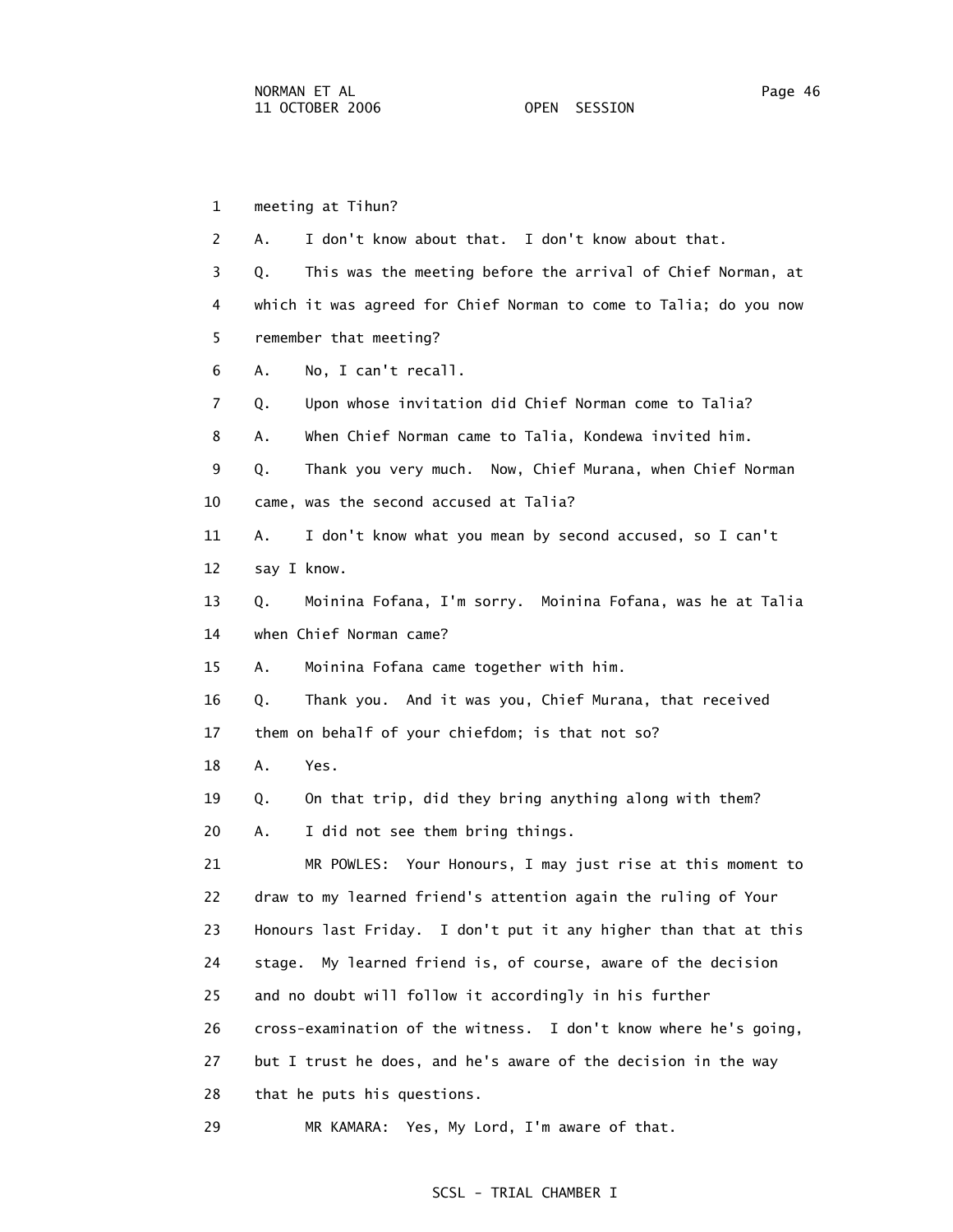1 PRESIDING JUDGE: You're aware of that. 2 MR KAMARA: I'm aware of the decision and no questions have 3 been put to infer the guilt of the first and second. 4 PRESIDING JUDGE: I'm not aware that he's stepping out of 5 bounds. 6 MR POWLES: I just raise it as a cautionary note at this 7 stage. 8 PRESIDING JUDGE: Right. Well, let's proceed. 9 MR KAMARA: Thank you, My Lords. 10 Q. Now, Chief Murana, between May 1997 and 1998, there were a 11 lot of Kamajors coming in and out of Talia; that is your evidence 12 this morning? 13 A. They came from Kono, they came from everywhere else. 14 Q. And after the arrival of Chief Norman and Moinina Fofana, 15 that traffic increased? 16 A. When they came, just after, they would be initiated by 17 Kondewa, then they would go back to their home towns. 18 Q. Yes. I'm talking about the movement of people. There were 19 more people coming in and out of Talia after their arrival? 20 A. Yes. 21 Q. Thank you. 22 A. People were coming. 23 Q. And Talia became a crowded town; is that not so? 24 A. They came, they would be initiated into the Kamajor society 25 and then they'll return. 26 Q. Now you mention about initiation. Where was the initiation 27 being conducted? 28 A. Makossi. 29 Q. Makossi is about a mile or two to Talia; is that not so?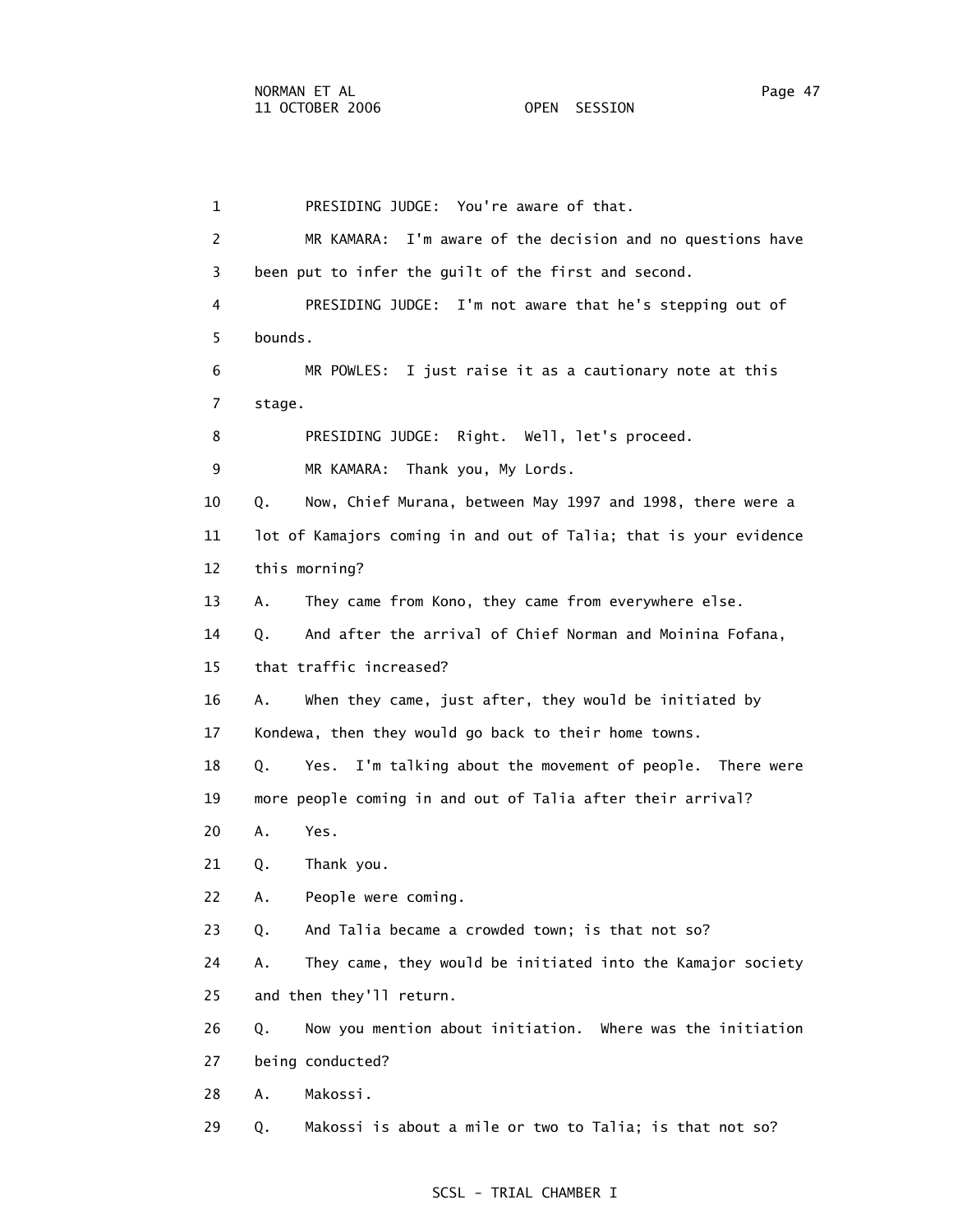1 A. Two miles. 2 Q. How regular were these initiations? 3 A. The chiefdom authorities would sit together and call the -- 4 THE INTERPRETER: Your Honours, may the witness go over his 5 answer? 6 PRESIDING JUDGE: Witness, please repeat that last part of 7 your answer. 8 THE WITNESS: I said, the chiefdom authorities will sit and 9 decide -- they'd select brothers, for them to be initiated. 10 After their initiation, they'd go back to their chiefdoms to 11 protect their people. 12 MR KAMARA: 13 Q. Chief Murana, the question is not about the selection. The 14 question is how regularly were these initiations held? Was it 15 once a month? Every other month? Was it a daily activity? Tell 16 the Court. 17 A. Just ask, the people would come. It depended on the way 18 the people would come. 19 Q. So it was a very frequent activity? 20 A. Yes. 21 Q. Thank you. It was on one such occasion that you yourself 22 got initiated; is that not so? 23 A. I was initiated before them. 24 Q. When? 25 A. At the time of my initiation? 26 Q. Yes. 27 A. I was initiated in 1997. 28 Q. 1997? 29 A. Yes.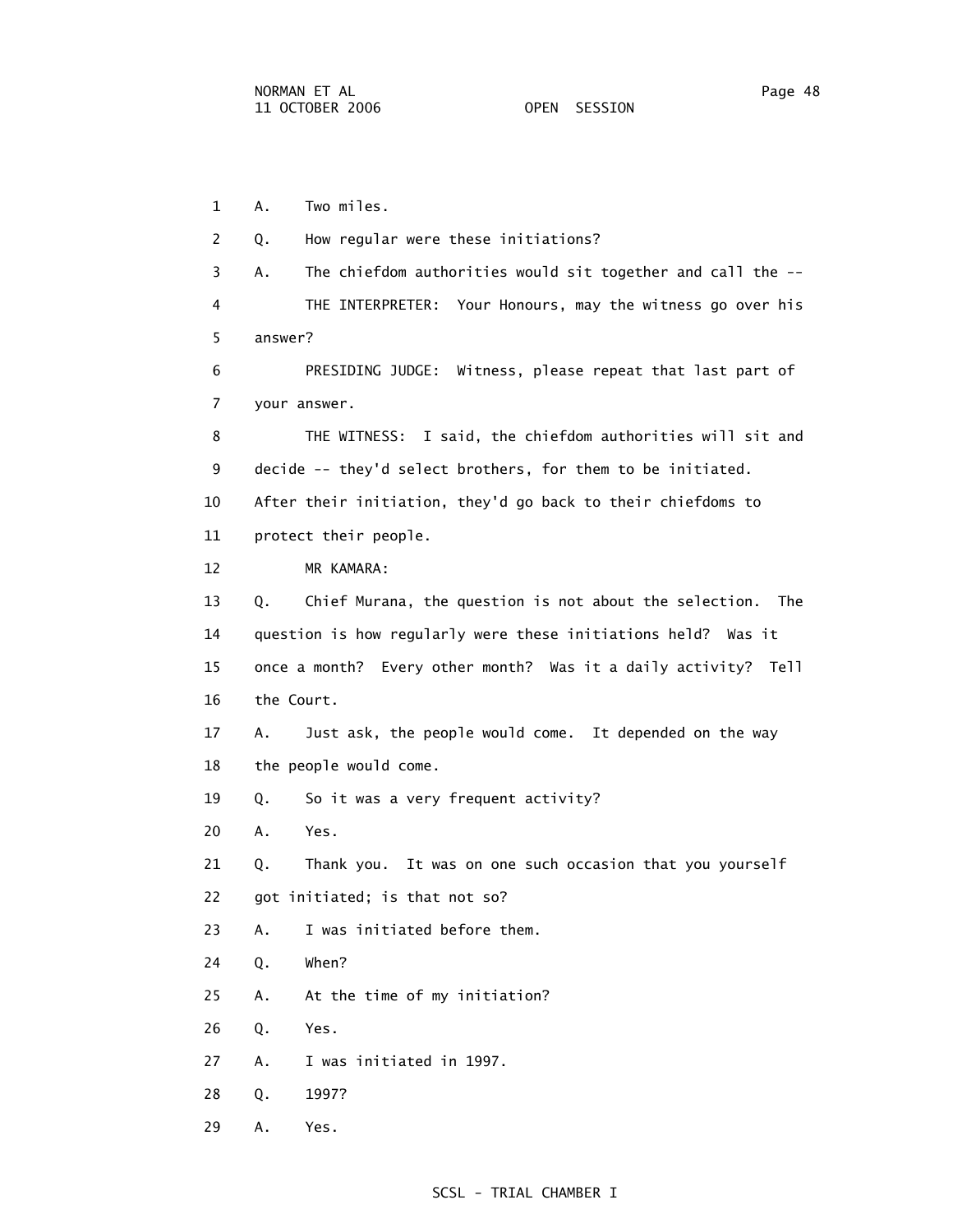1 Q. Before the arrival of Chief Norman and Moinina Fofana? 2 A. Yes. 3 Q. And where was that initiation? 4 A. Makossi was the place I was initiated. 5 Q. After your initiation, did you attend any other initiation 6 ceremony? 7 A. I went to Gambia. 8 Q. I'm referring to Makossi. Let us stay at Makossi for the 9 time being. Did you attend any initiation after yours in 1997? 10 A. No, I was not initiated for any other time in Makossi. 11 JUDGE ITOE: Did you attend? Please clarify the question 12 to him. 13 MR KAMARA: 14 Q. Did you attend any other initiation apart from the one in 15 which you were initiated, at Makossi? 16 A. Makossi? Makossi, we did two initiations there. 17 Q. You attended both? 18 A. Yes. 19 Q. You gave evidence a few minutes ago that the initiation was 20 an ongoing process; is that not so? 21 A. I said, as when the chiefdom people come, but I did not go 22 to that initiation. 23 Q. Are you saying there were only two initiations at Makossi, 24 or there were several of them? Help us to understand. 25 A. Initiations were going on there, frequently. 26 Q. You attended only two? 27 A. Yes. 28 Q. It is correct to state, then, that while you were in Talia, 29 you knew nothing that was going on at Makossi?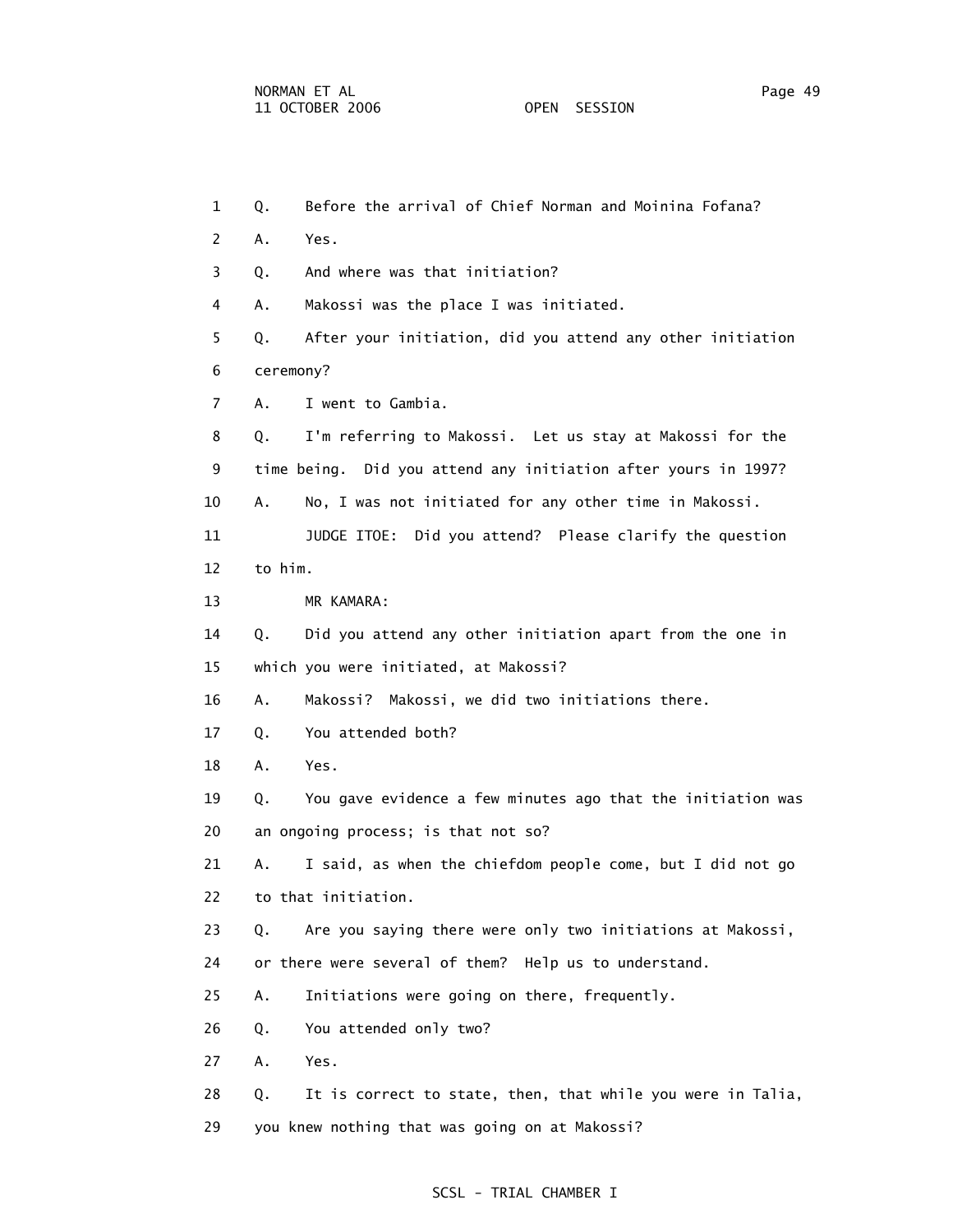1 A. Whenever there were initiations, we will be there. 2 Q. Chief, you said you only attended two. Now you're talking 3 about being present whenever there are initiations. What do you 4 want us to believe? Go back, take your time, rethink and tell us 5 what is the correct position. I'll start again. You attended 6 only two initiations at Makossi; is that correct? 7 A. I went there about two, or even three times. 8 Q. You are now adding numbers. Chief, I'll leave that. I'll 9 leave that. Now, it was at Base Zero that the War Council was 10 formed. 11 A. Yes. They were based there. 12 Q. You were the host chief of the War Council, weren't you? 13 A. At that time, the paramount chief was there. I was the 14 speaker. 15 Q. Yes. The paramount chief was old, so you were more or less 16 acting in his position; is that not so? 17 A. Yes. 18 Q. And you were also nominated a member of that War Council; 19 were you not? 20 A. I was also a War Council member. 21 Q. You represented the Bonthe District in that council. 22 A. There were other paramount chiefs who were representing 23 Bonthe as well. 24 Q. You represented the Bonthe District. Leave the others for 25 the time being. Let's talk about yourself. 26 A. The paramount chiefs returned before the War Council was 27 reformed. 28 Q. Chief, leave the others. I am interested in you. You were 29 representing Bonthe District; is that not so?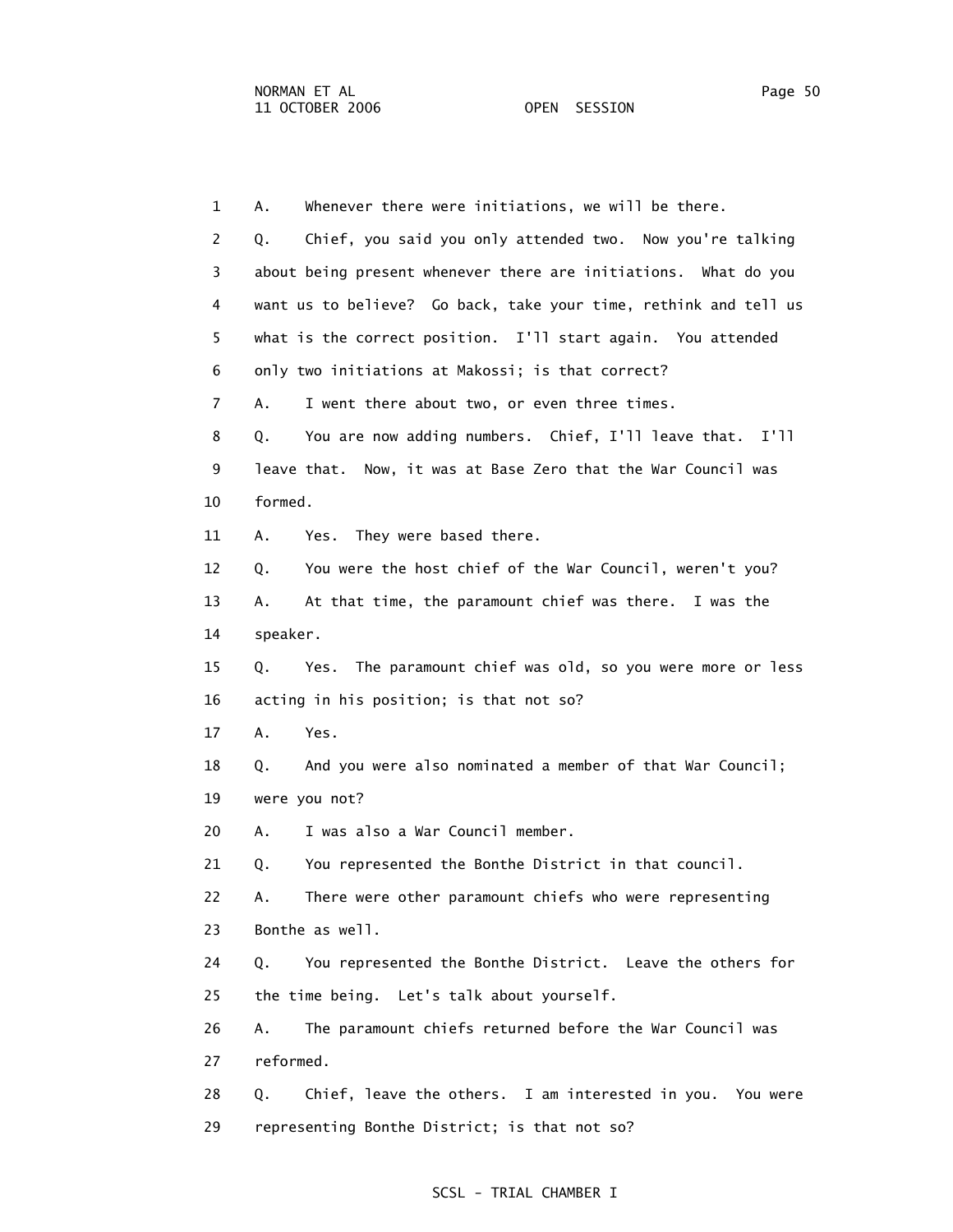| 1              | Α.       | I was representing my chiefdom.                               |
|----------------|----------|---------------------------------------------------------------|
| 2              | Q.       | Very well. That is Talia Yawbeko.                             |
| 3              | Α.       | Yes.                                                          |
| 4              | Q.       | And Talia is in Bonthe District.                              |
| 5              | А.       | Yes.                                                          |
| 6              | Q.       | The War Council had several meetings held in Talia;           |
| $\overline{7}$ | correct? |                                                               |
| 8              | Α.       | They held a meeting there.                                    |
| 9              | Q.       | I said several meetings.                                      |
| 10             | Α.       | They held meetings.                                           |
| 11             | Q.       | And you attended those meetings?                              |
| 12             | Α.       | Some of them, I was there.                                    |
| 13             | Q.       | The important people at Base Zero attended those meetings     |
| 14             | as well? |                                                               |
| 15             | Α.       | Oh, yes.                                                      |
| 16             | Q.       | And that included Allieu Kondewa as well?                     |
| 17             | Α.       | No, no. Allieu Kondewa was not there.                         |
| 18             | Q.       | He was not an important person?                               |
| 19             | Α.       | But he was not a member of the War Council.                   |
| 20             | Q.       | The question is, was he not an important person?              |
| 21             | Α.       | I did not see him there at any time.                          |
| 22             |          | MR KAMARA: Can we have tissues for the chief, please?         |
| 23             |          | Tissues; he's sweating.                                       |
| 24             |          | THE WITNESS: I'm not sweating. I'm not sweating.              |
| 25             |          | My Lords, I wonder whether counsel will confine<br>MR MARGAI: |
| 26             |          | himself to cross-examining, please.                           |
| 27             |          | PRESIDING JUDGE: Yes, I thought he probably was -- he         |
| 28             |          | might have misperceived some perspiration or something.       |
| 29             |          | MR KAMARA: Yes, My Lord.                                      |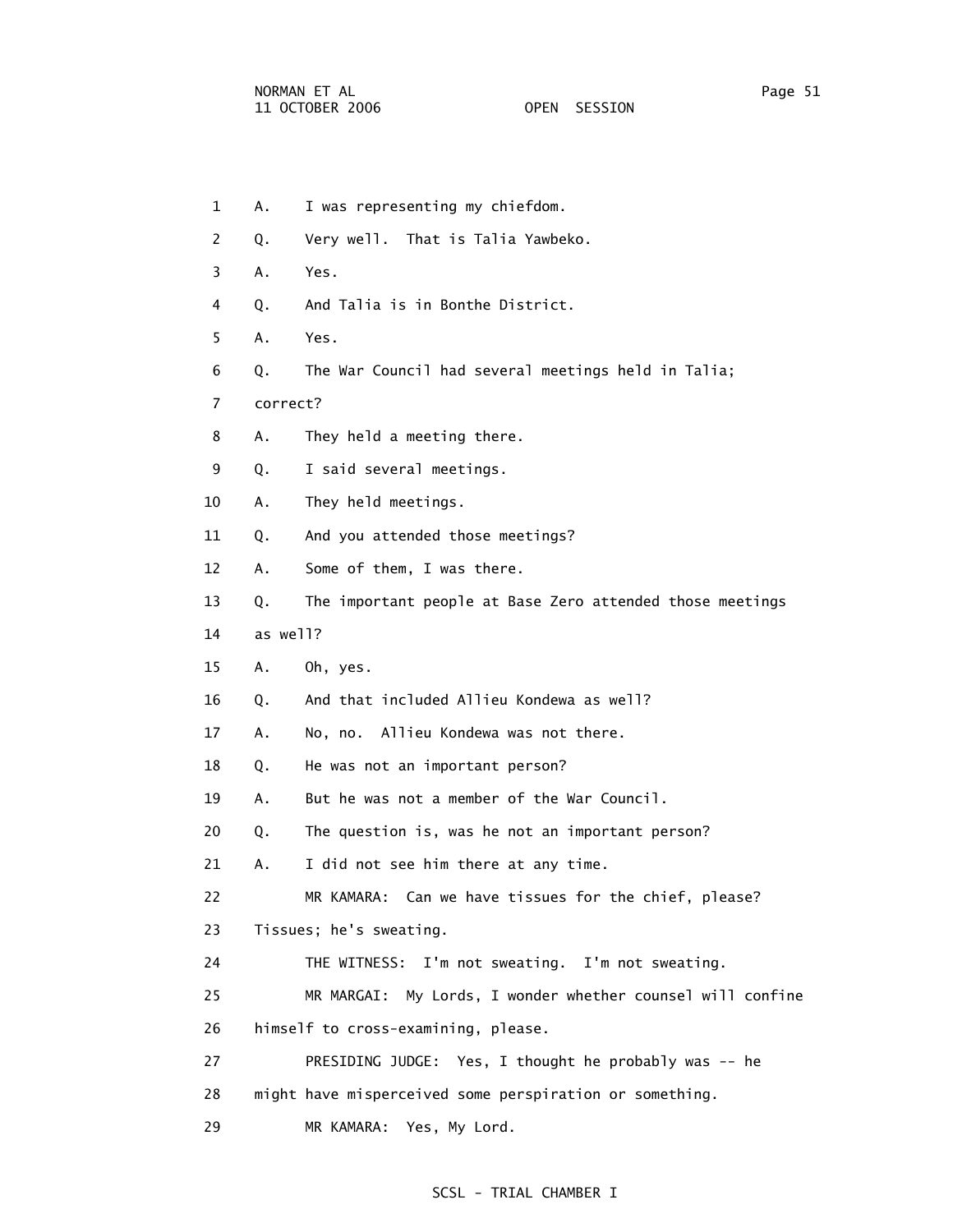1 MR MARGAI: I was wondering how, in fact, it was 2 communicated to him he needed a tissue. 3 PRESIDING JUDGE: No, I just thought counsel did that out 4 of a sense of charity. 5 MR KAMARA: Yes, My Lord. I may have missed his movement. 6 I thought he was wiping his forehead. 7 PRESIDING JUDGE: Counsel is wrong. 8 MR MARGAI: As the Court pleases. 9 PRESIDING JUDGE: Go ahead, counsel. 10 MR KAMARA: Thank you, My Lord. 11 THE WITNESS: No. 12 MR KAMARA: 13 Q. Chief Murana, the question was, before we departed, was 14 Allieu Kondewa not important enough to be at that meeting? 15 MR MARGAI: My Lord, the question -- the pivot of the 16 question was Allieu Kondewa attending the meeting predicated on 17 his importance. The question has been answered that he was not 18 at that meeting. 19 PRESIDING JUDGE: Well, I don't think there's any problem 20 here if counsel wants confirmation. I think it would seem as if 21 this is an important area for counsel, and I'll grant him leave 22 to ask the question once more. 23 MR MARGAI: Relevant to the importance of Kondewa. 24 PRESIDING JUDGE: Well, yes. 25 MR MARGAI: Because the question relating to his attending 26 the meeting has been clearly answered. 27 PRESIDING JUDGE: Yes. 28 MR MARGAI: As My Lords please. 29 PRESIDING JUDGE: Counsel, if there is anything you need to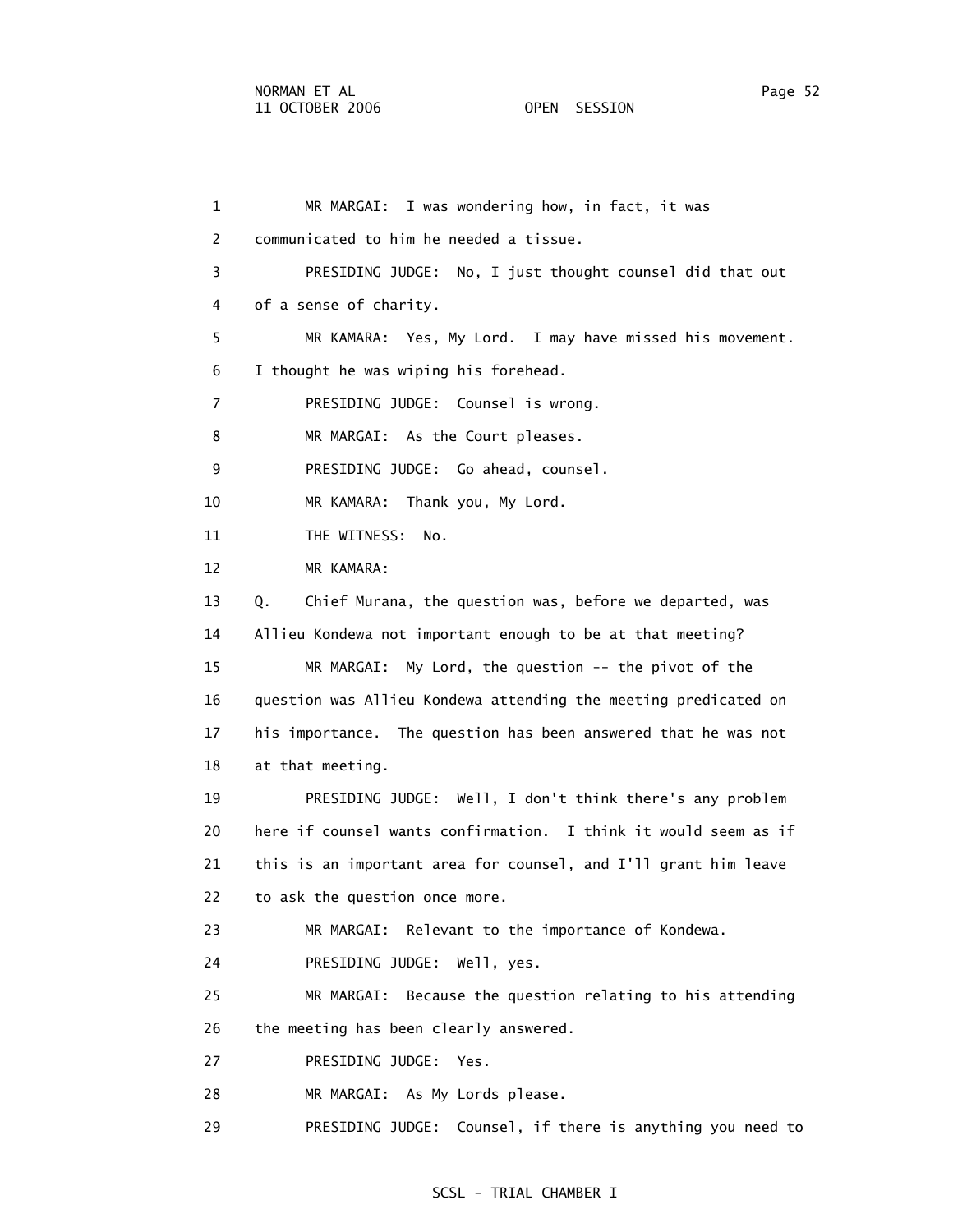1 clarify, please, do it and do it with precision so we can move 2 away from that area. 3 MR KAMARA: Yes, My Lord. I've established that meetings 4 were held and important people attended, and he volunteered that 5 Kondewa did not attend. 6 PRESIDING JUDGE: Yes. 7 MR KAMARA: Now I'm suggesting -- 8 MR MARGAI: No, did he not volunteer; he responded to a 9 question posed. 10 PRESIDING JUDGE: All right. All right. The point is 11 taken. Let's proceed. 12 MR KAMARA: Point taken. 13 MR MARGAI: Thank you. 14 MR KAMARA: 15 Q. Is Allieu Kondewa important enough to be in that meeting? 16 PRESIDING JUDGE: That's a little -- 17 MR MARGAI: As My Lord pleases, those are two questions in 18 one. 19 PRESIDING JUDGE: Yes. Right. Counsel. 20 MR KAMARA: Yes, My Lord. I can break it down. 21 PRESIDING JUDGE: Break it down. 22 MR KAMARA: The witness will answer the question. 23 Q. Is Allieu Kondewa an important person in Talia -- at that 24 time? 25 A. Yes. 26 Q. Why was he important? 27 PRESIDING JUDGE: Good, go ahead. 28 THE WITNESS: Because he was an initiator. 29 MR KAMARA: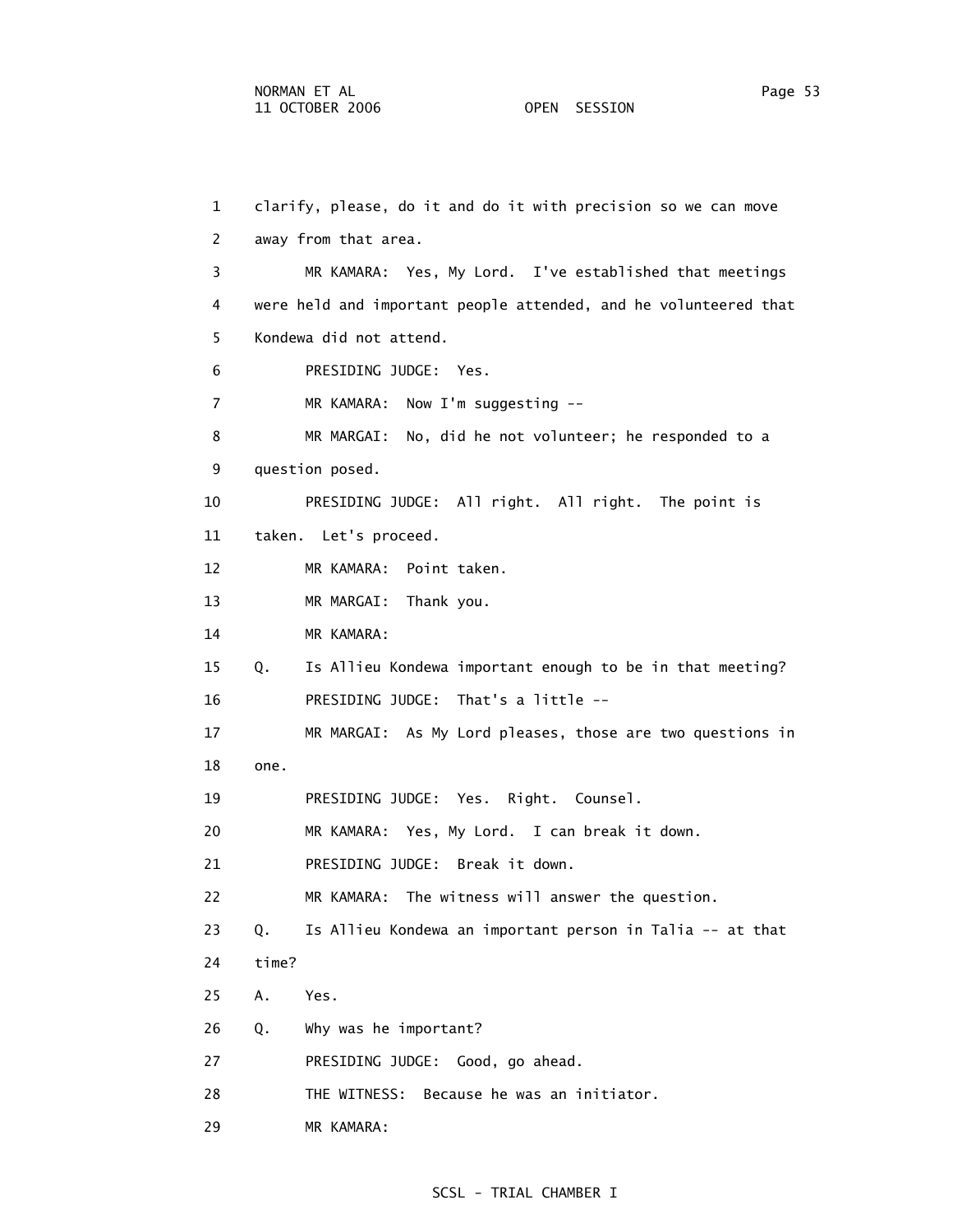1 Q. Why is an initiator important? 2 A. Because he was initiating people. 3 Q. What is the role of an initiator in the Kamajor movement -- 4 at that time? 5 MR MARGAI: My Lords, again, I'm sorry, but it cannot be: 6 What is the role of the initiate, at that time. Either we 7 confine ourselves to "at that time" or we talk about the present. 8 PRESIDING JUDGE: Well, I don't know whether the -- 9 MR MARGAI: What was the role, so that we can understand 10 each other. 11 PRESIDING JUDGE: All right. There is some slight 12 inelegance, but we can have the question formulated. Counsel, do 13 you take the point that you probably -- what was the role of an 14 initiator at the time. 15 MR KAMARA: My Lord -- 16 PRESIDING JUDGE: If you're talking about the past, it 17 would seem to me that it's consistent to -- 18 MR KAMARA: I'm talking about 1997. Counsel has to 19 properly form his objection, My Lord. I'm asking about 1997. 20 I'm asking the role of an initiator. 21 PRESIDING JUDGE: At that point in time? 22 MR KAMARA: Yes, My Lord. 23 PRESIDING JUDGE: Okay. That's what I understand it to 24 mean. Isn't that clear, Mr Margai, at that point in time? 25 MR MARGAI: I was concerned with the tense. 26 PRESIDING JUDGE: That's all right. 27 MR MARGAI: Whether we are in the present or the past. As 28 My Lord pleases. 29 PRESIDING JUDGE: It depends how you perceive it, whether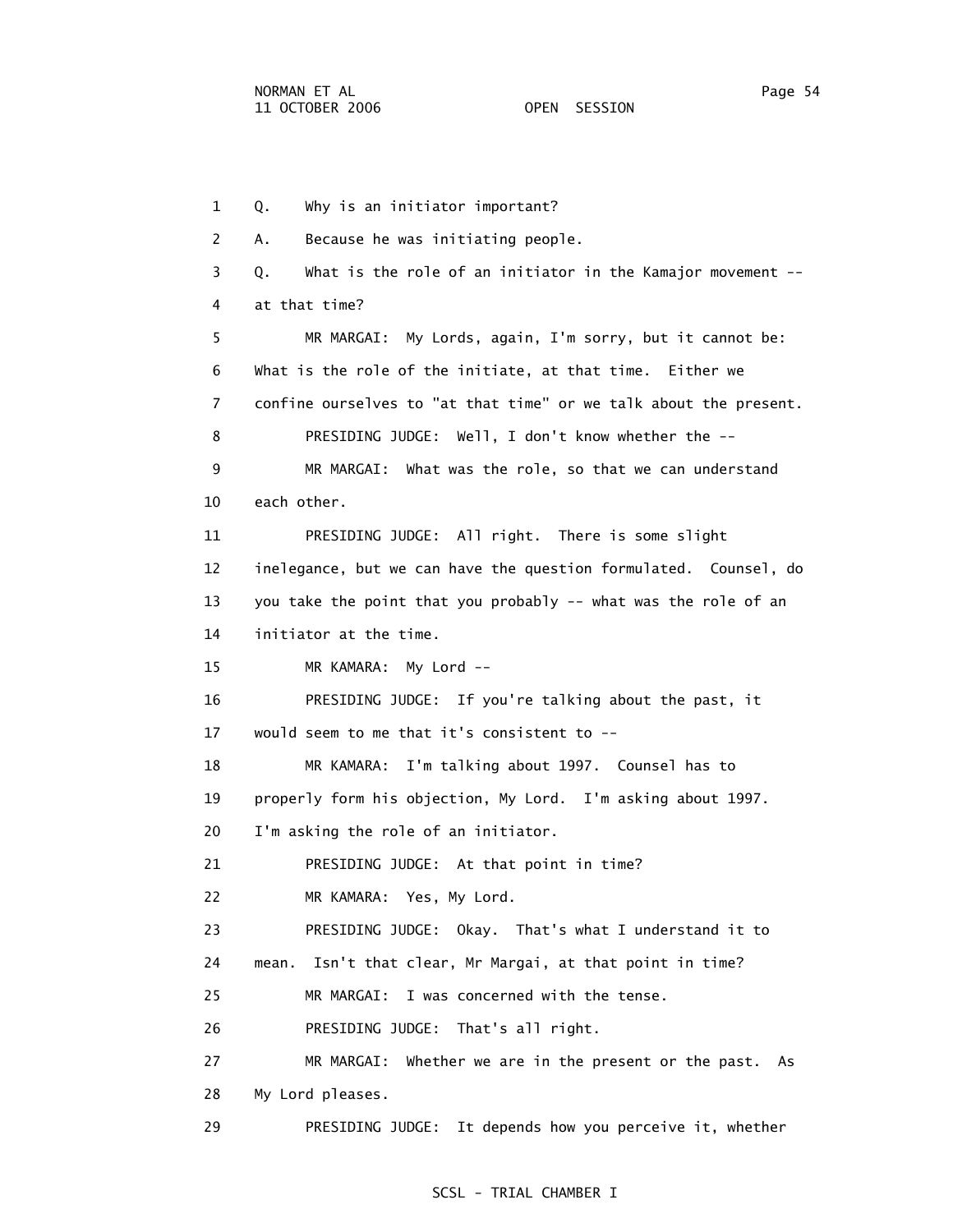1 it was inelegance or in terms of style. Let's go ahead. But the 2 meaning is clear, that time frame. 3 MR KAMARA: Yes, My Lord. 4 Q. Now, Chief Murana, what is the role of the initiator, as at 5 that time, 1999. 6 JUDGE ITOE: Why don't you say what was? 7 PRESIDING JUDGE: That's the difficulty. Quite right. 8 That's the point. [Overlapping speakers] 9 MR KAMARA: I will focus on the date than the -- 10 PRESIDING JUDGE: Yes. 11 MR KAMARA: 12 Q. What was the role of the initiator as at that time? 13 JUDGE ITOE: Focus on the date and the tense as well. 14 MR KAMARA: 1997. Thank you, My Lords. 15 THE WITNESS: He was just doing his initiation. 16 MR KAMARA: 17 Q. Yes. What does that entail? 18 A. Well, I don't know what it entails. 19 Q. You are a Kamajor, aren't you? 20 A. Oh, yes. 21 Q. And you do not know what an initiator does? 22 A. I know that he's an initiator. 23 Q. All right, chief. Now, an initiator, in 1997, was 24 considered an important person in the Kamajor movement; is that 25 not so? 26 JUDGE ITOE: But he has said that. 27 PRESIDING JUDGE: He covered that ground. 28 JUDGE ITOE: He was an important person because he was an 29 initiator.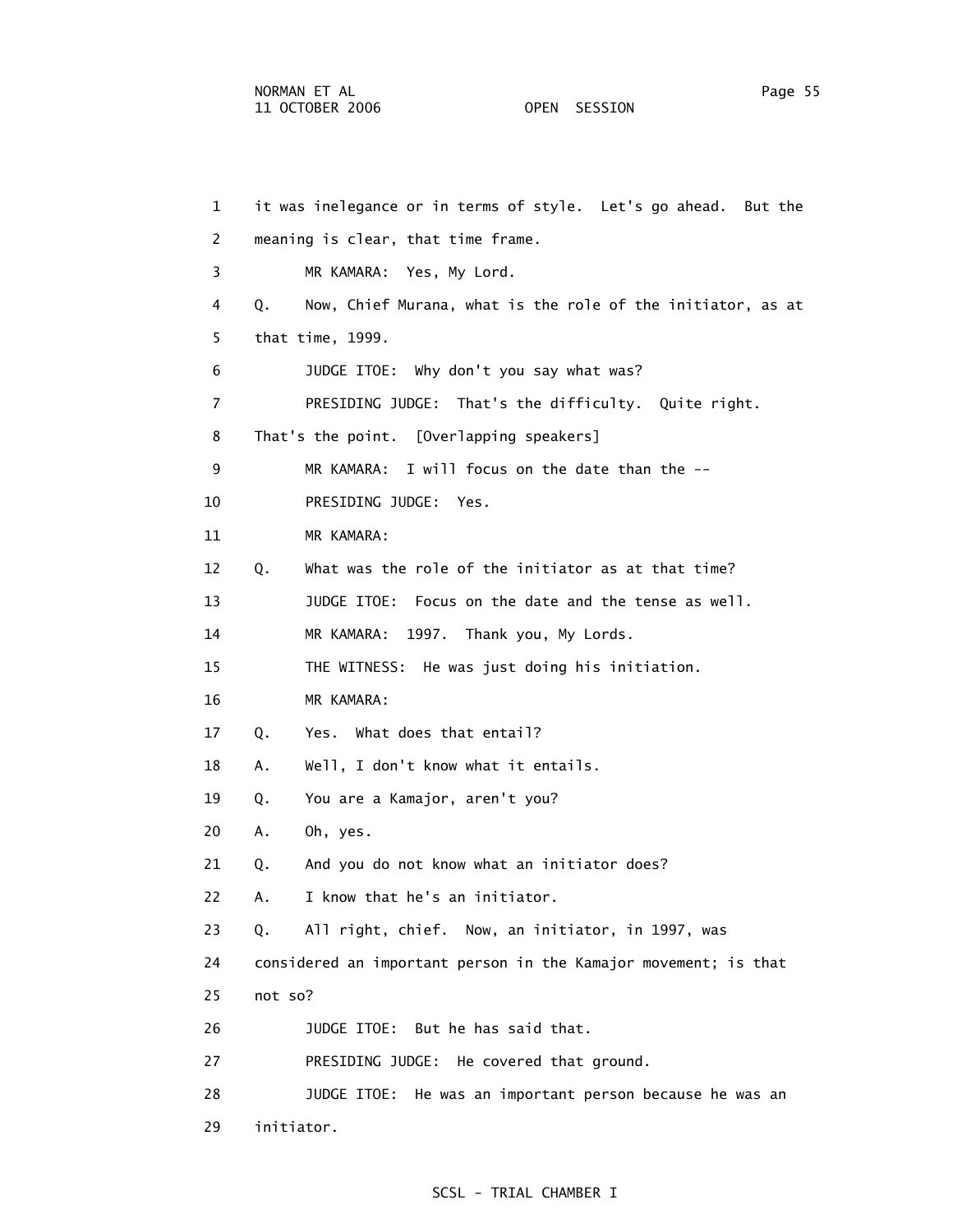| $\mathbf{1}$   | Thank you, My Lord.<br>MR KAMARA:                                |
|----------------|------------------------------------------------------------------|
| 2              | Q.<br>Who was representing the Kamajors in the War Council?      |
| 3              | MR MARGAI: Again, My Lords, it presupposes that the              |
| 4              | Kamajors were represented. Let us move away from this            |
| 5              | presupposition and establish the basis.                          |
| 6              | PRESIDING JUDGE: The objection is sustained.                     |
| $\overline{7}$ | MR MARGAI: As My Lords please.                                   |
| 8              | MR KAMARA: Thank you, My Lord.                                   |
| 9              | Q.<br>Chief, was there anyone interested in the welfare or       |
| 10             | representing the welfare of the Kamajors, the War Council?       |
| 11             | The chairman.<br>Α.                                              |
| 12             | The chairman represented the interests of the Kamajors; is<br>Q. |
| 13             | that what you're saying?                                         |
| 14             | JUDGE ITOE: Mr Kamara.                                           |
| 15             | MR KAMARA: Yes.                                                  |
| 16             | JUDGE ITOE: Was there any member there who was against the       |
| 17             | interests of the Kamajors?                                       |
| 18             | MR KAMARA: No, My Lord. What I'm trying to focus on is           |
| 19             | that there were --                                               |
| 20             | JUDGE ITOE: I'm satisfied with that answer. Thank you.           |
| 21             | Thank you. I appreciate it.<br>MR KAMARA:                        |
| 22             | And the chairman of the War Council was whom?<br>Q.              |
| 23             | Chief Quee.<br>Α.                                                |
| 24             | Q.<br>Thank you.                                                 |
| 25             | PRESIDING JUDGE: Are you about to open a new episode or a        |
| 26             | new area?                                                        |
| 27             | MR KAMARA: My Lord --                                            |
| 28             | PRESIDING JUDGE: Or are you still on this particular             |
| 29             | segment of your cross-examination? If you're coming to a new     |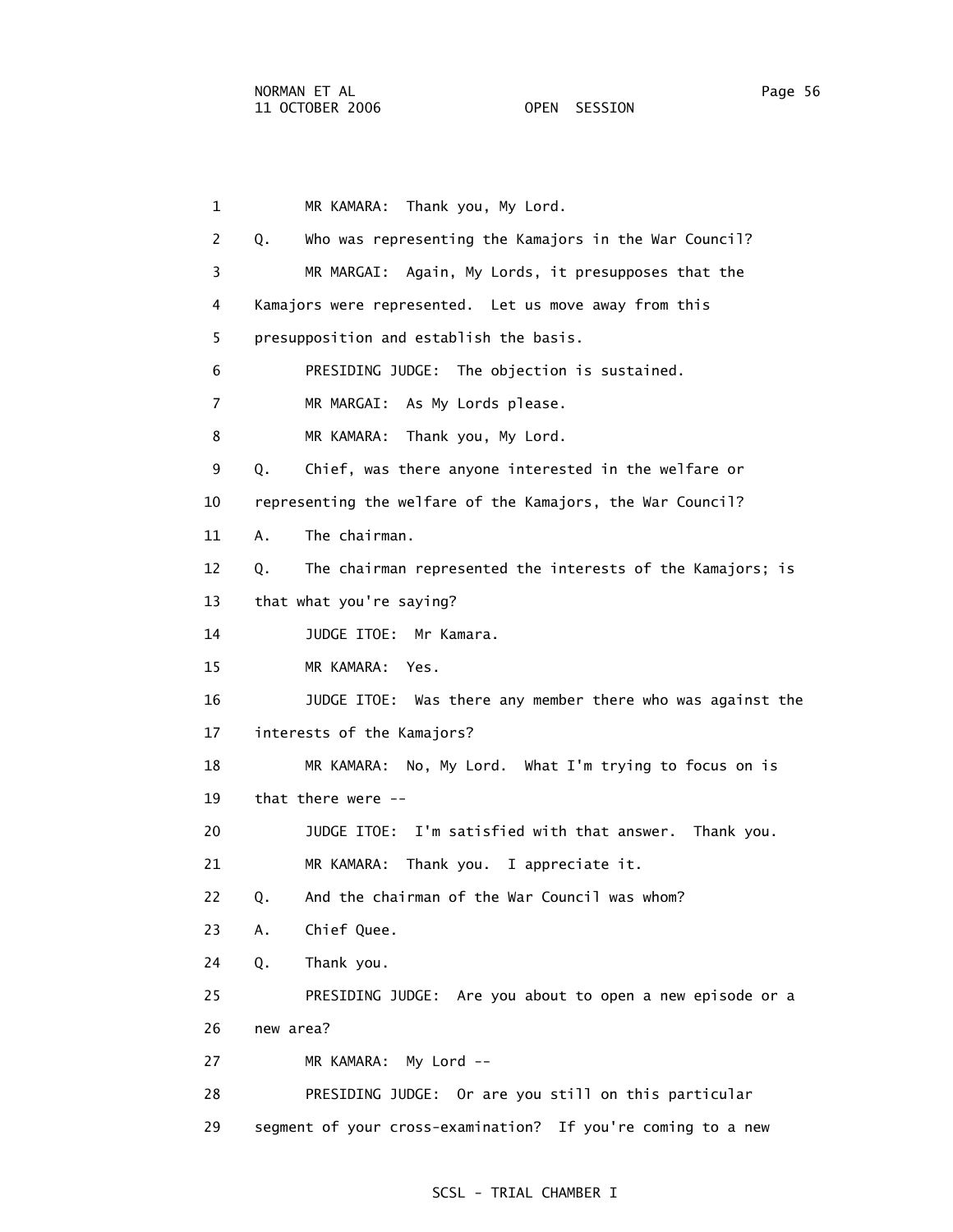1 area that you're exploring, we might as well bring the proceeding 2 today to a close. 3 MR KAMARA: As My Lord pleases. 4 PRESIDING JUDGE: It's entirely up to you. Are you 5 satisfied with the questioning so far in that particular area? 6 MR KAMARA: I am, My Lord, but I was at a point in time to 7 contradict this witness with a statement that we have, and that 8 is the process. If it is a new area, I will wait till tomorrow. 9 PRESIDING JUDGE: All right, then. The trial will adjourn 10 to tomorrow. 11 [Whereupon the hearing adjourned at 1.05 p.m., to be 12 reconvened on Thursday, the 12th day of October 2006, 13 at 9.30 a.m.] 14 15 16 17 18 19 20 21 22 23 24 25 26 27 28 29